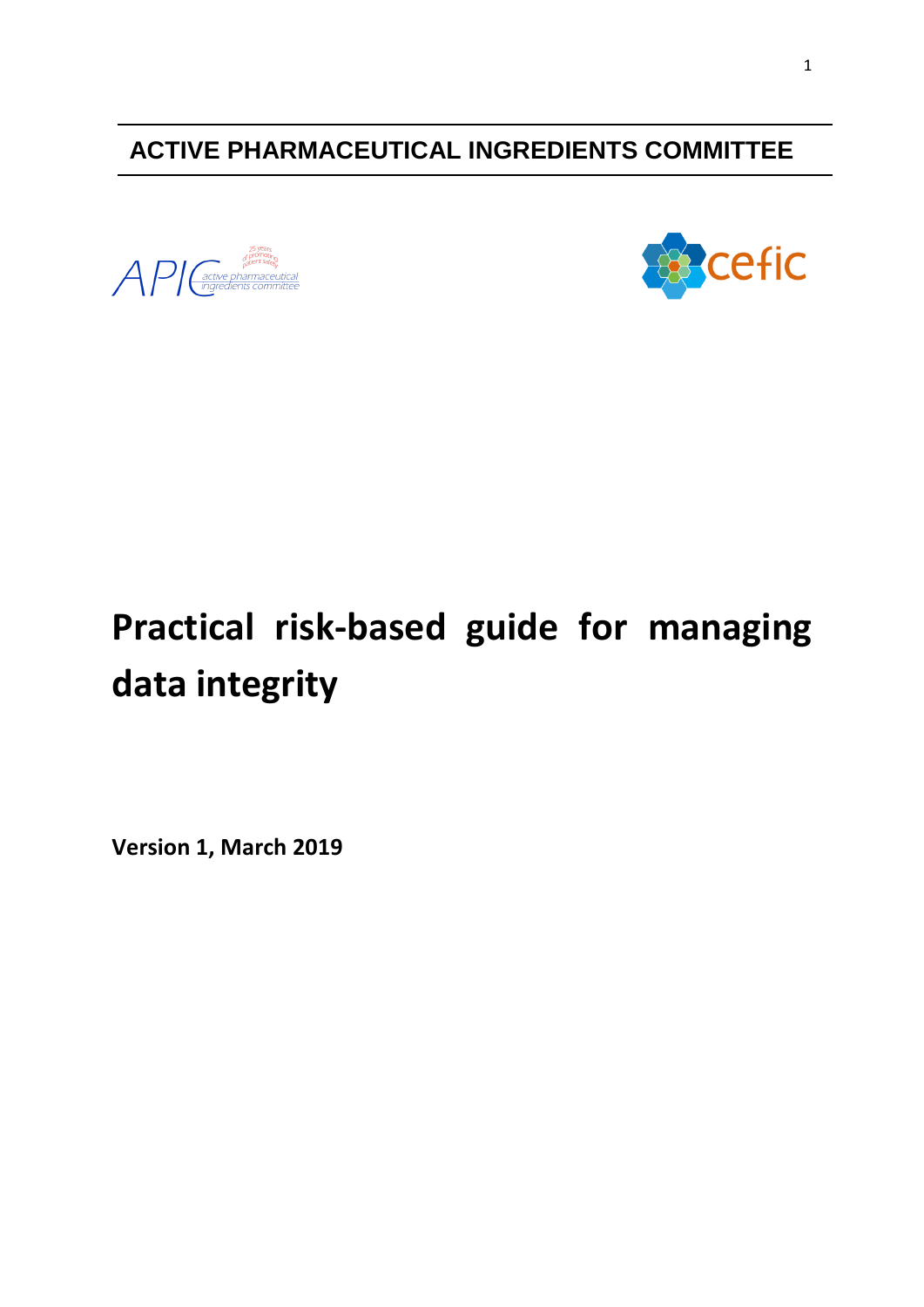#### **PREAMBLE**

This original version of this guidance document has been compiled by a subdivision of the APIC Data Integrity Task Force on behalf of the Active Pharmaceutical Ingredient Committee (APIC) of CEFIC.

*The Task Force members are*: Charles Gibbons, AbbVie, Ireland Danny De Scheemaecker, Janssen Pharmaceutica NV Rob De Proost, Janssen Pharmaceutica NV Dieter Vanderlinden, S.A. Ajinomoto Omnichem N.V. André van der Biezen, Aspen Oss B.V. Sebastian Fuchs, Tereos Daniel Davies, Lonza AG Fraser Strachan, DSM Bjorn Van Krevelen, Janssen Pharmaceutica NV Alessandro Fava, F.I.S. (Fabbrica Italiana Sintetici) SpA Alexandra Silva, Hovione FarmaCiencia SA Nicola Martone, DSM Sinochem Pharmaceuticals Ulrich-Andreas Opitz, Merck KGaA Dominique Rasewsky, Merck KGaA *With support and review from:* Pieter van der Hoeven, APIC, Belgium Francois Vandeweyer, Janssen Pharmaceutica NV Annick Bonneure, APIC, Belgium The APIC Quality Working Group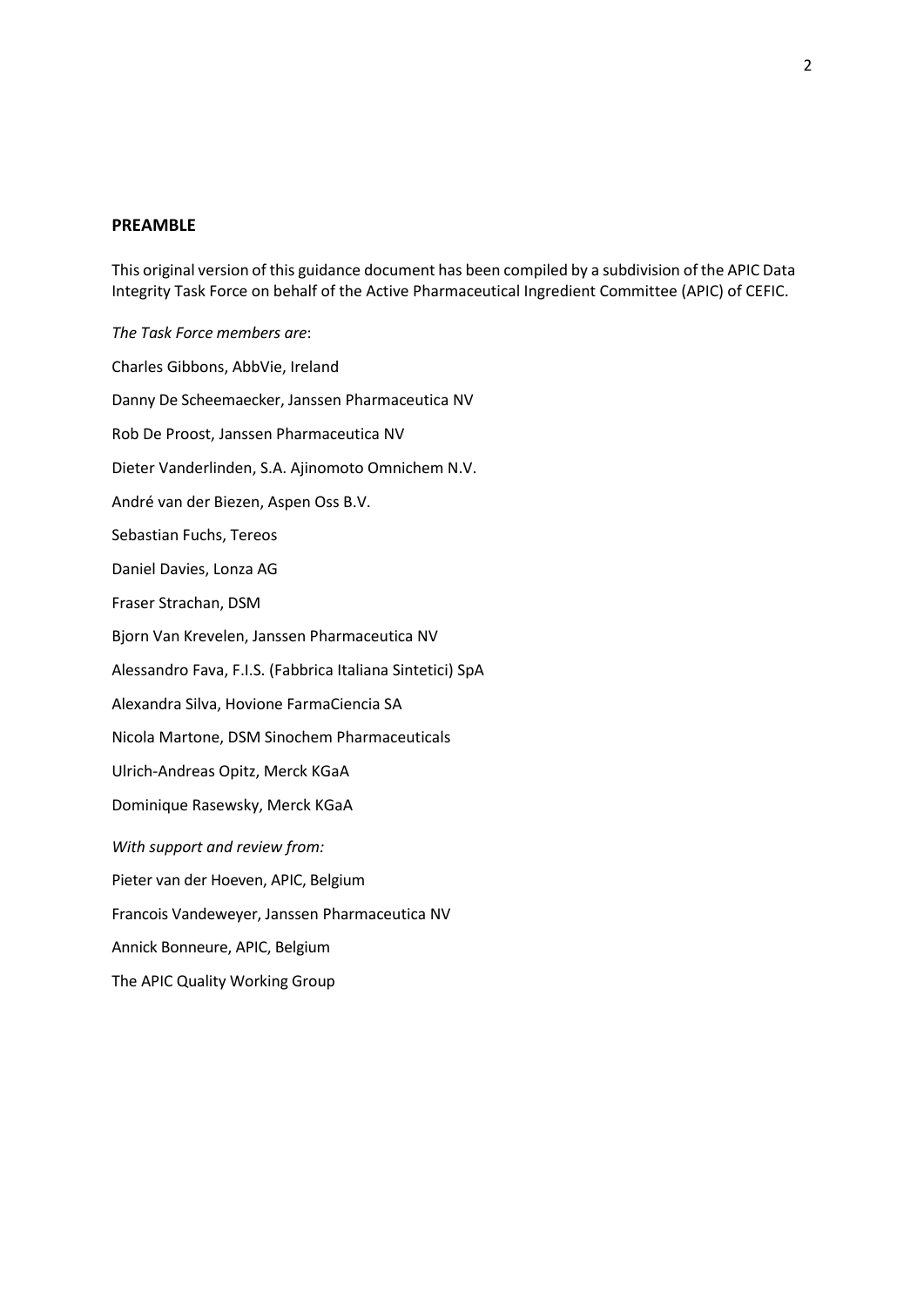# 1 Contents

| 1.             |       |  |
|----------------|-------|--|
|                | 1.1   |  |
|                | 1.2   |  |
|                | 1.3   |  |
|                | 1.4   |  |
| $\overline{2}$ |       |  |
| 3              |       |  |
| 4              |       |  |
|                | 4.1   |  |
|                | 4.2   |  |
|                | 4.2.1 |  |
|                | 4.2.2 |  |
|                | 4.3   |  |
| 5              |       |  |
| 6              |       |  |
| 7              |       |  |
| 8              |       |  |
|                | 8.1   |  |
|                | 8.2   |  |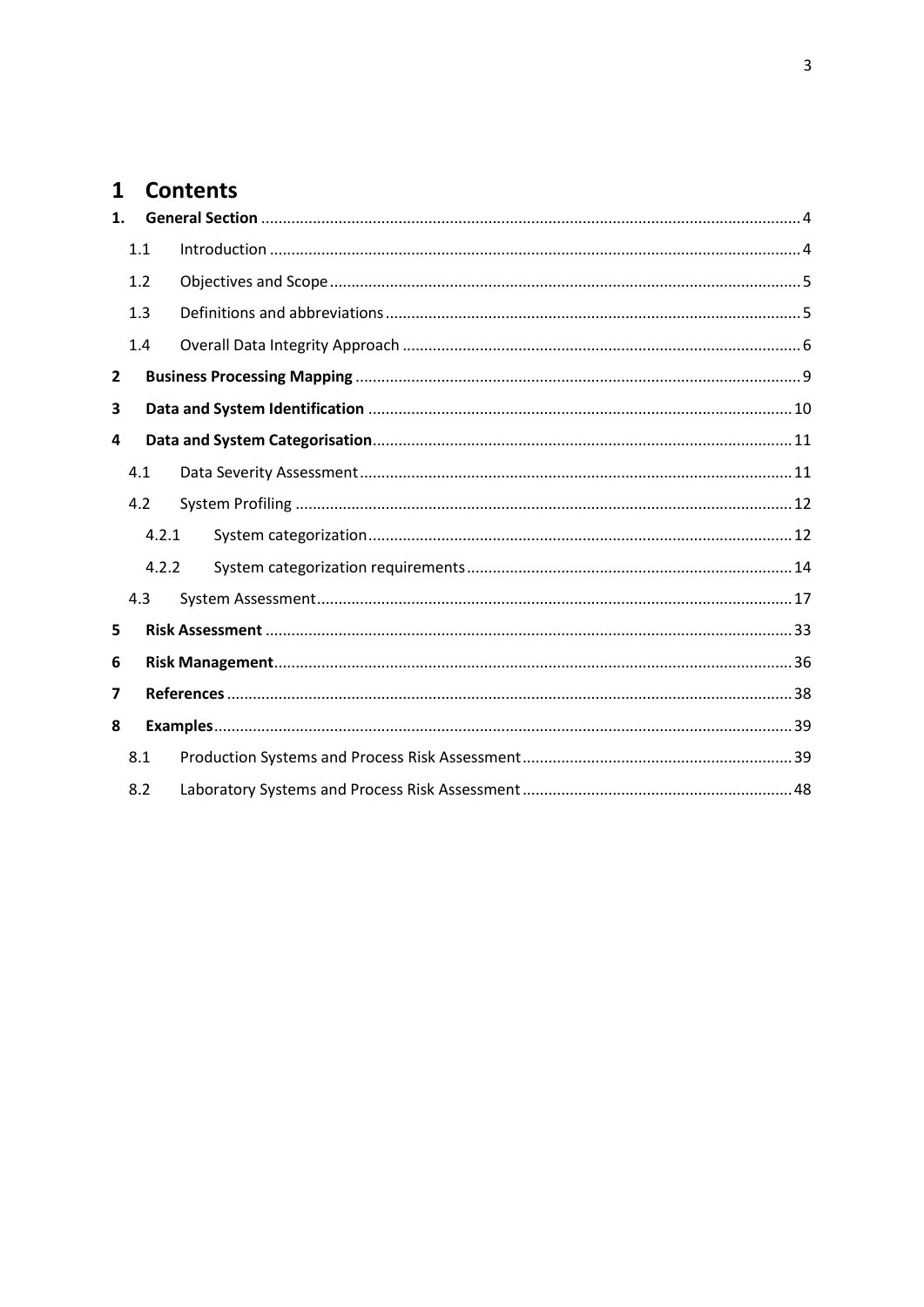# <span id="page-3-0"></span>**1. General Section**

# <span id="page-3-1"></span>1.1 Introduction

Data integrity refers to the accuracy, completeness and consistency of GxP data over its entire lifecycle. The steps that need to be overseen include the initial generation and recording, the processing (incl. analysis, transformation or migration), the outcome/use, the retention, retrieval, archive and finally the destruction.

Data integrity means that all the steps defined above are well managed, controlled and documented and therefore the records of the activities follow the ALCOA principles described in the guidelines.

The ALCOA and ALCOA+ principles have been in place for several years in the industry and are widely known and implemented. Achieving data integrity compliance, for paper, electronic and hybrid systems, requires translation of these principles into practical controls in order to assure GxPimpacting business decisions can be verified and inspected throughout the data lifecycle.

Currently available regulatory guidelines have been used to elaborate the approach outlined in this practical guide (see also section [7,](#page-37-0) [References\)](#page-37-0).

The current guidelines on data integrity require that companies complete data integrity criticality and risk assessments to ensure that the organizational and technical controls that are put in place are commensurate with the level of risk to quality attributes.

The guidelines emphasise the importance of creating and maintaining a working environment and organisational culture that supports data integrity. Companies should establish data governance programs that address technical, procedural and behavioural aspects to assure confidence in data quality and integrity.

This document will not describe all the elements required for a data governance program in detail. However, some foundational principles are given below:

• Organisational Culture

Organisational culture has the potential to increase the possibility for lapses in data integrity; intentional (e.g. fraud or falsification) or unintentional (e.g. lack of understanding of responsibilities and/or requirements). To reduce this potential, organisations should aspire to an open culture where subordinates can challenge hierarchy, and full reporting of a systemic or individual failure is a business expectation.

**Awareness** 

It is crucial that employees at all levels understand the importance of data integrity and the impact that they can have on GxP data with the authorisations assigned for their job roles. Training is a major component of raising awareness and should be conducted periodically. The ALCOA+ concepts, and the acronym itself, are widely used by regulators and industry and should be incorporated into the program (e.g. within staff training, policies etc.).

• System and Process Design

Compliance with data integrity principles can be encouraged through the consideration of ease of access, usability and location. For example:

- o Control over blank paper templates for GxP data recording
- o Control of spreadsheets used for calculations
- o Access to appropriate clocks for recording timed events
- o Accessibility of records at the locations where activities take place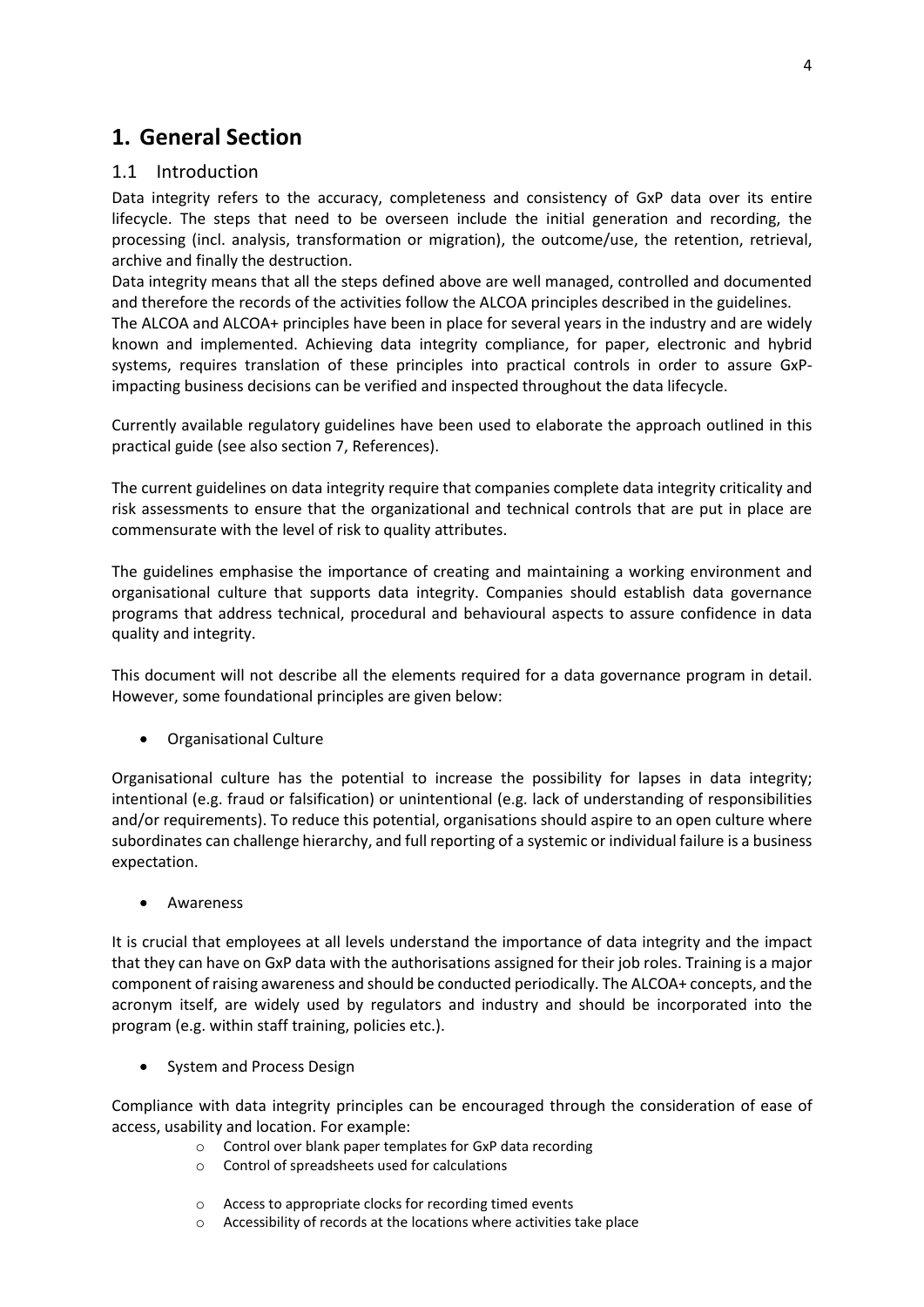- o User access rights and permissions that align with personnel responsibilities
- o Automation of GxP data capture where possible
- o Access to electronic GxP data for staff performing data review activities
- Management Commitment

Senior management should ensure that there is a written commitment to follow an effective quality management system and professional practices to deliver good data management. The commitments should include

- An open quality culture
- Data integrity governance
- Allocation of appropriate resources
- Data integrity training for staff
- Monitoring of data integrity issues with CAPA taken to address issues identified
- Mechanisms for staff to report concerns to management

## <span id="page-4-0"></span>1.2 Objectives and Scope

This document is based on general Data Integrity requirements and gathers practical experiences from a number of companies operating in the sector that can be used as guidance to others. It is not an allinclusive list of requirements but proposes a comprehensive approach that companies can adopt to help carry out their data integrity risk assessments.

The guide is essentially practical and therefore, after the presentation of the approach and of the tools, the document includes some examples of executed assessments, categorisations and check lists that can be used by any company according to their individual needs. Each company can choose the appropriate tools and categorisations that apply to their own business processes and systems. This guidance applies to all GxP processes and GxP data used in the manufacture and analysis of APIs for use in human and veterinary drugs.

## <span id="page-4-1"></span>1.3 Definitions and abbreviations

**Business process:** a set of structured activities o[r tasks](https://en.wikipedia.org/wiki/Task_(project_management)) that produce a specific service for a particular customer or customers. It is often visualised as [a flowchart](https://en.wikipedia.org/wiki/Flowchart) of a sequence of activities with decision points.

**Data:** Facts, figures and statistics collected together for reference or analysis. All original records and true copies of original records, including source GxP data and metadata and all subsequent transformations and reports of these GxP data, that are generated or recorded at the time of the GxP activity and allow full and complete reconstruction and evaluation of the GxP activity.

**Raw data:** Raw data is defined as the original record (data) which can be described as the first-capture of GxP information, whether recorded on paper or electronically. Information that is originally captured in a dynamic state should remain available in that state.

**Metadata:** Metadata are data that describe the attributes of other data and provide context and meaning. Typically, these are data that describe the structure, data elements, inter-relationships and other

characteristics of data e.g. audit trails. Metadata also permit data to be attributable to an individual (or if automatically generated, to the original data source).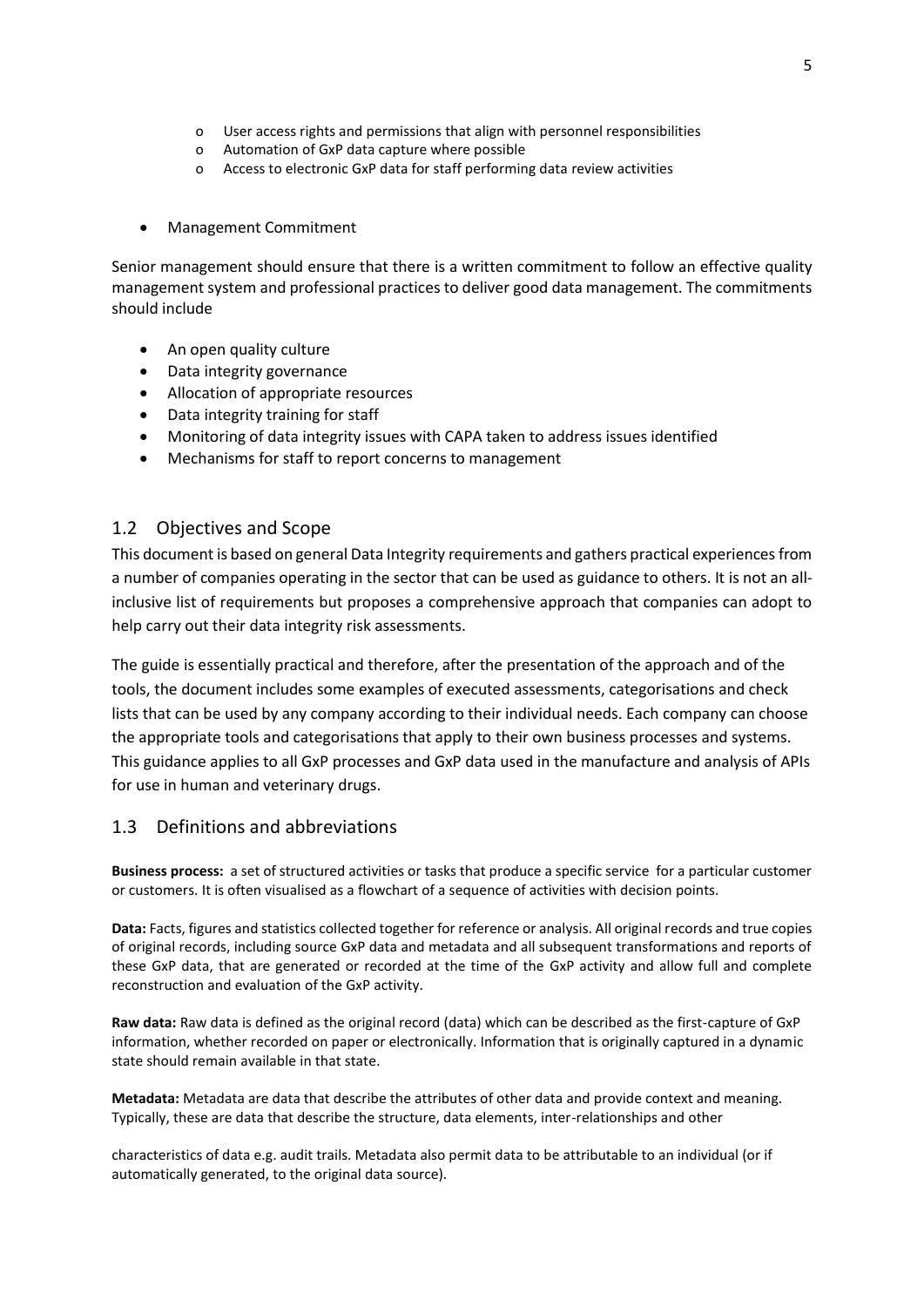**Data severity assessment**: within GxP data, different levels of severity can be defined as a function of its use. Typically, this is linked to the stage of manufacturing following the principle of increasing GxP outlined in ICH Q7. Alternatively, other factors such as impact on final product quality can be taken into account to further differentiate between severity categories.

**Data elements:** (for the purpose of this document) individual GxP data items that are part of raw GxP data or metadata, e.g. an operator name, a test date.

**Data Flow:** diagram that maps the flow of information of any process or system (inputs, outputs, storage points and routes between each destination).

**Data process mapping:** generation of a visual representation of the creation and movement of data through the business process including documentation of the systems used.

**Data Audit Trail**: appropriate audit trail elements supporting the acquisition, sequencing, processing, reporting and retention of GxP data for the release of product. Including all relevant or significant GxP data generated, which may affect the product (such as: analytical method validation, stability analysis, multiple sample/test runs, etc.), as determined by a risk assessment.

**LIMS:** Laboratory Information Management System

**MES**: Manufacturing Execution System

**PCS/DCS:** process control systems (PCS) / distributed control systems (DCS)

**Process mapping**: activities involved in defining what a [business entity](https://en.wikipedia.org/wiki/Business_entity) does, who is responsible, to what standard [a business processs](https://en.wikipedia.org/wiki/Business_process)hould be completed, and how the success of a business process can be determined.

**System Audit Trail**: a record of all administrator changes. The frequency of this review should be determined based on a risk assessment. This may be performed as part of the system periodic review as appropriate.

**True copy:** A copy (irrespective of the type of media used) of the original record that has been verified (i.e. by a dated signature or by generation through a validated process) to have the same information, including data that describe the context, content, and structure, as the original

#### <span id="page-5-0"></span>1.4 Overall Data Integrity Approach

When assessing data integrity risks within an organisation, companies may focus immediately on those systems or areas that are the most obvious in this context, such as a particular software, a specific lab system or instrument etc. Doing so creates the risk of forgetting less visible but still important areas, processes or systems, or of failing to address integrity issues concerning data flows *between* controlled environments.

Therefore, this guide approaches data integrity in a holistic manner by looking at the organisation from a high-level business process perspective, subsequently diving deeper into underlying subprocesses and only at the end drilling down to individual activities or systems that involve GxP data.

[Figure 1](#page-7-0) is a graphical representation of this approach and the sequence of steps that should help assessors to obtain a complete and profound data integrity risk assessment.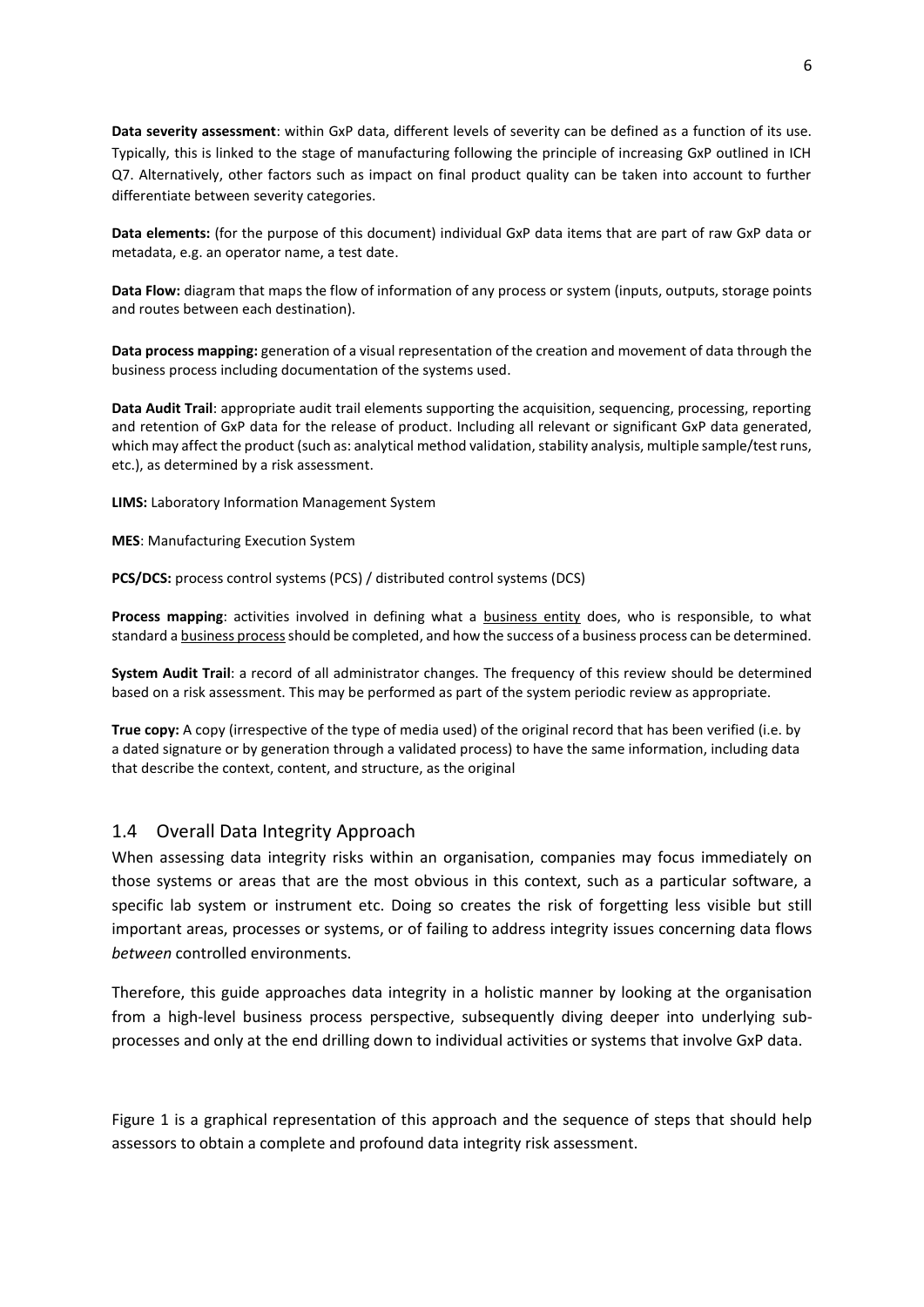It should be noted that the proposed approach is suitable not only to assess risks related to systems or processes already present in the organisation but also to proactively evaluate the requirements of new systems.

Below is a short description of the sequence actions that are illustrated in the diagram. Details for the major steps will be further elaborated in the following sections of this guideline (those sections are also cross-referenced in [Figure 1\)](#page-7-0).

- $\checkmark$  Identify the company's high-level GxP business processes (or having links to GxP activities) (ref. to section [2\)](#page-8-0)
- ✓ **Map** each of the GxP **business processes** and their sub-processes down to level of **process flows** that consist of individual activities (refer to section [0\)](#page-9-1)
- ✓ Identify the **GxP data elements** and the way the **data flows** (IN/OUT) between the different process steps or activities (**Data Process Mapping**); (refer to sectio[n 0\)](#page-9-1)
- ✓ Identify and **isolate** the individual **systems**(both paper and electronic) that manage (generate, store, transfer or process) GxP data (refer to section [0\)](#page-9-1)
- ✓ Assign GxP data to a specific category based on a **severity assessment** (refer to sectio[n 4.1\)](#page-10-1)
- ✓ Create a **profile** of each **system** based on the way GxP data is handled by that system (e.g. data generation, storage, processing, transfer or a combination thereof) and assign a category to the system based on its profile; (refer to section [4.2\)](#page-11-0)
- $\checkmark$  Identify the gap between the "as is" state of the system and the desired state (i.e. the set of data integrity requirements linked to the particular system category) ; a check-list should be used to accomplish this task; (refer to section [4.3\)](#page-16-0)
- ✓ **Analyse** the data integrity **risk** considering the gaps identified above, which is an assessment of the failure mode, using **severity**, **occurrence and detectability** that are part of the risk assessment methodology (e.g. FMEA); (refer to sectio[n 5\)](#page-32-0)
- ✓ Establish a **remediation plan** to remediate the gaps and set **priorities** based on the magnitude of the risk (refer to sectio[n 6\)](#page-35-0)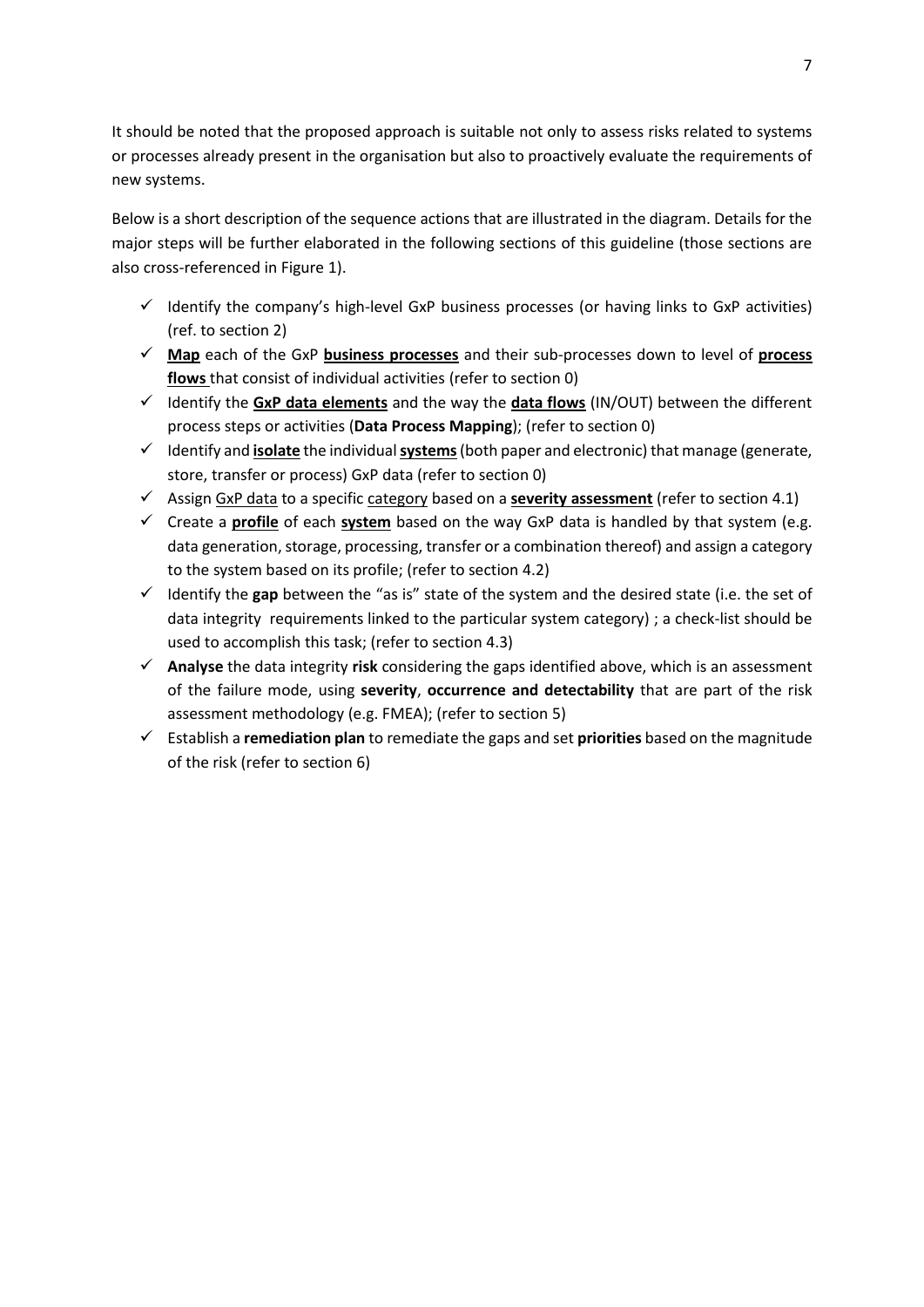<span id="page-7-0"></span>*Figure 1 Data integrity management approach (General Concept)*

. . . . . . . . . . . . . . . . . . .



**Data Integrity –** *General Concept of this guide*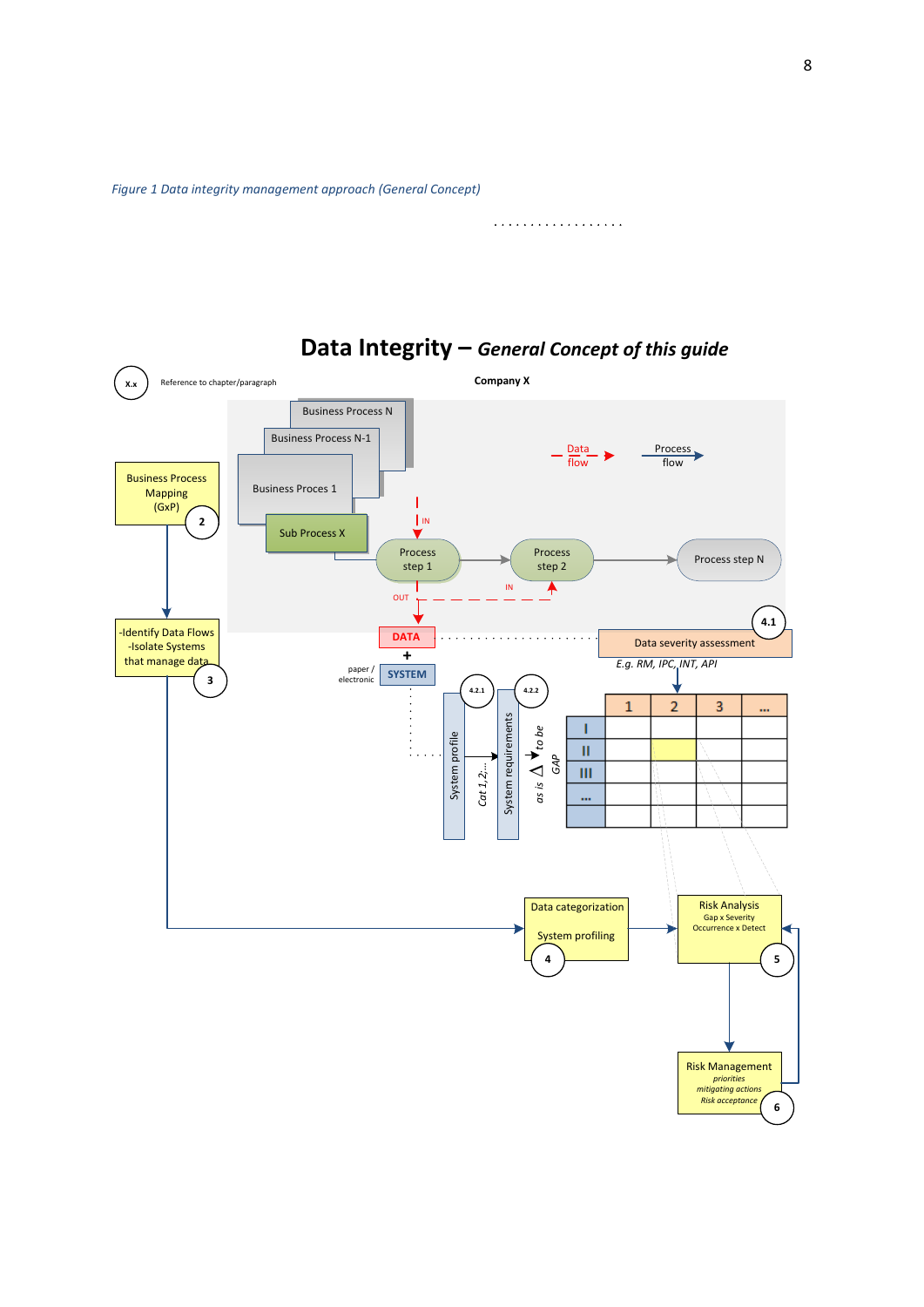# <span id="page-8-0"></span>**2 Business Processing Mapping**

Business Process mapping should be used in order to provide a global overview on all kinds of activities performed in a company, including operational, supportive and strategic processes. Examples include:

- Production (Development & Control of Master Batch Record, Manufacture of a Product)
- Laboratories (Analysis of Material Sample, Qualification & Calibration of Instruments)
- Control of Packaging & Labels
- Quality (Change Control, Complaint Management)
- Materials Management (Distribution of Final Product)
- Facilities and Equipment (Calibration)

This approach not only helps to visualize all activities sequencing within a process, but also interactions between these activities as well as interactions between processes.

Business Process Mapping is an approach to visually represent flows for given processes. It is intended to provide a clear schematic view of the activities performed, step by step from start to finish.

After defining which business processes are GxP relevantthe next phase is to map them in detail. It is essential to form a cross functional team to perform the mapping which involves the relevant subject matter experts (SMEs) and business process owners. This is commonly done by identifying each step of the process, as an action or decision point, and to build the sequenced process. Depending on the level of detail, a step can also be subdivided in sub-steps (which can be mapped separately).

The examples displayed in section [8](#page-38-0) illustrate the approach.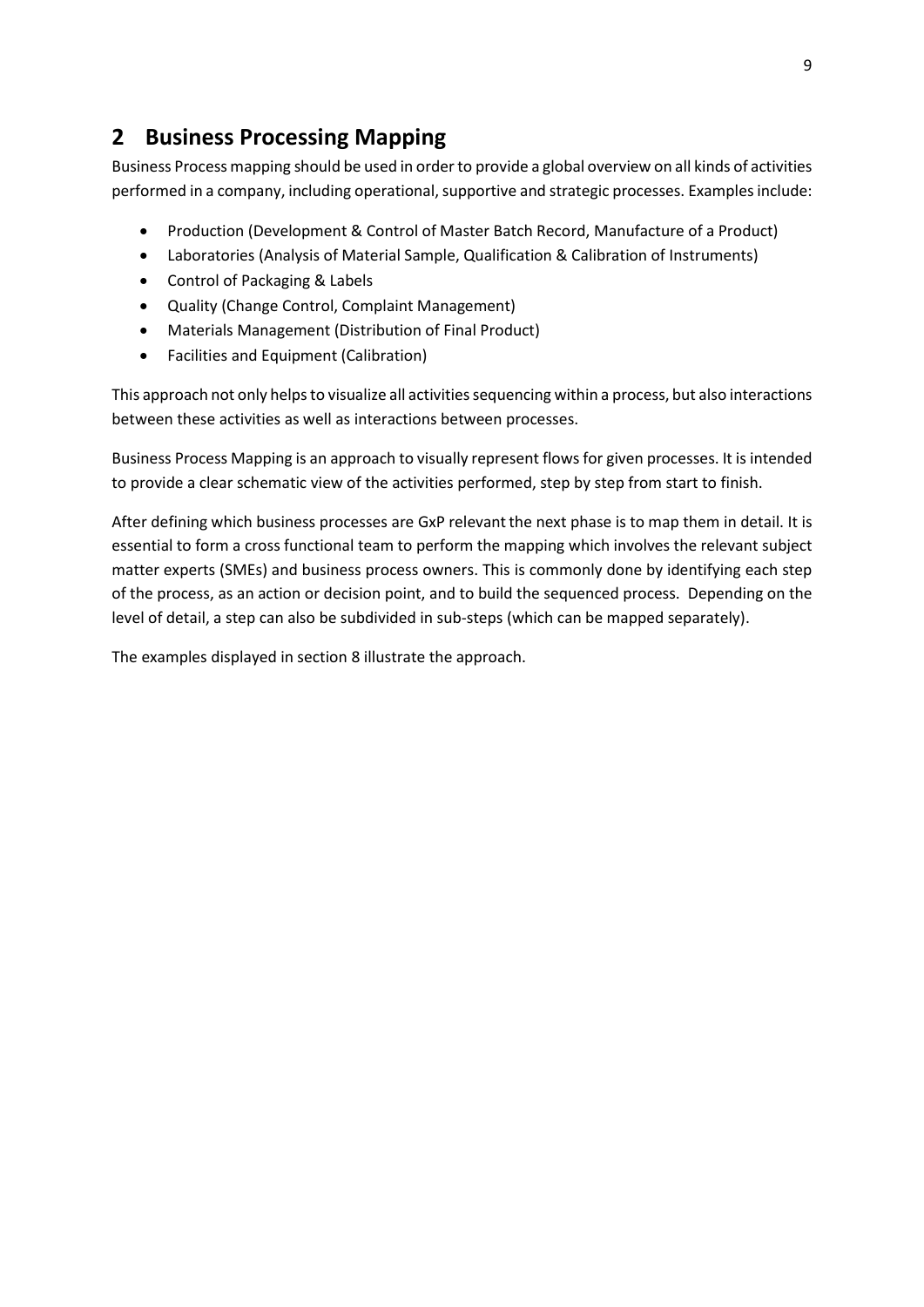# <span id="page-9-1"></span><span id="page-9-0"></span>**3 Data and System Identification**

Following the execution of business process mapping including the mapping of sub-processes, the following steps are performed:

- A. Identify the systems (both paper and electronic) involved in the processing of GxP data
- B. Define individual GxP data elements
- C. Identify GxP data elements that can be modified, deleted or re-processed after creation (at the non-administrator level i.e. either accidentally or deliberately).

The execution of these steps allows for efficiency in the execution of the risk assessment in the next stage of the process.



#### *Figure 2 Example of an individual sub-process mapping (sample booking step)*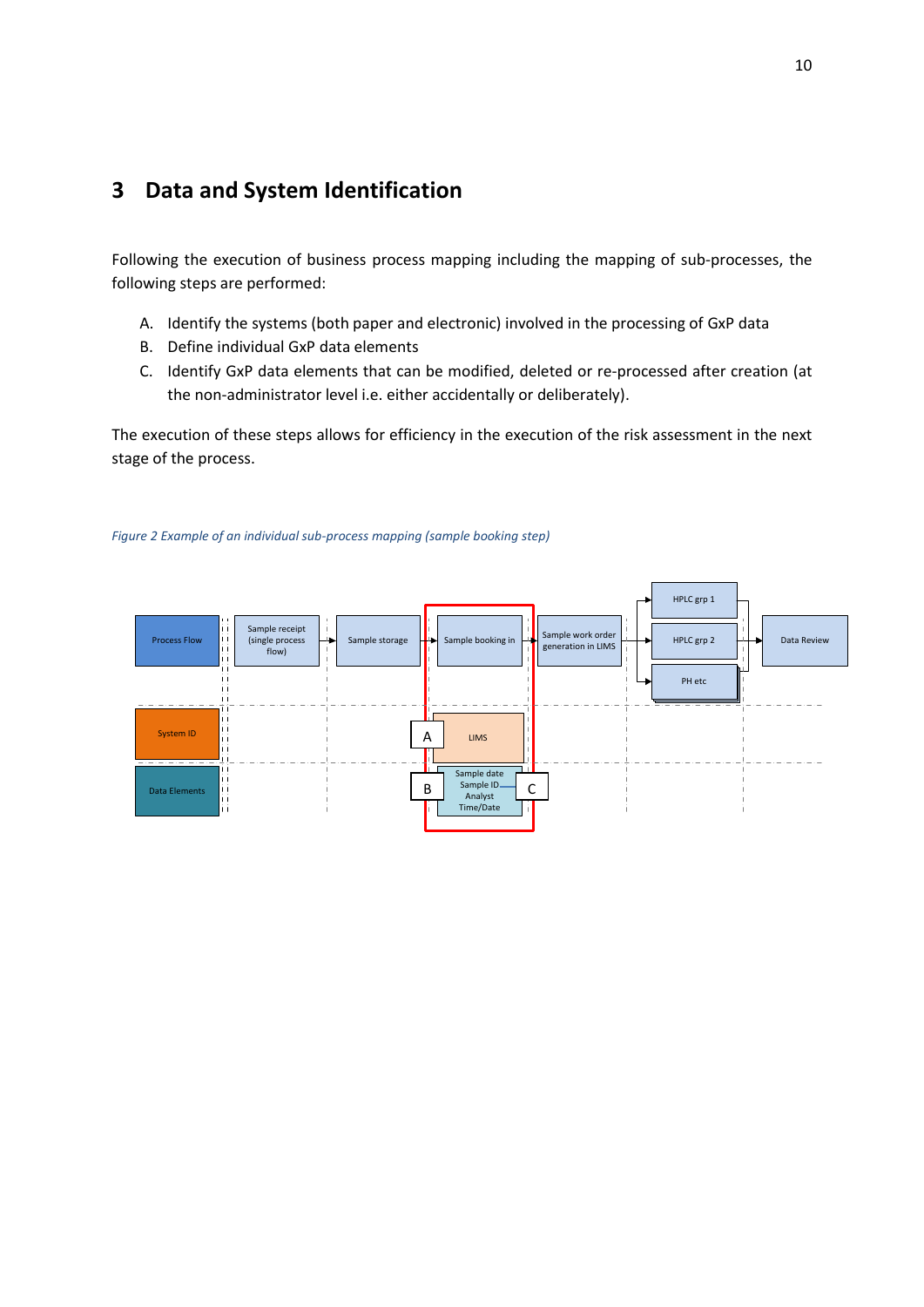# <span id="page-10-0"></span>**4 Data and System Categorisation**

# <span id="page-10-1"></span>4.1 Data Severity Assessment

A proposed approach is to use the stage of manufacturing as the primary determinant for severity classification (high-medium-low), following the principle of increasing GxP requirements outlined in ICH Q7. However, additional factors such as impact on final product quality can be considered to further differentiate within a severity category (high/very high – medium/medium high

Remark: in case certain GxP data, depending on its use, belongs to different severity categories the highest severity is maintained. (see also table 3 of chapter 5 'Risk assessment' to clarify severity rating)

• **High / very high severity data:** GxP Data generated during and directly associated with the final stage of API synthesis (direct impact on product quality / patient safety)

Examples (not exhaustive):

- o Temperature of final crystallisation
- o Weighing and dispensing of critical raw materials
- o Analytical testing records of API
- o Calibration of instruments controlling critical process parameters
- o Calibration records of QC instruments
- o Cleaning records of a production equipment
- **Medium / medium high severity data:** GxP Data generated during and directly associated with the production of API intermediates and raw materials testing.

Examples (not exhaustive):

- o Reaction conditions during API intermediate production
- o Analytical testing records of raw materials and intermediates (from regulatory starting raw material onwards)
- o Calibration of instruments controlling non-critical parameters
- o Records of in-process controls for API intermediate manufacture
- **Low severity data:** GxP Data that is GxP relevant but is not directly associated with raw material testing, API intermediate production or testing or API final stage production or testing.

Examples (not exhaustive):

- o Records that do not directly impact operations and not described in the batch production record (BPR) or analytical methods
- o Location and transfers of materials (not temperature sensitive) or material transfer requests
- o Autoclave GxP data for waste media disposal
- o Operator access to production area
- $\circ$  GxP data generated during the development of process or systems or equipment, prior to the validation or qualification
- o Shift scheduling
- o Planning data (production schedule)
- o Shift change notes
- $\circ$  Time and attendance information (time and attendance system may not be qualified, but maybe used during investigations)
- o Safety training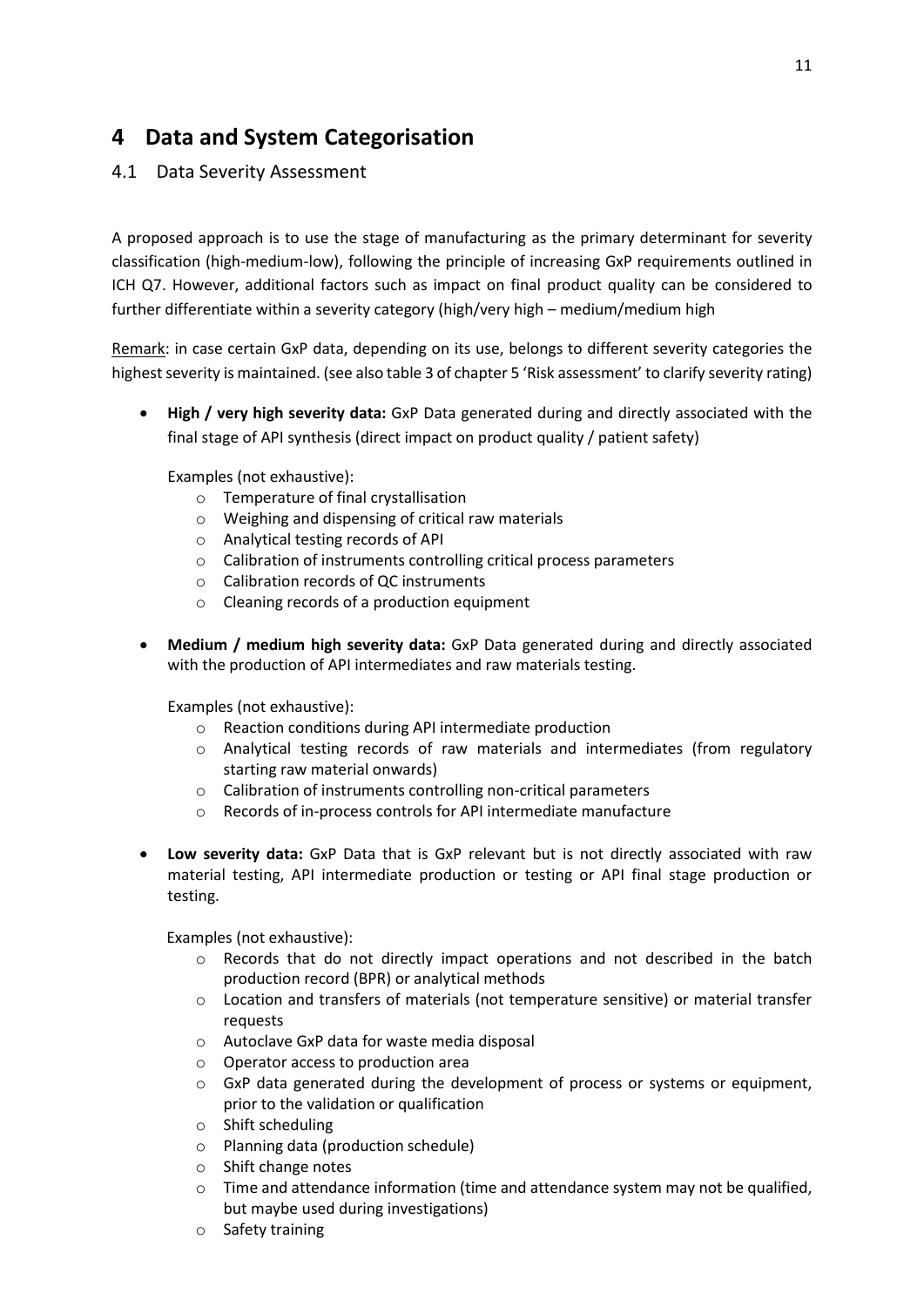- o Analysis of chemicals before starting materials
- o For information only in process controls

# <span id="page-11-0"></span>4.2 System Profiling

Once the system is identified, it can be further categorised based upon the GxP data that is generated in and by the system. This system categorisation will help selecting the necessary questions during the system assessment in the next step. (see section 4.3).

Remark: please note that these categories are different from categories as defined in GAMP guide since the focus here is on the data lifecycle instead of on the system.

# <span id="page-11-1"></span>4.2.1 System categorization

The following 6 categories are proposed.

# Remark:

(1) It is important to evaluate the system in relation to all GxP data it processes. In case of different outcomes, the highest category is maintained. For hybrid systems both categories have to be taken in to account.

(2) It is important that the evaluation is done from the point of view of the system where the GxP data is generated and not where the GxP data is being transferred to.

**Category 1:** A non-electronic system. No GxP data are stored. Typical examples are bag sealers, pH paper, density meters, CAPA logbook.

**Category 2:** An electronic system and the generated GxP data is not stored and manually transferred on paper. Typical examples could include pH meters, balances, polarimeters with manual adjustable a wavelength, pressure gauge with display.

**Category 3:** An electronic system with some limited manual adjustable input data and the generated GxP data is not stored but printed out. Typical examples could be potentiometric titrators not connected to a PC, balances with printer.

**Category 4:** An electronic system with some limited manual adjustable input data and the generated GxP data is not stored but sent via an interface to another system, e.g. a cat 5 or 6. Typical examples could be temperature sensors.

**Category 5:** An electronic system where GxP data are permanently stored, and these GxP data are not modified by the user to generate results (static GxP data). Examples could include UV instruments or IR instruments used for identification testing, in line particle size and TOC testing

**Category 6:** An electronic system where GxP data are permanently stored, and the GxP data can be processed by the user to generate results. Examples could be MES systems, ERP systems, chromatographic data systems, electronic deviations management system.

In order to facilitate this system categorization, below decision flow can be used (se[e Figure 3\)](#page-12-0).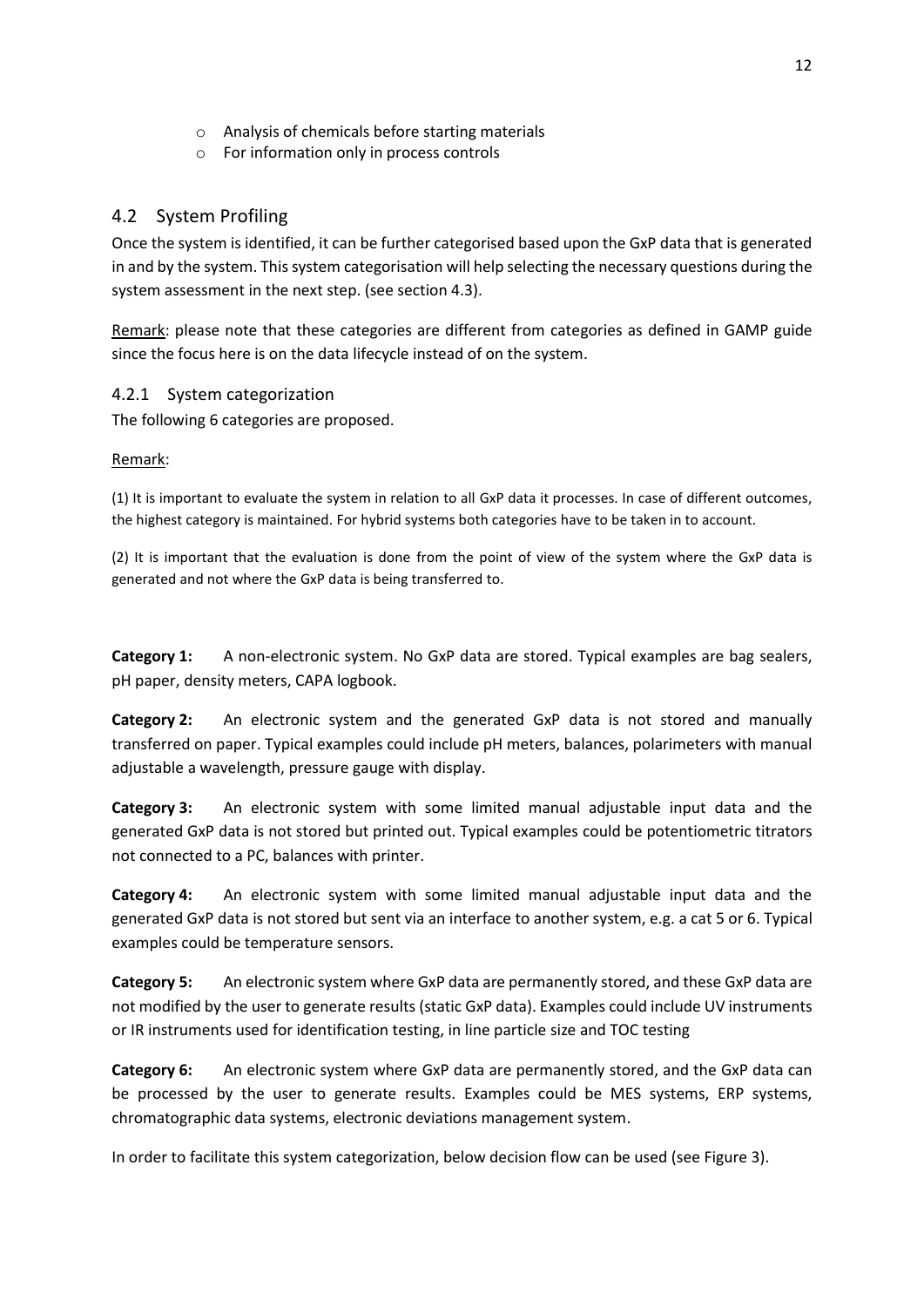<span id="page-12-0"></span>*Figure 3 System categorization*

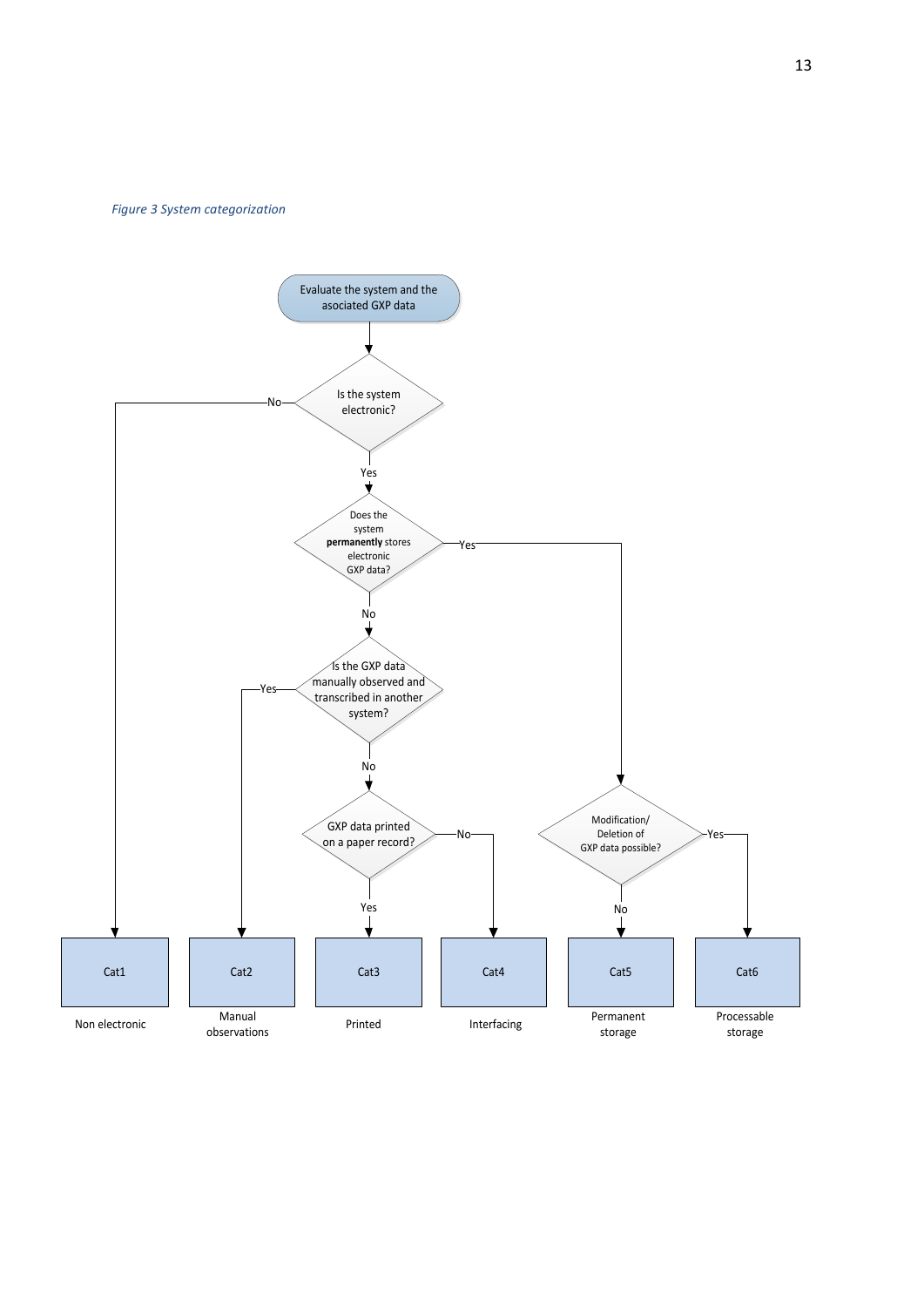# <span id="page-13-0"></span>4.2.2 System categorization requirements

It is important to follow the different chronological steps described in the previous and next chapters to assure review of all the GxP data and their severity. This process assesses the complete dataflow and enables identifying the appropriate remediation. The below described requirements for the different system categorisations can help in defining the actions at the end of the process (see [Table](#page-14-0)  [1\)](#page-14-0).

# **a) Good documentation practices:**

Good documentation practices are a general quality requirement and should be in line with the ALCOA principles, as described earlier in this document. This is applicable to all categories where GxP data is created. Starting from medium criticality up to high criticality (GxP activities) a process to control the issuance and reconciliation of documents/log books. In addition, GxP data should be reviewed.

# **b) Access control:**

A system needs to be in place to control unauthorised access to systems.

# **c) User levels:**

Depending upon a specific job responsibility, users can have different privileges in a system. An administrator will have more privileges in order to maintain the system and all the related GxP data, while an end-user only will operate the system and use the GxP data to generate results. This should achieve segregation of duties. Each user must have an individual ID and password to log into the system.

# **d) Audit trail:**

The system should have a functionality to document the different activities that have taken place. Who has done what, when and why?

It is important to consider both the GxP data audit trail and the system audit trail.

## **e) Audit trail review:**

An audit trail is only useful if there is a regular review of the activities that are stored in it. Depending upon the criticality of these stored GxP data the frequency of the review will increase and should be risk based.

# **f) Back-up / Restore / Archive**

A process needs to be in place for the back-up of the electronic GxP data in order to guarantee that GxP data is retrievable, reproducible and unaltered for the retention period of the record. A test should be completed periodically to restore these GxP data confirming that it can still be read and is complete.

GxP Data (paper and electronic) are archived in a dedicated, protected and controlled environment. The record retention period should be defined in writing and depends upon the criticality of the GxP data.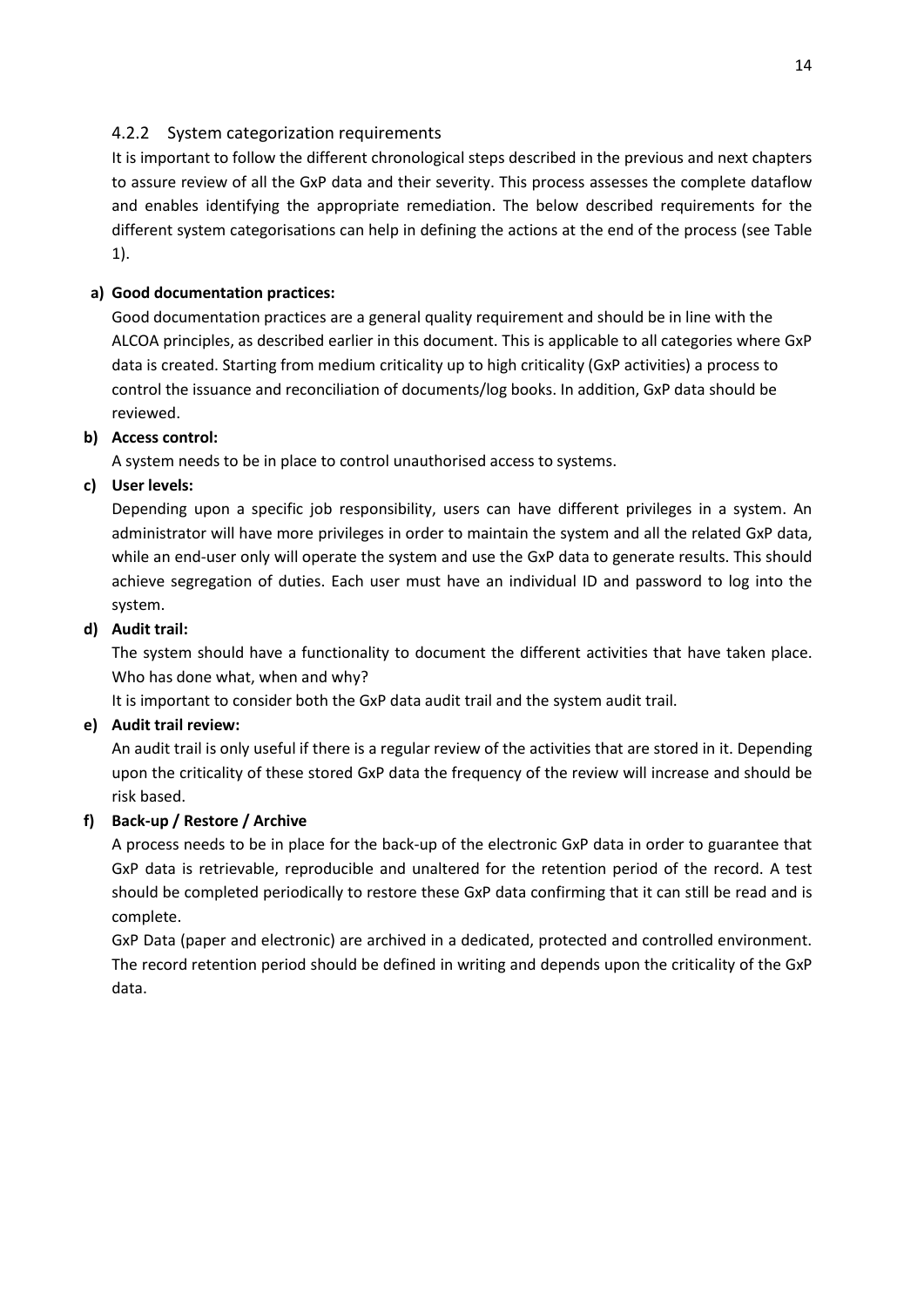<span id="page-14-0"></span>*Table 1 Minimum system requirements based on categories*

| Category                 | <b>Severity</b><br>(score) | Good documentation<br>practices                                                                                                | Access control | User<br>levels | $\ddot{}$<br>review<br>Audit trail<br>frequency | Back-up / restore<br>archive |
|--------------------------|----------------------------|--------------------------------------------------------------------------------------------------------------------------------|----------------|----------------|-------------------------------------------------|------------------------------|
| Category 1               | Low(1)                     | $\pmb{\mathsf{X}}$                                                                                                             | N/A            | N/A            | N/A                                             | $\pmb{\mathsf{X}}$           |
| (non-                    | Medium                     | $\overline{\mathsf{x}}$                                                                                                        | N/A            | N/A            | N/A                                             | $\mathsf X$                  |
| electronic)              | $(2-3)$                    | + controlled<br>issuance/reconciliation<br>of docs                                                                             |                |                |                                                 |                              |
|                          | High                       | X                                                                                                                              | N/A            | N/A            | N/A                                             | $\mathsf{x}$                 |
|                          | $(4-5)$                    | + controlled issuance<br>/reconciliation of docs                                                                               |                |                |                                                 |                              |
| <b>Category 2</b>        | Low                        | X                                                                                                                              | N/A            | N/A            | N/A                                             | X                            |
| (manual<br>observations) | Medium (2)                 | $\mathsf{\overline{X}}$<br>+ controlled<br>issuance/reconciliation<br>of docs                                                  | N/A            | N/A            | N/A                                             | X                            |
|                          | Medium (3)                 | $\pmb{\mathsf{X}}$<br>+ controlled<br>issuance/reconciliation<br>of docs<br>+ risk-based<br>witnessing of critical<br>GxP data | N/A            | N/A            | N/A                                             | $\pmb{\mathsf{X}}$           |
|                          | High<br>$(4-5)$            | X<br>+ controlled<br>issuance/reconciliation<br>of docs<br>+ risk-based<br>witnessing of critical<br>GxP data                  | N/A            | N/A            | N/A                                             | X                            |
| <b>Category 3</b>        | Low $(1)$                  | x                                                                                                                              | N/A            | N/A            | N/A                                             | X                            |
| (printed)                | Medium<br>$(2-3)$          | X<br>+ controlled<br>issuance/reconciliation<br>of docs<br>+ printing of relevant<br>GxP data                                  | $\mathsf{X}^1$ | N/A            | N/A                                             | X                            |
|                          | High<br>$(4-5)$            | X<br>+ controlled<br>issuance/reconciliation<br>of docs<br>+ printing of relevant<br>GxP data                                  | $X^1$          | N/A            | N/A                                             | $\pmb{\mathsf{X}}$           |

**THE CONCORD TEAM**<br>The Access control only for securing time and date settings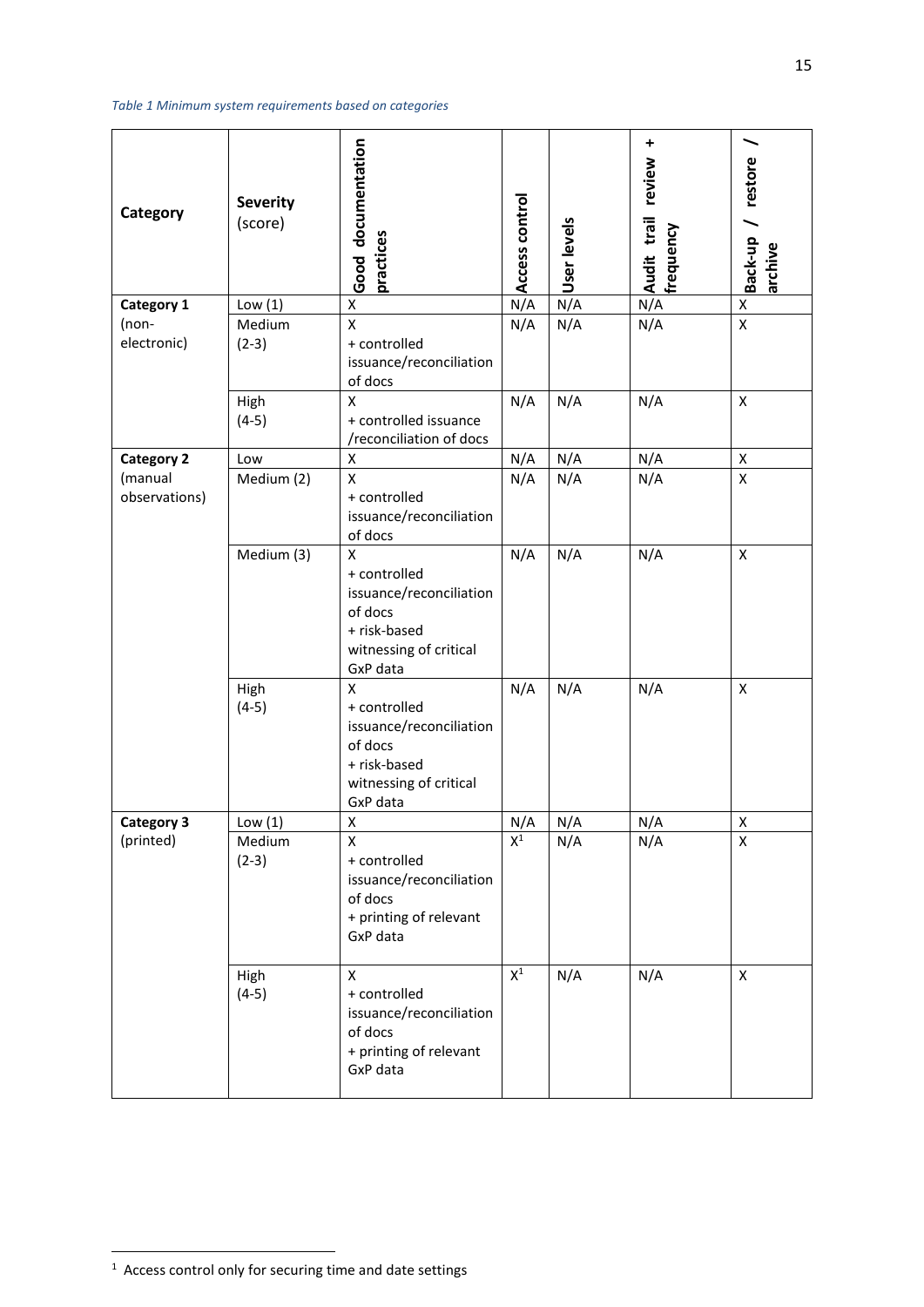*Table 1 system requirements based on categories - continued*

| Category                                                      | <b>Severity</b>                | Good documentation<br>practices                                                         | Access control     | User<br>levels                                                                   | Audit trail review<br><b>ATR)</b>                                                       | Back-up / restore<br>archive     |
|---------------------------------------------------------------|--------------------------------|-----------------------------------------------------------------------------------------|--------------------|----------------------------------------------------------------------------------|-----------------------------------------------------------------------------------------|----------------------------------|
| <b>Category 4</b><br>(system<br>sending<br>GxP<br>data<br>via | Low $(1)$<br>Medium<br>$(2-3)$ | X<br>$\mathsf{x}$<br>+ controlled<br>issuance/reconciliation                            | N/A<br>X           | N/A<br>Minimum 2:<br>admin, end<br>user (where                                   | N/A<br>N/A                                                                              | N/A<br>N/A                       |
| interfacing)<br>(interface<br>qualified<br>as                 |                                | of docs, if any                                                                         |                    | human<br>intervention is<br>required)                                            |                                                                                         |                                  |
| part of<br>the<br>system)                                     | High<br>$(4-5)$                | $\boldsymbol{\mathsf{X}}$<br>+ controlled<br>issuance/reconciliation<br>of docs, if any | X                  | Minimum 2:<br>admin, end<br>user (where<br>human<br>intervention is<br>required) | N/A                                                                                     | N/A                              |
| <b>Category 5</b><br>(Permanent<br>storage)                   | Low $(1)$                      | X                                                                                       | X                  | Administrator                                                                    | N/A                                                                                     | X<br>Monthly<br>Back-up          |
|                                                               | Medium<br>$(2-3)$              | X<br>+ controlled<br>issuance/reconciliation<br>of docs, if any                         | X                  | Minimum 2:<br>admin, end<br>user                                                 | X<br>System ATR<br>every 2<br>years                                                     | X<br>Weekly<br>Back-up           |
|                                                               | High<br>$(4-5)$                | $\boldsymbol{\mathsf{X}}$<br>+ controlled<br>issuance/reconciliation<br>of docs, if any | $\mathsf{x}$       | Minimum 2:<br>admin, end<br>user                                                 | $\mathsf{x}$<br>System<br>ATR: once<br>per year                                         | $\mathsf{x}$<br>Daily<br>Back-up |
| Category 6<br>(Processable<br>storage)                        | Low $(1)$                      | $\pmb{\mathsf{X}}$                                                                      | X                  | Administrator                                                                    | N/A                                                                                     | X<br>Monthly<br>Back-up          |
|                                                               | Medium (2)                     | X<br>+ controlled<br>issuance/reconciliation<br>of docs, if any                         | X                  | Minimum 2:<br>admin, end<br>user                                                 | X<br>Data ATR:<br>risk based<br>(e.g. spot<br>check)<br>System<br>ATR: every<br>2 years | X<br>Weekly<br>Back-up           |
|                                                               | Medium (3)                     | X<br>+ controlled<br>issuance/reconciliation<br>of docs, if any                         | X                  | Minimum 2:<br>admin, end<br>user                                                 | X<br>Data AT<br>review:<br>every batch<br>System<br>ATR: every<br>2 years               | X<br>Weekly<br>Back-up           |
|                                                               | High (4-5)                     | X<br>+ controlled<br>issuance/reconciliation<br>of docs, if any                         | $\pmb{\mathsf{X}}$ | Minimum 2:<br>admin, end<br>user                                                 | Data: every<br>batch<br>System<br>ATR: risk<br>based, e.g.<br>yearly                    | X<br>Daily<br>Back-up            |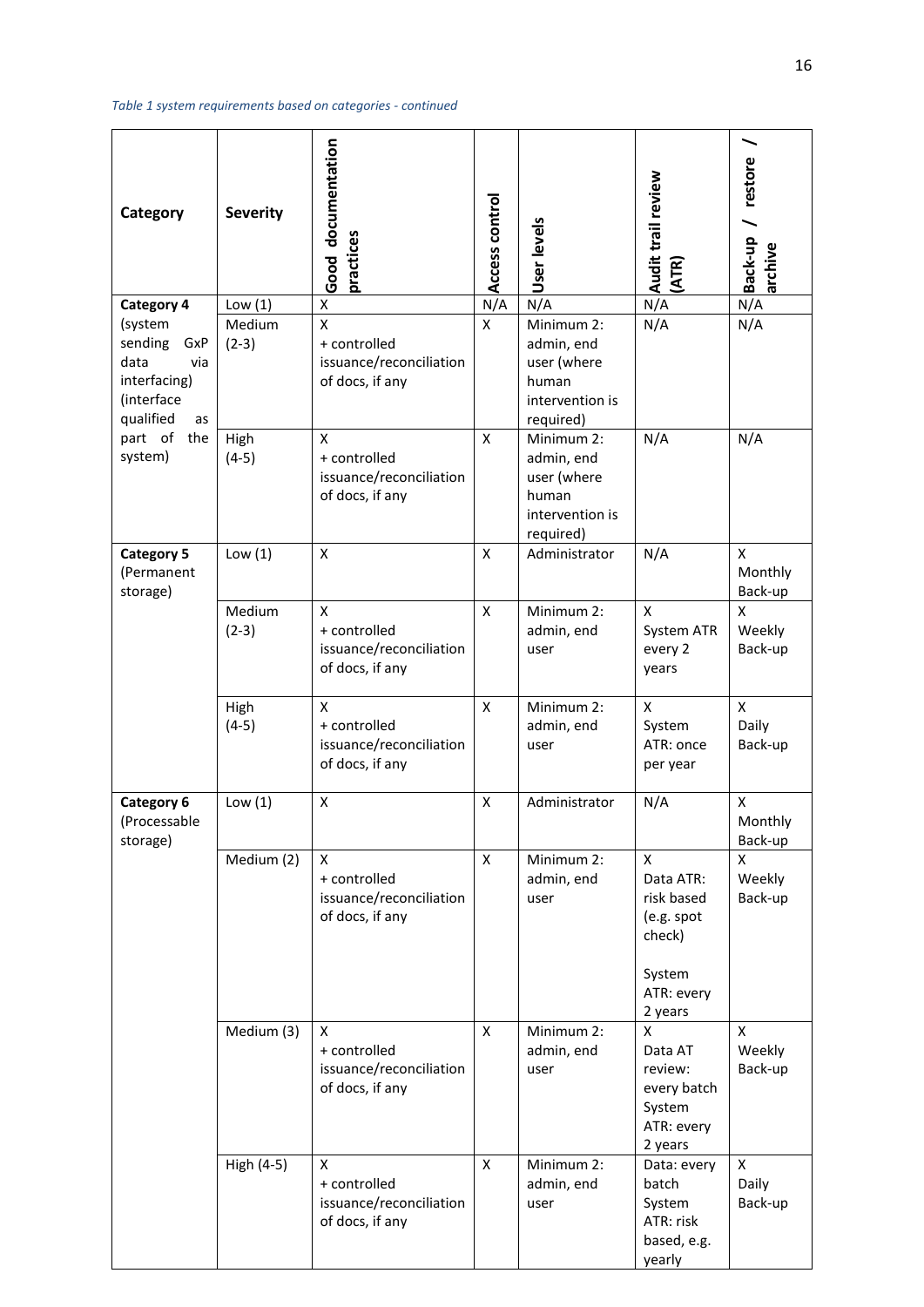# <span id="page-16-0"></span>4.3 System Assessment

To manage the individual risks relating to Data Integrity, it is necessary to assess the gaps within the individual systems and processes.

For all combinations of systems, processes and GxP data, it is necessary to challenge the following areas:

- Administrator Roles & Responsibilities → *Administrator role and responsibilities, Training*
- Security/User Access Control → *Access Approval, Authentication, Authorisation, Periodic Access Review*
- Signatures → *Electronic signatures, Wet Signatures*
- Data review → *Data review process, Double witnessing*
- Audit trail → *Audit trail review process, Functionality*
- Data lifecycle management → *Archival/Retrieval, Records Retention, Backup/Restore, (True) Copies, Dynamic GxP data*
- System life cycle management → *Calibration/Qualification/Validation, Periodic review, Change control, GxP Data migration, Risk management, Transient GxP Data Management*
- Time Stamps → *Access security, Daylight savings Time, Synchronization, Time/Date format and precision, Time zone*

These aspects have been documented in a detailed Data Integrity checklist and used to identify the current gaps (refer to [Table 2\)](#page-17-0).

The example checklist consists of 44 questions. Not all questions are applicable to all systems: based on the system profiling as defined on *section [4.2](#page-11-0)*, the system category (from 1 to 6) will guide the decision as to which questions apply.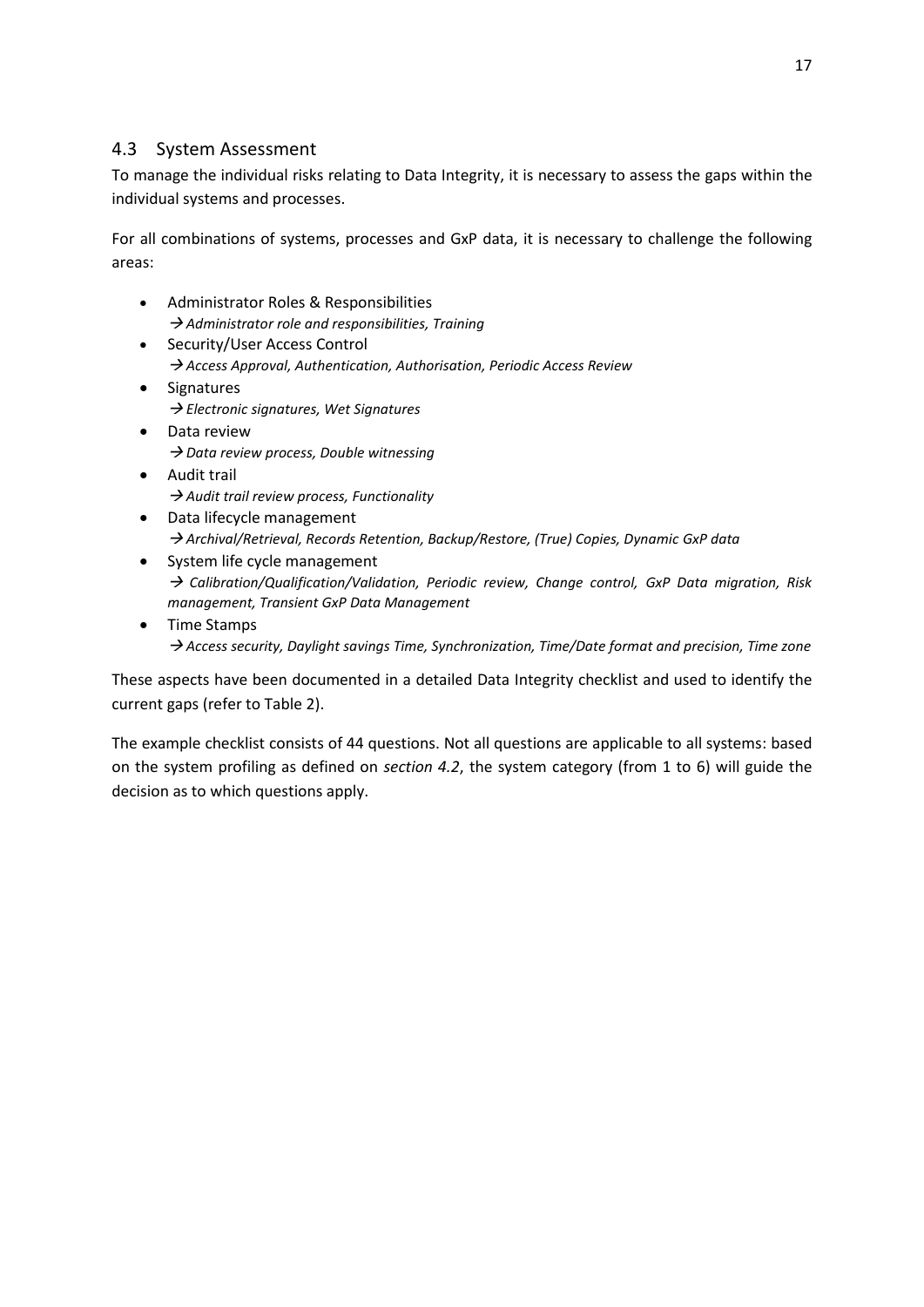#### *Table 2 detailed data integrity checklist*

<span id="page-17-0"></span>

| ID             | <b>Topic</b>                    | <b>Sub topic</b>                             | <b>Question</b>                                                                                                                                                                                                                                                             | <b>Category</b> | Acceptance criteria                                                                                                                                                                                                                                                                                                                                                                                                                               | Does the<br>system<br>meet the<br>criteria? | Description of<br>gap | <b>Comments</b> |
|----------------|---------------------------------|----------------------------------------------|-----------------------------------------------------------------------------------------------------------------------------------------------------------------------------------------------------------------------------------------------------------------------------|-----------------|---------------------------------------------------------------------------------------------------------------------------------------------------------------------------------------------------------------------------------------------------------------------------------------------------------------------------------------------------------------------------------------------------------------------------------------------------|---------------------------------------------|-----------------------|-----------------|
| $\mathbf{1}$   | System life cycle<br>management | Calibration/<br>Qualification/<br>Validation | Is the system calibrated/qualified/validated in<br>accordance with an approved life cycle management<br>procedure?<br>Comment:<br>Includes Paper based systems (procedures for paper<br>batch records needs to be qualified completion of batch<br>record, BRR, archival, ) | 1/2/3/4<br>/5/6 | Documented<br>objective<br>evidence shall be present<br>showing that the system<br>performs as intended. A life<br>cycle management process<br>shall<br>be<br>followed<br>to<br>implement<br>the system.<br>qualification/<br>Calibration/<br>validation documentation for<br>shall<br>system<br>be<br>the<br>maintained during the lifetime<br>of the system and retained in<br>accordance<br>with<br>the<br>companies<br>Retention<br>Schedule. |                                             |                       |                 |
| $\overline{2}$ | System life cycle<br>management | Change control                               | Are changes to the system controlled according to the<br>sites change management process?                                                                                                                                                                                   | 1/2/3/4<br>/5/6 | All changes to the original<br>validated/ qualified state shall<br>be captured in a Change<br>Management<br>process,<br>including:<br>- All system-, patch- and user<br>roles<br>changes;<br>- All activities performed by<br>Administrators;<br>- GxP Data changes outside<br>the system (database, flat<br>files);                                                                                                                              |                                             |                       |                 |
| 3              | System life cycle<br>management | Data migration                               | Is data verification executed as part of computer<br>system validation activities when GxP data is migrated<br>from a source system to another system?                                                                                                                      | 5/6             | Data migration from a source<br>system to another system<br>requires GxP data verification<br>as part of computer system<br>validation activities. GxP Data<br>verified<br>shall<br>be<br>for<br>completeness and accuracy                                                                                                                                                                                                                        |                                             |                       |                 |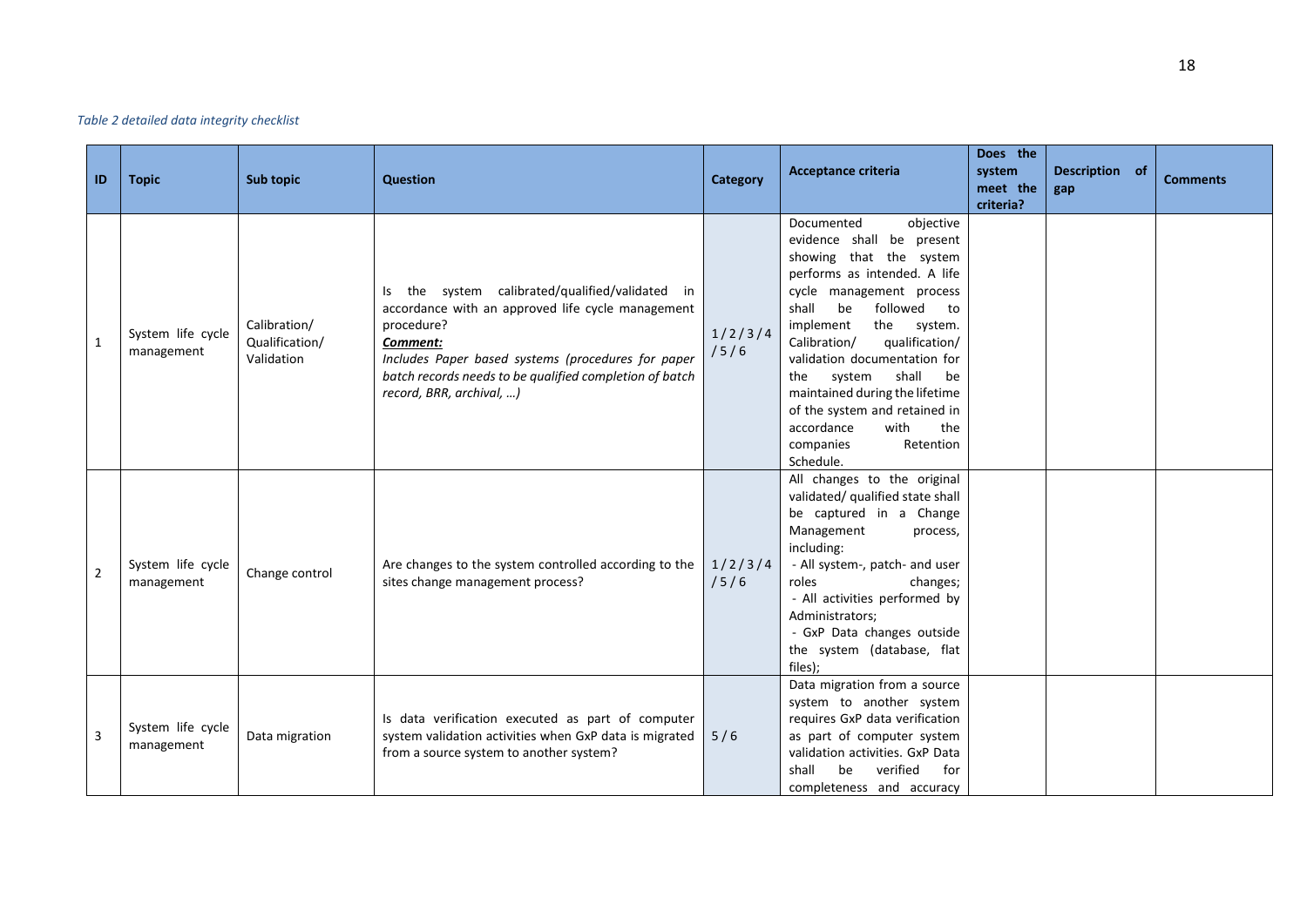|                |                                 |                                 |                                                                                                                                                                                                                                                                                                                                                                                                                                                                                                                                                                                                                                                                |                 |                                                                                                                                                                                                                                                                                                                                                                                                                   | Does the                        |                       |                 |
|----------------|---------------------------------|---------------------------------|----------------------------------------------------------------------------------------------------------------------------------------------------------------------------------------------------------------------------------------------------------------------------------------------------------------------------------------------------------------------------------------------------------------------------------------------------------------------------------------------------------------------------------------------------------------------------------------------------------------------------------------------------------------|-----------------|-------------------------------------------------------------------------------------------------------------------------------------------------------------------------------------------------------------------------------------------------------------------------------------------------------------------------------------------------------------------------------------------------------------------|---------------------------------|-----------------------|-----------------|
| ID             | <b>Topic</b>                    | Sub topic                       | <b>Question</b>                                                                                                                                                                                                                                                                                                                                                                                                                                                                                                                                                                                                                                                | <b>Category</b> | Acceptance criteria                                                                                                                                                                                                                                                                                                                                                                                               | system<br>meet the<br>criteria? | Description of<br>gap | <b>Comments</b> |
|                |                                 |                                 |                                                                                                                                                                                                                                                                                                                                                                                                                                                                                                                                                                                                                                                                |                 | using a statistically relevant<br>sample.                                                                                                                                                                                                                                                                                                                                                                         |                                 |                       |                 |
| 4              | System life cycle<br>management | Transient<br>Data<br>Management | Are the requirements for temporary (interfacing) GxP<br>data defined and documented?<br>Examples:<br>data translations, compression, scan-rates,                                                                                                                                                                                                                                                                                                                                                                                                                                                                                                               | $3/4/$<br>5/6   | Transient GxP Data (interface)<br>requirements<br>shall<br>be<br>defined.                                                                                                                                                                                                                                                                                                                                         |                                 |                       |                 |
| 5              | System life cycle<br>management | Transient<br>Data<br>Management | Is the interface validated for intended use?<br>of<br>'Interface':<br>Definition<br>GxP Data in this interfacing system is received from a<br>sending system and forwarded to a receiving system<br>without permanent storage of GxP data in this<br>interfacing system. These systems only transfer GxP<br>data.<br>Note: Connections like RS-232 cords, Moxa-boxes, USB-<br>cables, etc. shall not be treated as interfaces since they<br>do not have user or security management and they do<br>not temporarily store raw GxP data before sending it to<br>the receiving system. These connections shall be treated<br>as being part of the sending system. | 4               | interface<br>shall<br>The<br>be<br>validated for intended use.<br>During the set-up<br>and<br>validation, it should<br>be<br>guaranteed<br>that:<br>- the GxP data residing at the<br>receiving system is the exact<br>representation of the GxP<br>data generated at the sending<br>system.<br>- no business users are able to<br>manipulate this temporary<br>GxP data at the intermediate<br>storage location. |                                 |                       |                 |
| 6              | System life cycle<br>management | User accounts                   | Are user accounts required specifically for system<br>testing/qualification in the Production Environment<br>disabled at the end of testing/qualification?                                                                                                                                                                                                                                                                                                                                                                                                                                                                                                     | 5/6             | Business administrators shall<br>ensure that if any user<br>are<br>reguired<br>accounts<br>specifically for system testing/<br>qualification in the production<br>environment, these accounts<br>are disabled at the end of<br>testing/ qualification.                                                                                                                                                            |                                 |                       |                 |
| $\overline{7}$ | System life cycle<br>management | Periodic review                 | Is the system periodically reviewed and is the review<br>documented according to a prescribed process?                                                                                                                                                                                                                                                                                                                                                                                                                                                                                                                                                         | 1/2/3/4<br>/5/6 | On a periodic basis a system<br>review shall evaluate the<br>current range of functionality,<br>deviation records, incidents,<br>changes, problems, upgrade<br>history,<br>performance,                                                                                                                                                                                                                           |                                 |                       |                 |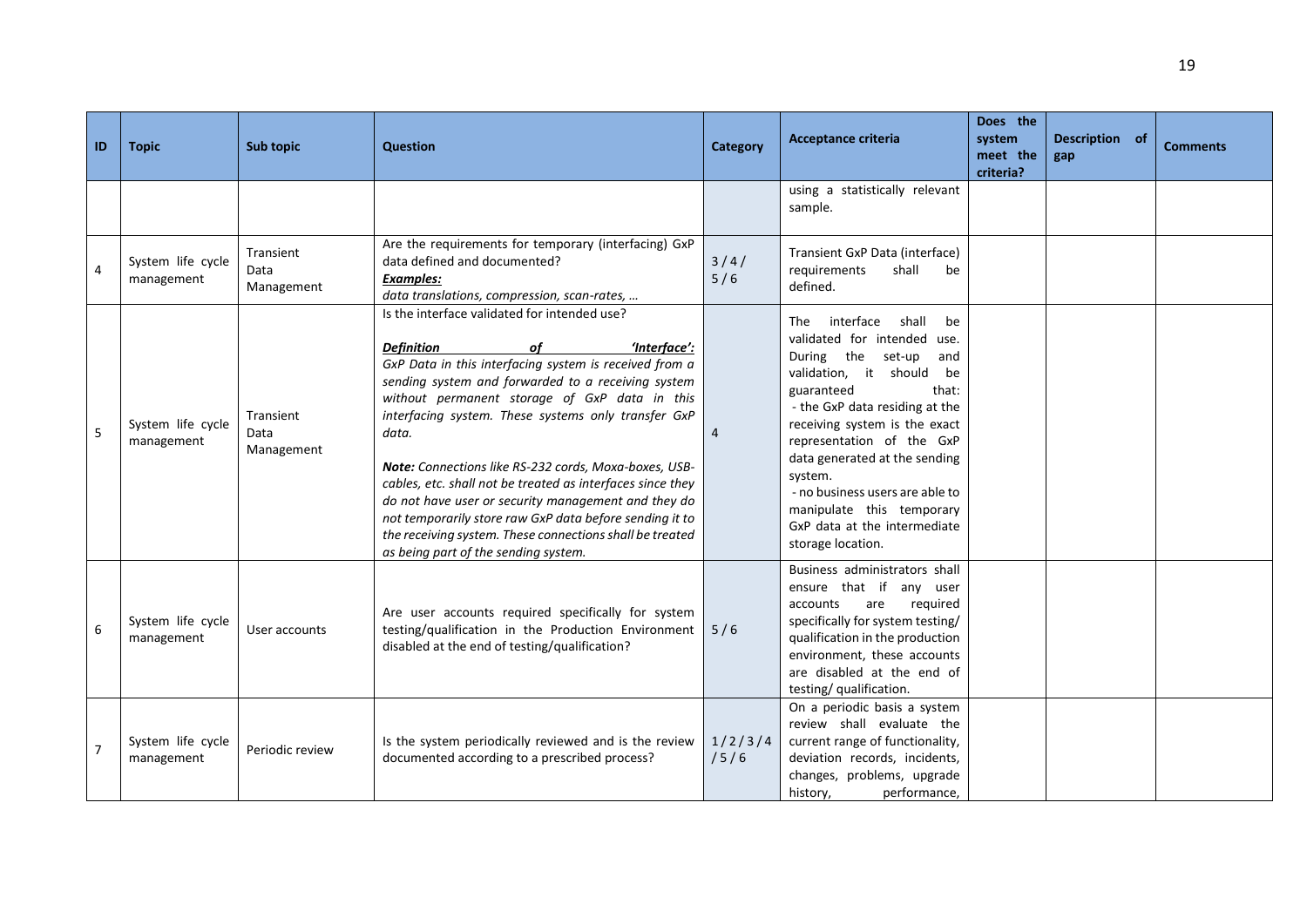| ID | <b>Topic</b>                    | Sub topic          | <b>Question</b>                                                                                                                                                                                               | <b>Category</b> | <b>Acceptance criteria</b>                                                                                                                                                                                                                                                                                                                           | Does the<br>system<br>meet the<br>criteria? | Description of<br>gap | <b>Comments</b> |
|----|---------------------------------|--------------------|---------------------------------------------------------------------------------------------------------------------------------------------------------------------------------------------------------------|-----------------|------------------------------------------------------------------------------------------------------------------------------------------------------------------------------------------------------------------------------------------------------------------------------------------------------------------------------------------------------|---------------------------------------------|-----------------------|-----------------|
|    |                                 |                    |                                                                                                                                                                                                               |                 | reliability,<br>security<br>and<br>validation status reports.<br>The period shall be defined<br>based on risk.                                                                                                                                                                                                                                       |                                             |                       |                 |
| 8  | lifecycle<br>Data<br>management | Data capture/entry | Does the system enforces saving at the moment of GxP<br>data entry?                                                                                                                                           | 2/3/4/<br>5/6   | The system should enforce<br>saving immediately after<br>critical GxP data entry. GxP<br>Data entry prior to saving to<br>permanent memory with<br>audit trail (server, database) is<br>considered to be temporary<br>memory. The length of time<br>that GxP data is held in<br>temporary memory should be<br>minimized.                             |                                             |                       |                 |
| 9  | lifecycle<br>Data<br>management | Data capture/entry | Is a process or procedure in place to identify which<br>system generates and retains the primary GxP data<br>record, in case of discrepancy when the same<br>information is captured by more than one system? | 2/3/4/5<br>/6   | If the same information is<br>captured by more than one<br>system, a<br>process or<br>procedure shall be present to<br>identify<br>which<br>system<br>generates and retains the<br>primary record, in case of<br>discrepancy. The assigned<br>primary record should provide<br>greatest<br>the<br>accuracy,<br>completeness, content and<br>meaning. |                                             |                       |                 |
| 10 | lifecycle<br>Data<br>management | Data capture/entry | Are good documentation and record management<br>practices applied on non-electronic GxP data?                                                                                                                 | 1/2             | Good documentation and<br>record management practices<br>shall be applied on non-<br>electronic GxP data.                                                                                                                                                                                                                                            |                                             |                       |                 |
| 11 | lifecycle<br>Data<br>management | Copies             | Is a documented process in place to verify and record<br>the integrity and authenticity of the copy when exact or<br>true copies are retained in place of the original GxP data<br>record?                    | 1/3/5/6         | Exact or true copies of original<br>records may be retained in<br>place of the original record<br>(e.g. scan of a paper record)<br>provided that a documented                                                                                                                                                                                        |                                             |                       |                 |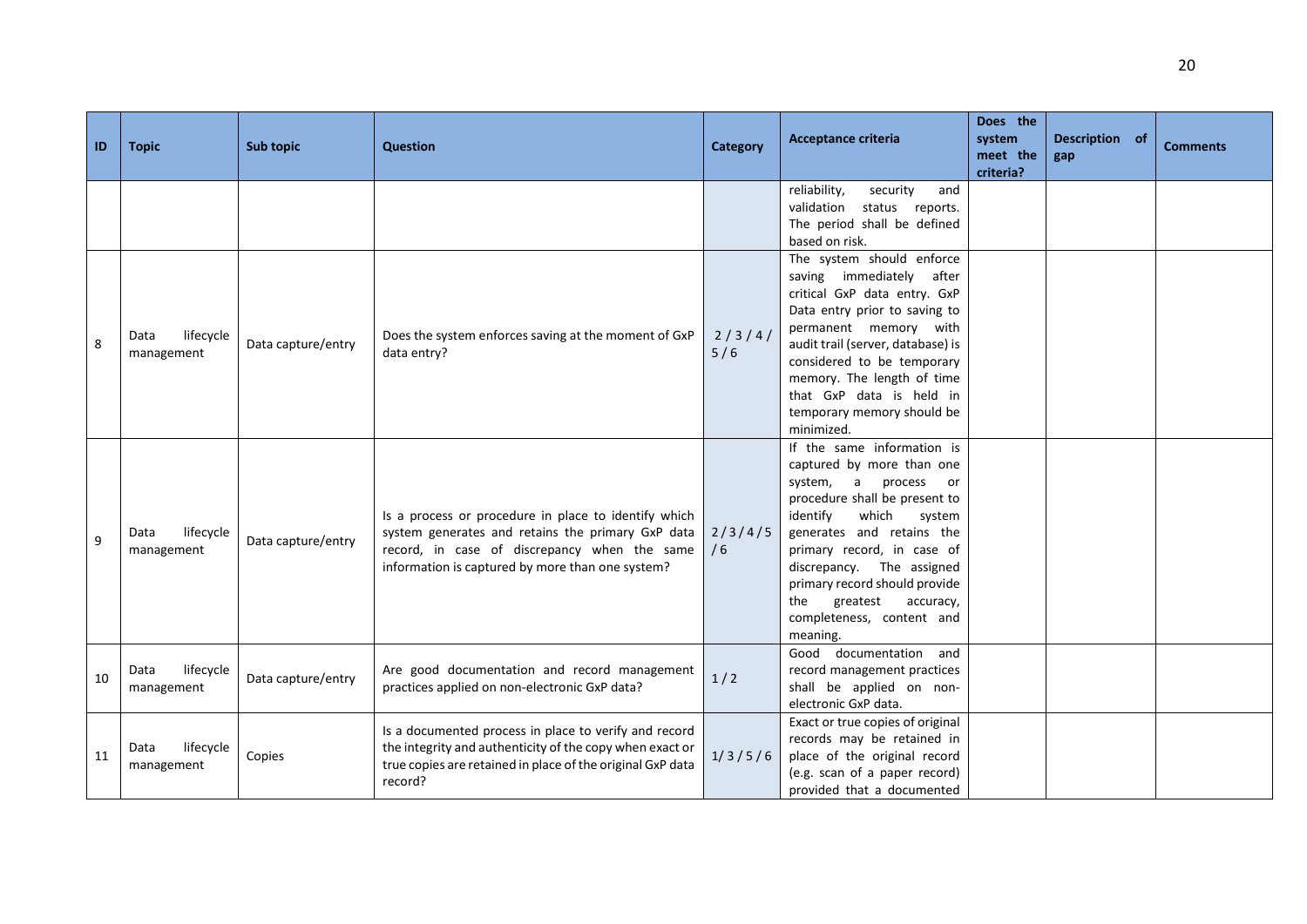| ID | <b>Topic</b>                    | Sub topic      | <b>Question</b>                                                                                                                                                                                    | Category        | Acceptance criteria                                                                                                                                                                                                                                                                                                                                                                                                                                                                                                                                                                                                       | Does the<br>system<br>meet the<br>criteria? | Description of<br>gap | <b>Comments</b> |
|----|---------------------------------|----------------|----------------------------------------------------------------------------------------------------------------------------------------------------------------------------------------------------|-----------------|---------------------------------------------------------------------------------------------------------------------------------------------------------------------------------------------------------------------------------------------------------------------------------------------------------------------------------------------------------------------------------------------------------------------------------------------------------------------------------------------------------------------------------------------------------------------------------------------------------------------------|---------------------------------------------|-----------------------|-----------------|
|    |                                 |                |                                                                                                                                                                                                    |                 | process is in place to verify<br>and record the integrity and<br>authenticity of the true copy.                                                                                                                                                                                                                                                                                                                                                                                                                                                                                                                           |                                             |                       |                 |
| 12 | lifecycle<br>Data<br>management | Retention      | Are all GxP data (Including meta data and audit trail<br>data) retained in accordance with the companies<br>Retention Schedule and applicable GxP                                                  | 1/2/3/4<br>/5/6 | GxP Data generated, including<br>paper records, system records<br>and corresponding audit trail<br>entries, shall be retained in<br>accordance<br>with<br>the<br>company's retention schedule<br>and any applicable legal hold<br>notices. GxP documents shall<br>be maintained in a secured<br>storage location that is<br>reasonably accessible and<br>readily available for review to<br>responsible personnel.                                                                                                                                                                                                        |                                             |                       |                 |
| 13 | lifecycle<br>Data<br>management | Backup/restore | Is a risk-based approach used to define the strategy and<br>the frequency for backup and restore and is the backup,<br>restore strategy<br>documented,<br>validated<br>and<br>periodically tested? | 5/6             | Backup<br>Formal<br>Data<br>procedures for<br>all GxP<br>shall<br>relevant<br>data<br>be<br>established,<br>documented,<br>validated and periodically<br>tested. Backup storage time<br>shall be based on company's<br>requirements. Data Backups<br>shall include both business<br>GxP data and metadata and<br>system GxP data. Data backup<br>frequency shall be pre-<br>determined. and shall be<br>periodically performed per a<br>risk assessment. Data Backups<br>shall be performed prior to<br>any system upgrade or<br>maintenance activity. The<br>process of restoring a Data<br>Backup shall be checked with |                                             |                       |                 |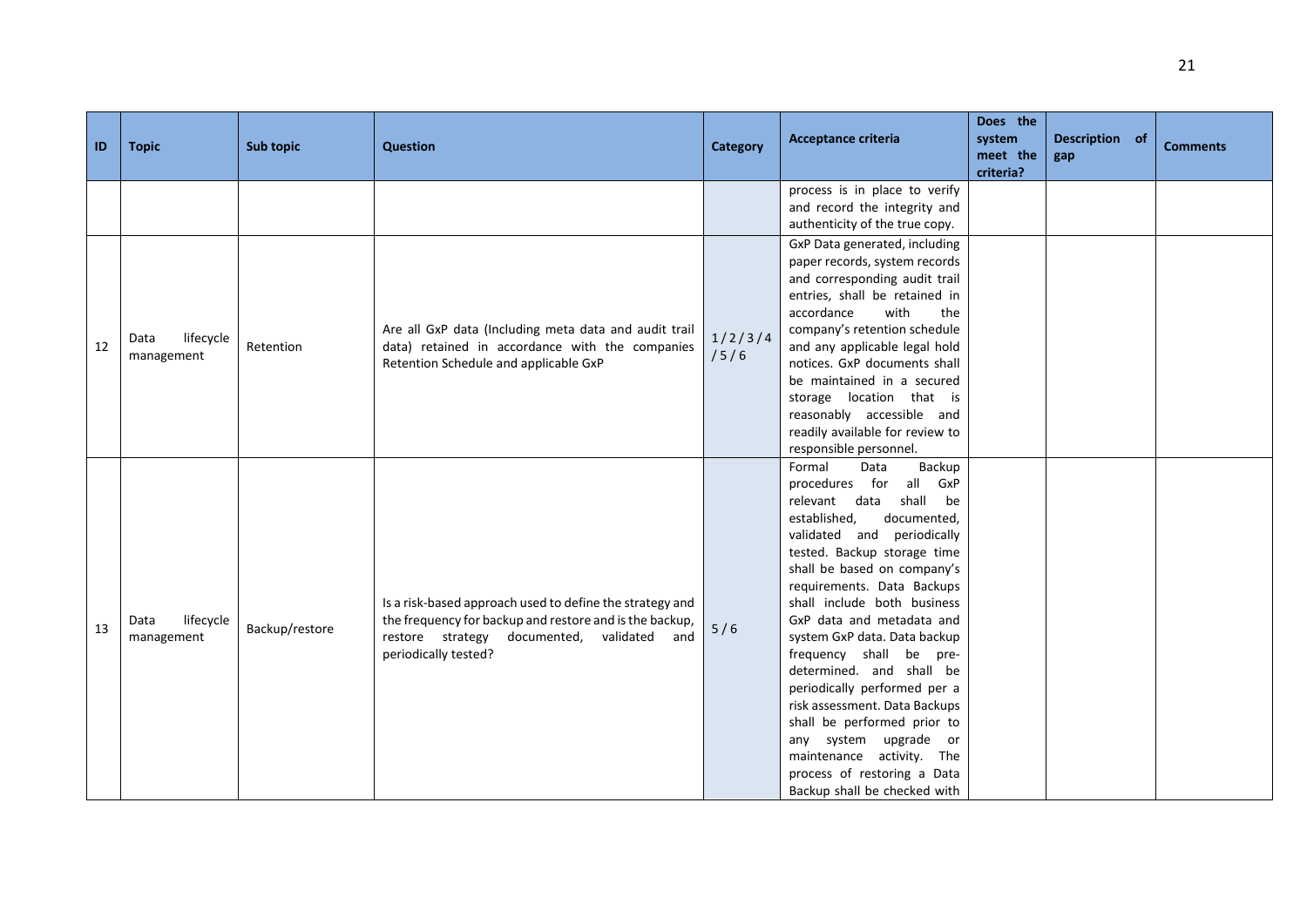| ID | <b>Topic</b>                    | Sub topic      | <b>Question</b>                                                                                                                                              | <b>Category</b> | <b>Acceptance criteria</b>                                                                                                                                                                                                                                                                                                                               | Does the<br>system<br>meet the<br>criteria? | Description of<br>gap | <b>Comments</b> |
|----|---------------------------------|----------------|--------------------------------------------------------------------------------------------------------------------------------------------------------------|-----------------|----------------------------------------------------------------------------------------------------------------------------------------------------------------------------------------------------------------------------------------------------------------------------------------------------------------------------------------------------------|---------------------------------------------|-----------------------|-----------------|
|    |                                 |                |                                                                                                                                                              |                 | pre-defined<br>frequency<br>a<br>determined<br>by<br>a<br>risk<br>assessment and shall be<br>documented according to the<br>company's procedure.                                                                                                                                                                                                         |                                             |                       |                 |
| 14 | lifecycle<br>Data<br>management | Backup/restore | Is a scheduling system maintained for manual data<br>backups and are manual backup processes traceable<br>throughout the process of performing the activity? | 5/6             | For manual Data Backup, a<br>scheduling system shall be<br>maintained. The scheduling<br>system shall track and notify<br>the appropriate personnel<br>when backup is required.<br>Manual backup processes<br>shall be traceable throughout<br>the process of performing the<br>activity.                                                                |                                             |                       |                 |
| 15 | lifecycle<br>Data<br>management | Backup/restore | Does backup include all relevant raw GxP data,<br>metadata and audit trail data?                                                                             | 5/6             | Where computerized systems<br>are used to capture, process,<br>report or store raw GxP data<br>electronically, data backups<br>shall include both business<br>GxP data, meta data and<br>GxP<br>data.<br>system<br>The items included in audit<br>trail should be those of<br>relevance<br>to<br>permit<br>reconstruction of the process<br>or activity. |                                             |                       |                 |
| 16 | lifecycle<br>Data<br>management | Backup/restore | Are the backups stored in a secure location protected<br>from unauthorized users/people?                                                                     | 5/6             | The location of the backup<br>shall be separated from the<br>production system. The<br>backup shall be stored in a<br>secure location protected<br>unauthorized<br>from<br>users/people, fire and water<br>(sprinkler and other sources of<br>water and moisture, fire                                                                                   |                                             |                       |                 |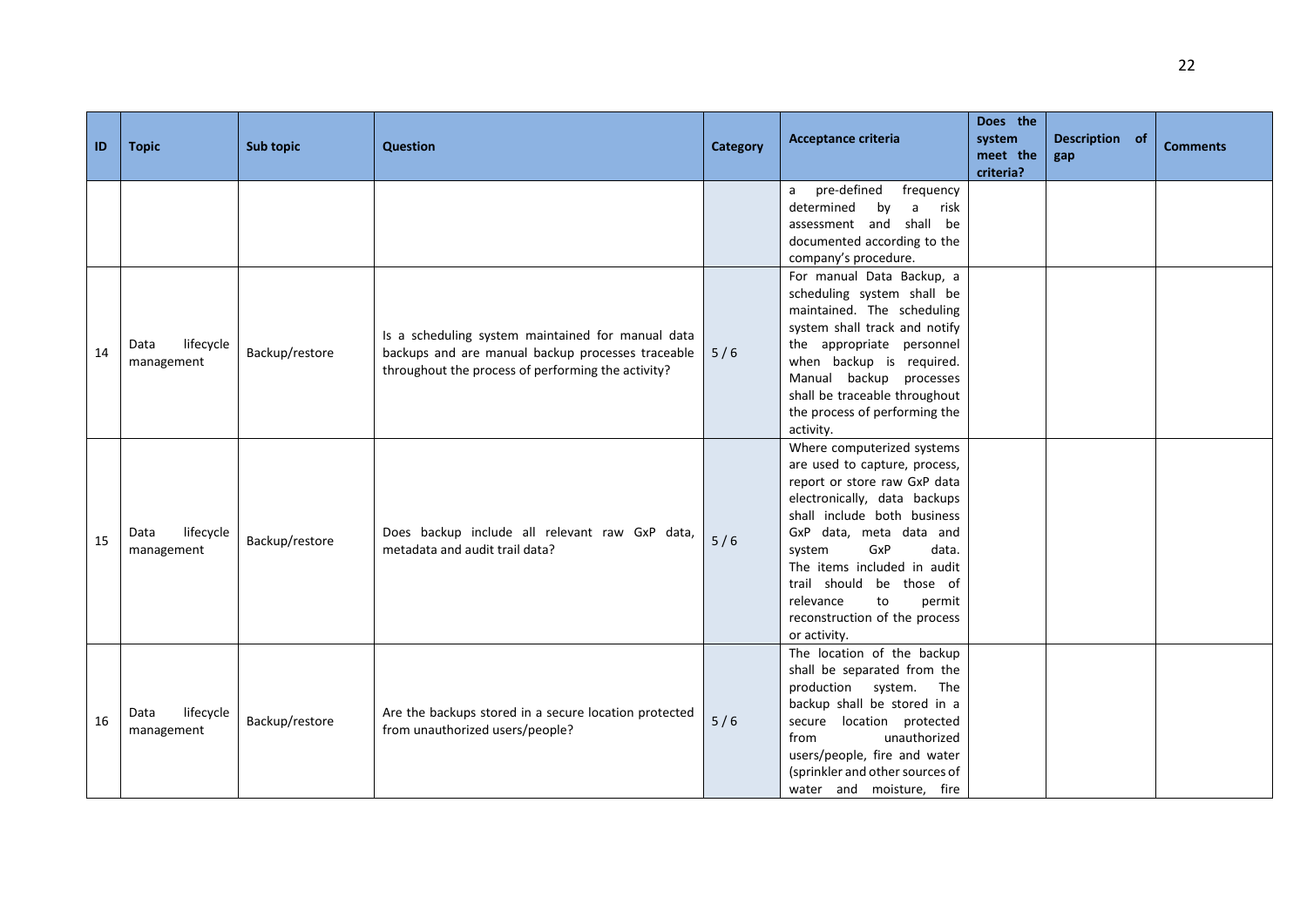| ID | <b>Topic</b>                    | Sub topic          | <b>Question</b>                                                                                                                                                                                                    | <b>Category</b> | Acceptance criteria                                                                                                                                                                                                                                                                                                                                                                                                                                                                                                                                               | Does the<br>system<br>meet the<br>criteria? | Description of<br>gap | <b>Comments</b> |
|----|---------------------------------|--------------------|--------------------------------------------------------------------------------------------------------------------------------------------------------------------------------------------------------------------|-----------------|-------------------------------------------------------------------------------------------------------------------------------------------------------------------------------------------------------------------------------------------------------------------------------------------------------------------------------------------------------------------------------------------------------------------------------------------------------------------------------------------------------------------------------------------------------------------|---------------------------------------------|-----------------------|-----------------|
|    |                                 |                    |                                                                                                                                                                                                                    |                 | protection<br>and<br>housekeeping).<br>Access to<br>backup data shall not be<br>provided to non-authorized<br>user roles.                                                                                                                                                                                                                                                                                                                                                                                                                                         |                                             |                       |                 |
| 17 | lifecycle<br>Data<br>management | Backup/restore     | Do changes to the Data Backups process follow a formal<br>change control process?                                                                                                                                  | 5/6             | Any changes to scheduled<br>Data Backups shall follow the<br>formal change management<br>process.                                                                                                                                                                                                                                                                                                                                                                                                                                                                 |                                             |                       |                 |
| 18 | lifecycle<br>Data<br>management | Archival/retrieval | Does the system have an archival strategy documented<br>and is the GxP data retrieval process periodically<br>verified?                                                                                            | 1/3/<br>5/6     | The system shall have an<br>archival strategy documented.<br>GxP Data and associated meta<br>data shall be archived if<br>system modifications impact<br>the functionality to read or to<br>process existing files. GxP<br>Data shall be archived at the<br>retirement of the system.<br>Data archival storage time<br>shall be defined per the<br>company's<br>Retention<br>Schedule, GxP Data retrieval<br>of archived records shall be<br>tested on a periodic basis, as<br>by applicable<br>required<br>regulation, using a statistically<br>relevant sample. |                                             |                       |                 |
| 19 | lifecycle<br>Data<br>management | Archival/retrieval | Are archived GxP data records stored in a secure<br>location protected from unauthorized users/people,<br>fire and water (sprinkler and other sources of water and<br>moisture, fire protection and housekeeping)? | 1/3/<br>5/6     | Archive records shall be<br>locked such that they cannot<br>be altered or deleted without<br>detection and audit trail.<br>Access to the archived GxP<br>data shall be limited to the<br>System Administrator. If GxP<br>data are archived in a<br>readable format (e.g. pdf files                                                                                                                                                                                                                                                                                |                                             |                       |                 |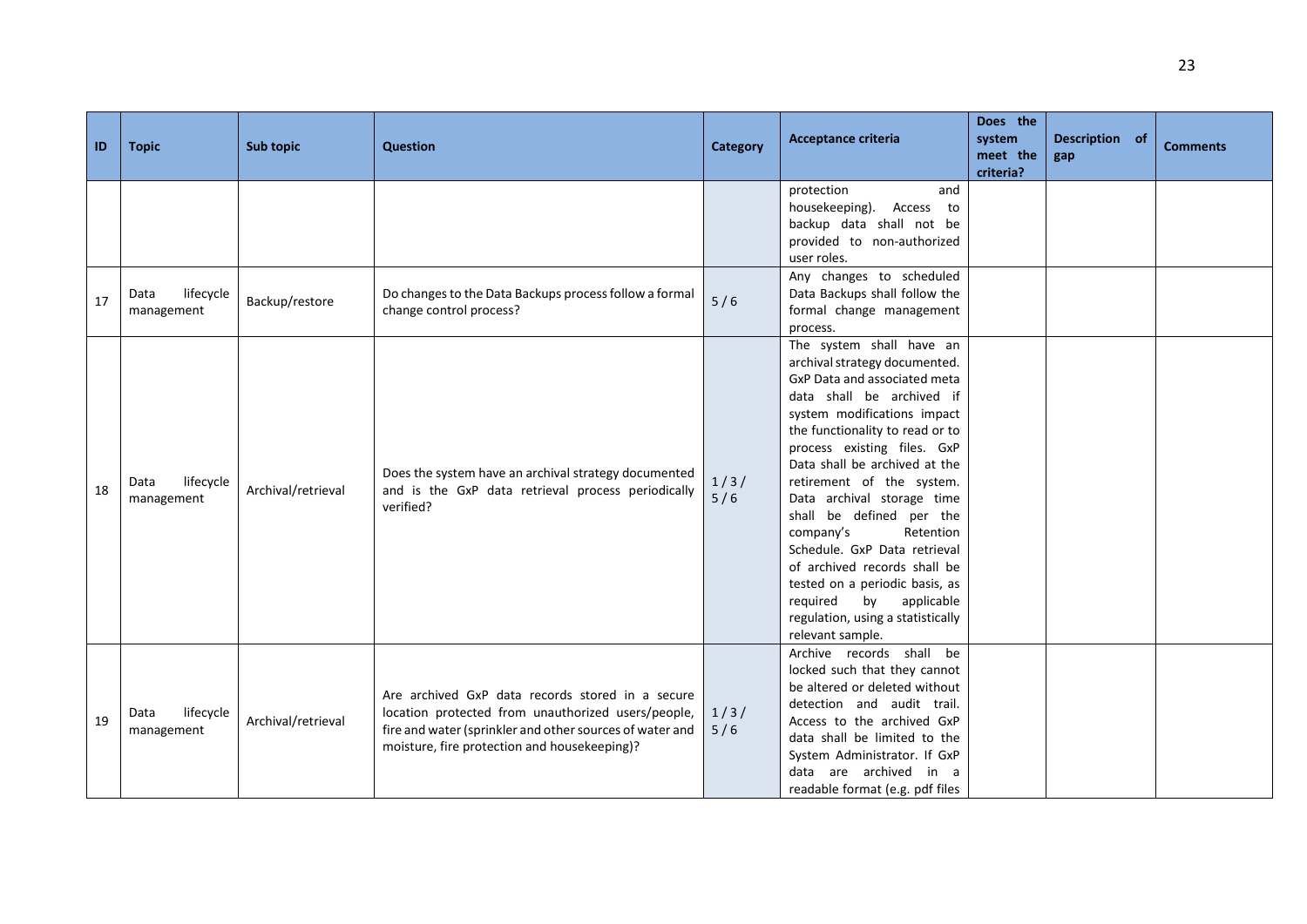| ID | <b>Topic</b>                    | <b>Sub topic</b> | <b>Question</b>                                                                                                                | <b>Category</b> | Acceptance criteria                                                                                                                                                                                                                                                                                                                                                                                                                                                                                     | Does the<br>system<br>meet the | Description of<br>gap | <b>Comments</b> |
|----|---------------------------------|------------------|--------------------------------------------------------------------------------------------------------------------------------|-----------------|---------------------------------------------------------------------------------------------------------------------------------------------------------------------------------------------------------------------------------------------------------------------------------------------------------------------------------------------------------------------------------------------------------------------------------------------------------------------------------------------------------|--------------------------------|-----------------------|-----------------|
|    |                                 |                  |                                                                                                                                |                 | stored in a controlled network<br>folder), they may be made<br>available to the business users<br>for consultation purposes.                                                                                                                                                                                                                                                                                                                                                                            | criteria?                      |                       |                 |
| 20 | lifecycle<br>Data<br>management | Dynamic data     | Is dynamic GxP data kept in its dynamic state?                                                                                 | 6               | Raw GxP data that is<br>generated<br>electronically<br>should remain in its dynamic<br>(electronic) state if the ability<br>to interact with the GxP data<br>is critical to its integrity or<br>verification.<br>later<br>Where the capability of the<br>electronic system permits<br>dynamic storage, it is not<br>appropriate<br>for<br>low-<br>resolution or static (printed /<br>manual) GxP data to be<br>collected in preference to high<br>resolution<br>or<br>dynamic<br>(electronic) GxP data. |                                |                       |                 |
| 21 | lifecycle<br>Data<br>management | Records          | Are records protected against intentional or accidental<br>modification or deletion throughout the record<br>retention period? | 1/3/<br>5/6     | Computerized system records<br>shall be protected against<br>intentional<br>or accidental<br>modification<br>deletion<br>or<br>throughout the companies<br>Schedule.<br>Retention<br>Appropriate controls shall be<br>in place to ensure the integrity<br>of the record throughout the<br>Retention<br>companies<br>Schedule. These controls must<br>prevent manipulation and/or<br>unscheduled destruction of<br>original hard copy paper as<br>well as electronic documents                           |                                |                       |                 |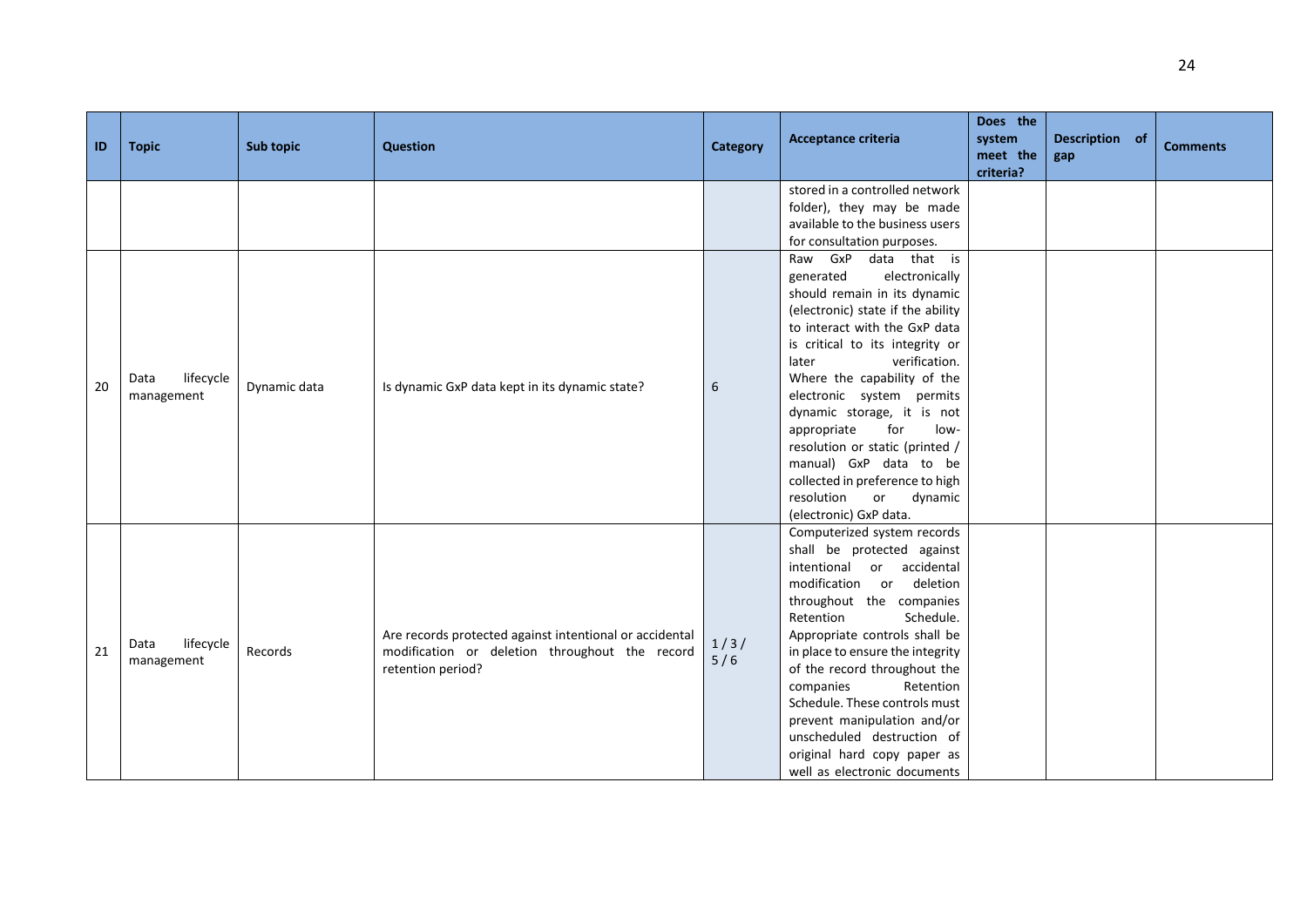| ID | <b>Topic</b> | Sub topic     | <b>Question</b>                                                                        | <b>Category</b> | Acceptance criteria                                                                                                                                                                                                                                                                                                                                                                                                        | Does the<br>system<br>meet the<br>criteria? | Description of<br>gap | <b>Comments</b> |
|----|--------------|---------------|----------------------------------------------------------------------------------------|-----------------|----------------------------------------------------------------------------------------------------------------------------------------------------------------------------------------------------------------------------------------------------------------------------------------------------------------------------------------------------------------------------------------------------------------------------|---------------------------------------------|-----------------------|-----------------|
|    |              |               |                                                                                        |                 | and must be validated in the<br>case of electronic controls.                                                                                                                                                                                                                                                                                                                                                               |                                             |                       |                 |
| 22 | Audit trail  | Functionality | Is good documentation practice applied for paper<br>records?                           | 1/2/3           | Good documentation practice<br>shall be applied at the<br>creation and completion of<br>paper records.                                                                                                                                                                                                                                                                                                                     |                                             |                       |                 |
| 23 | Audit trail  | Functionality | Is there an audit trail in place for user management and<br>system settings?           | 2/3/4/5<br>/6   | Where computerized systems<br>are used to capture, process,<br>report or store raw GxP data<br>electronically, the GxP data<br>shall<br>include<br>user<br>management- and system<br>settings. The items included in<br>audit trail should be those of<br>relevance<br>to<br>permit<br>of<br>the<br>reconstruction<br>generation, modification and<br>the<br>deletion<br>of<br>user<br>management- and system<br>settings. |                                             |                       |                 |
| 24 | Audit trail  | Functionality | Is there an audit trail in place for GxP data supporting<br>product release            | 5/6             | Where computerized systems<br>are used to capture, process,<br>report or store raw GxP data<br>electronically, system design<br>should provide for the<br>retention of full audit trails.<br>The items included in audit<br>trail should be those of<br>relevance<br>to<br>permit<br>reconstruction of the process<br>or activity.                                                                                         |                                             |                       |                 |
| 25 | Audit trail  | Functionality | Do users or administrators have the ability to amend or<br>switch off the audit trail? | 2/3/4/5<br>/6   | End users shall not have the<br>ability to amend or switch off<br>the audit trail. If the system<br>administrator has access to                                                                                                                                                                                                                                                                                            |                                             |                       |                 |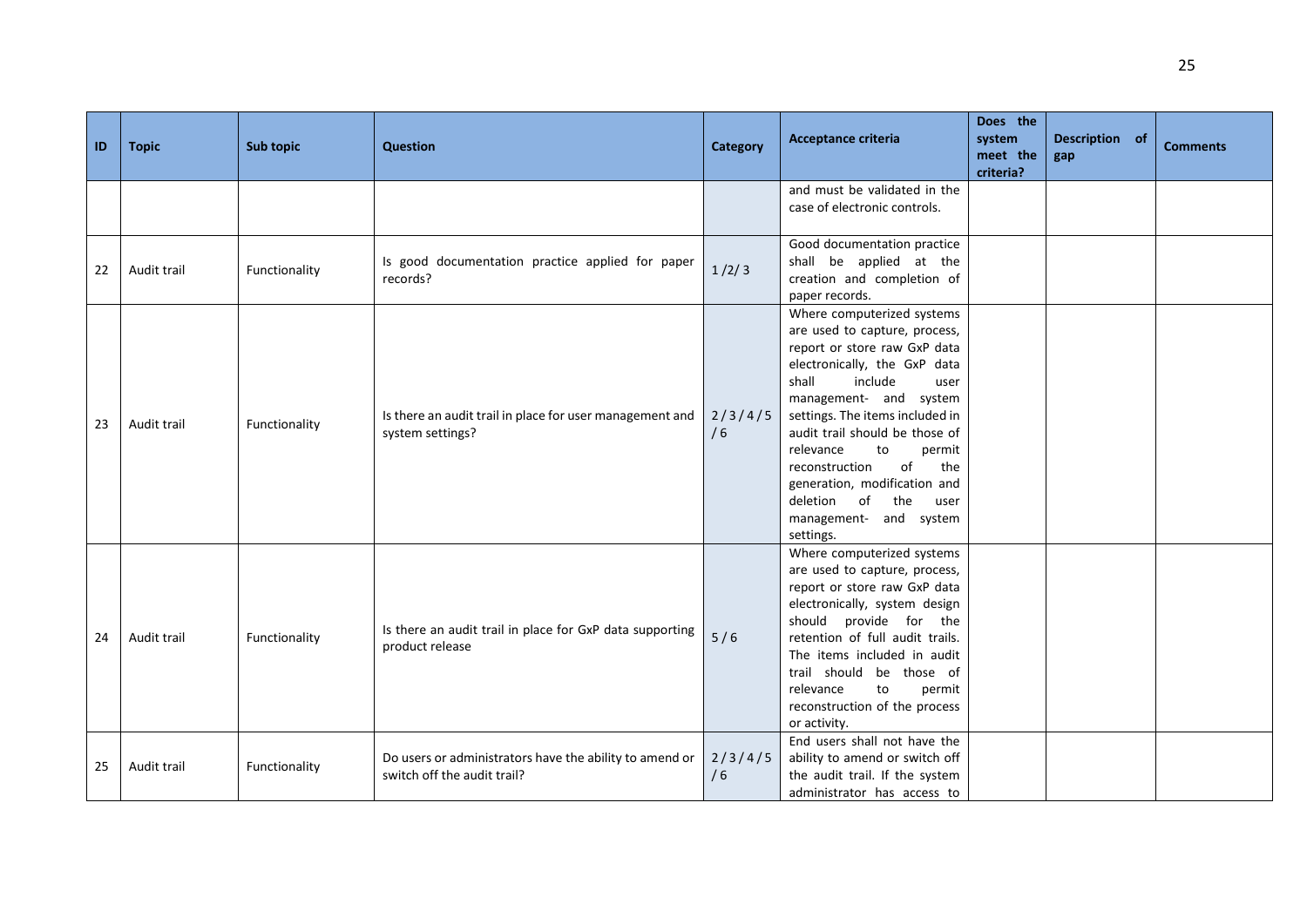| ID | <b>Topic</b>                                    | Sub topic              | <b>Question</b>                                                                               | Category        | Acceptance criteria                                                                                                                                                                                                                                                                                                                                                                                                                                                                         | Does the<br>system<br>meet the<br>criteria? | Description of<br>gap | <b>Comments</b> |
|----|-------------------------------------------------|------------------------|-----------------------------------------------------------------------------------------------|-----------------|---------------------------------------------------------------------------------------------------------------------------------------------------------------------------------------------------------------------------------------------------------------------------------------------------------------------------------------------------------------------------------------------------------------------------------------------------------------------------------------------|---------------------------------------------|-----------------------|-----------------|
|    |                                                 |                        |                                                                                               |                 | disable the audit trail a<br>procedure shall be in place to<br>mitigate/prevent this.                                                                                                                                                                                                                                                                                                                                                                                                       |                                             |                       |                 |
| 26 | Audit trail                                     | Audit trail review     | Are audit trails reviewed according to the applicable<br>procedures?                          | 2/3/4/5<br>/6   | The company's requirements<br>on audit trail review shall be<br>taken into account and should<br>be supported by a risk-based<br>approach to define the<br>process and frequency for<br>execution.                                                                                                                                                                                                                                                                                          |                                             |                       |                 |
| 27 | Audit trail                                     | Audit trail review     | Is an investigation initiated when data integrity issues<br>are identified during the review? | 2/3/4/5<br>/6   | If any risks or data integrity<br>issues are identified during<br>the audit trail review, an<br>investigation shall be initiated<br>according to the company's<br>non-conformance<br>handling<br>procedures.                                                                                                                                                                                                                                                                                |                                             |                       |                 |
| 28 | Administrator<br>&<br>Roles<br>Responsibilities | Administrator role     | Is Segregation of Duties in place for the system?                                             | 1/2/3/4<br>/5/6 | Procedures shall be in place<br>describing<br>how<br>the<br>segregation of role functions<br>is managed. The periodic<br>access review shall include a<br>check to ensure that the he<br>users are assigned to the<br>appropriate training curricula<br>for their role and that the<br>appropriate segregation of<br>duties is in place. If required to<br>have dual roles in a single<br>Quality<br>account,<br>a<br>approved<br>management<br>procedural mitigation shall be<br>in place. |                                             |                       |                 |
| 29 | Security/User<br><b>Access Control</b>          | <b>Access Approval</b> | Is a procedure in place describing access approval,<br>revocation and periodic access review? | 1/2/3/4<br>/5/6 | Procedures shall be in place<br>describing<br>the<br>access<br>approval, revocation and                                                                                                                                                                                                                                                                                                                                                                                                     |                                             |                       |                 |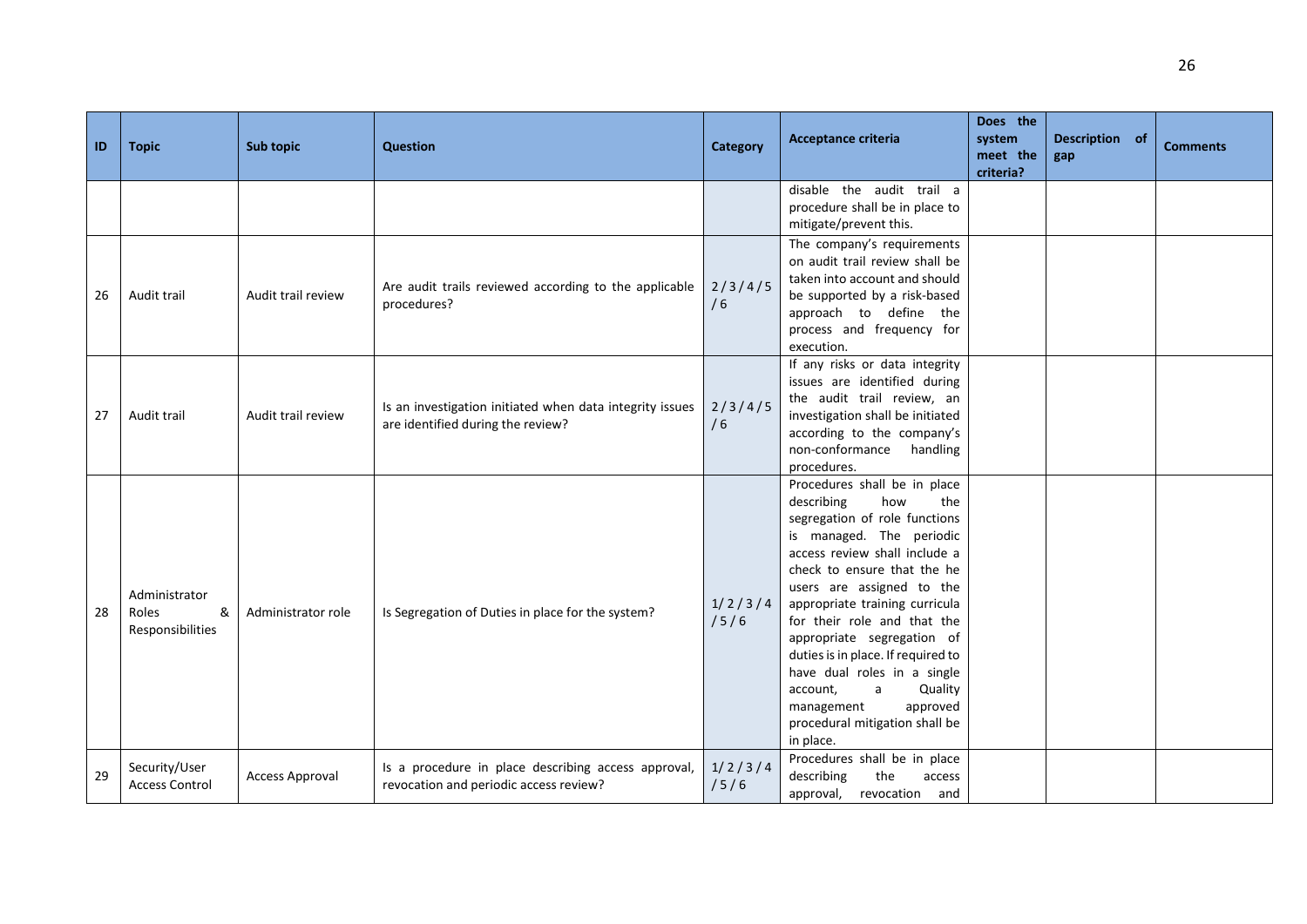| $\blacksquare$ | <b>Topic</b>                           | Sub topic              | <b>Question</b>                                                                                                                                  | <b>Category</b> | Acceptance criteria                                                                                                                                                                                                                                                                                                                                                                                                                                                                                                                                                                                                                                                                                                                                                                                                                                                               | Does the<br>system<br>meet the<br>criteria? | Description of<br>gap | <b>Comments</b> |
|----------------|----------------------------------------|------------------------|--------------------------------------------------------------------------------------------------------------------------------------------------|-----------------|-----------------------------------------------------------------------------------------------------------------------------------------------------------------------------------------------------------------------------------------------------------------------------------------------------------------------------------------------------------------------------------------------------------------------------------------------------------------------------------------------------------------------------------------------------------------------------------------------------------------------------------------------------------------------------------------------------------------------------------------------------------------------------------------------------------------------------------------------------------------------------------|---------------------------------------------|-----------------------|-----------------|
|                |                                        |                        |                                                                                                                                                  |                 | periodic review. Access to a<br>system shall be limited to<br>individuals with a business<br>need to access the system.<br>Access to the system shall be<br>approved by the business<br>system owner or documented<br>delegate before access is<br>granted. All training shall be<br>completed prior to granting<br>access to trainees. A check<br>shall be performed at the time<br>of granting access to a new<br>role whether the user has<br>rights that allow a conflict of<br>interest (segregation of role<br>functions). An approved<br>procedural mitigation shall be<br>in place if a conflict of interest<br>is unavoidable within a single<br>Documented<br>account.<br>evidence of verification of<br>relevant training shall be<br>present. When a user no<br>longer requires system access,<br>a procedure shall exist to<br>disable access in a timely<br>manner. |                                             |                       |                 |
| 30             | Security/User<br><b>Access Control</b> | <b>Access Approval</b> | For contractors; Is an agreement in place with the<br>service provider capturing the data integrity<br>responsibilities of the service provider? | 1/2/3/4<br>/5/6 | An agreement shall be in place<br>with the service provider<br>(Quality Agreement, Service<br>Level<br>Agreement,<br>etc.),<br>capturing the responsibilities<br>of the service provider.                                                                                                                                                                                                                                                                                                                                                                                                                                                                                                                                                                                                                                                                                         |                                             |                       |                 |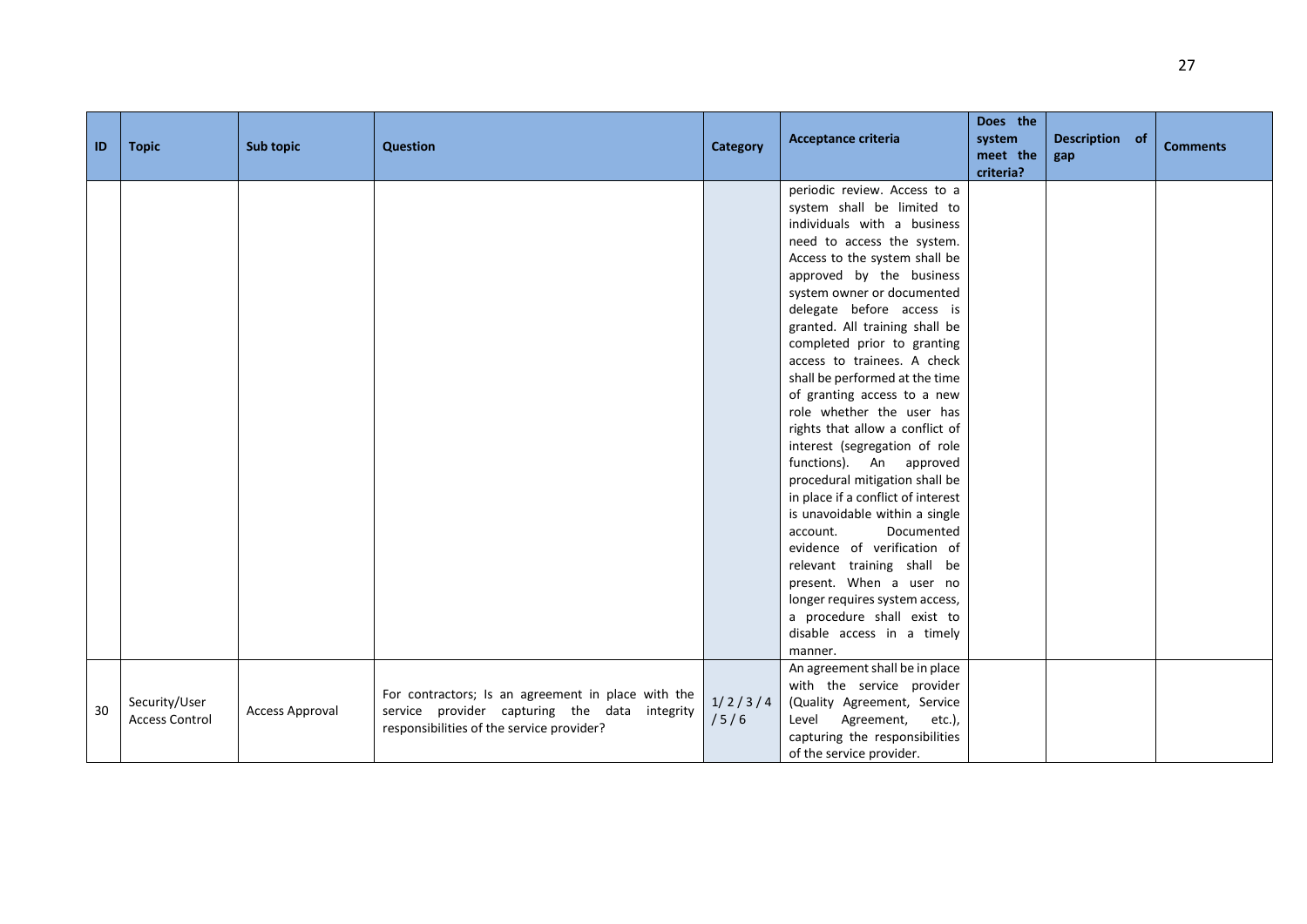|    |                                        |                |                                                                                                                                         |                 |                                                                                                                                                                                                                                                                                                                                                                                                                                                                                                                                                                                                                                                                                                                                                                             | Does the  |                |                 |
|----|----------------------------------------|----------------|-----------------------------------------------------------------------------------------------------------------------------------------|-----------------|-----------------------------------------------------------------------------------------------------------------------------------------------------------------------------------------------------------------------------------------------------------------------------------------------------------------------------------------------------------------------------------------------------------------------------------------------------------------------------------------------------------------------------------------------------------------------------------------------------------------------------------------------------------------------------------------------------------------------------------------------------------------------------|-----------|----------------|-----------------|
| ID | <b>Topic</b>                           | Sub topic      | <b>Question</b>                                                                                                                         | <b>Category</b> | Acceptance criteria                                                                                                                                                                                                                                                                                                                                                                                                                                                                                                                                                                                                                                                                                                                                                         | system    | Description of | <b>Comments</b> |
|    |                                        |                |                                                                                                                                         |                 |                                                                                                                                                                                                                                                                                                                                                                                                                                                                                                                                                                                                                                                                                                                                                                             | meet the  | gap            |                 |
| 31 | Security/User<br><b>Access Control</b> | Authentication | Is a procedure present that prohibits to operate and to                                                                                 | 1/2/3/4<br>/5/6 | Login IDs and passwords shall<br>only be used by their genuine<br>owner. Procedures and<br>training are in place to ensure<br>individual account access is                                                                                                                                                                                                                                                                                                                                                                                                                                                                                                                                                                                                                  | criteria? |                |                 |
|    |                                        |                | sign under someone else's name?                                                                                                         |                 | not shared with other users.<br>Procedures and training are in<br>place to ensure that one user<br>does not log on to a system to<br>provide access to another<br>user.                                                                                                                                                                                                                                                                                                                                                                                                                                                                                                                                                                                                     |           |                |                 |
| 32 | Security/User<br><b>Access Control</b> | Authentication | Is the system designed and operating applying unique<br>user specific login on the application system? No shared<br>logins are allowed! | 2/3/4/5<br>/6   | Group IDs and associated<br>passwords (shared logins or<br>generic user access) are not<br>acceptable and shall not be<br>used for accessing the<br>if<br>application<br>the<br>computerized system design<br>supports individual<br>user<br>access. Each user account<br>(internal<br>and<br>external<br>personnel) must have a<br>unique login ID and password.<br>The lack of suitability of<br>alternative systems shall be<br>justified based on a review of<br>design,<br>system<br>and<br>documented.<br>paper-based<br>method,<br>A<br>described<br>in<br>controlled<br>shall be<br>documentation,<br>available<br>for<br>providing<br>traceability of user actions<br>performed by a specific<br>individual. Additional controls<br>shall be in place, including a |           |                |                 |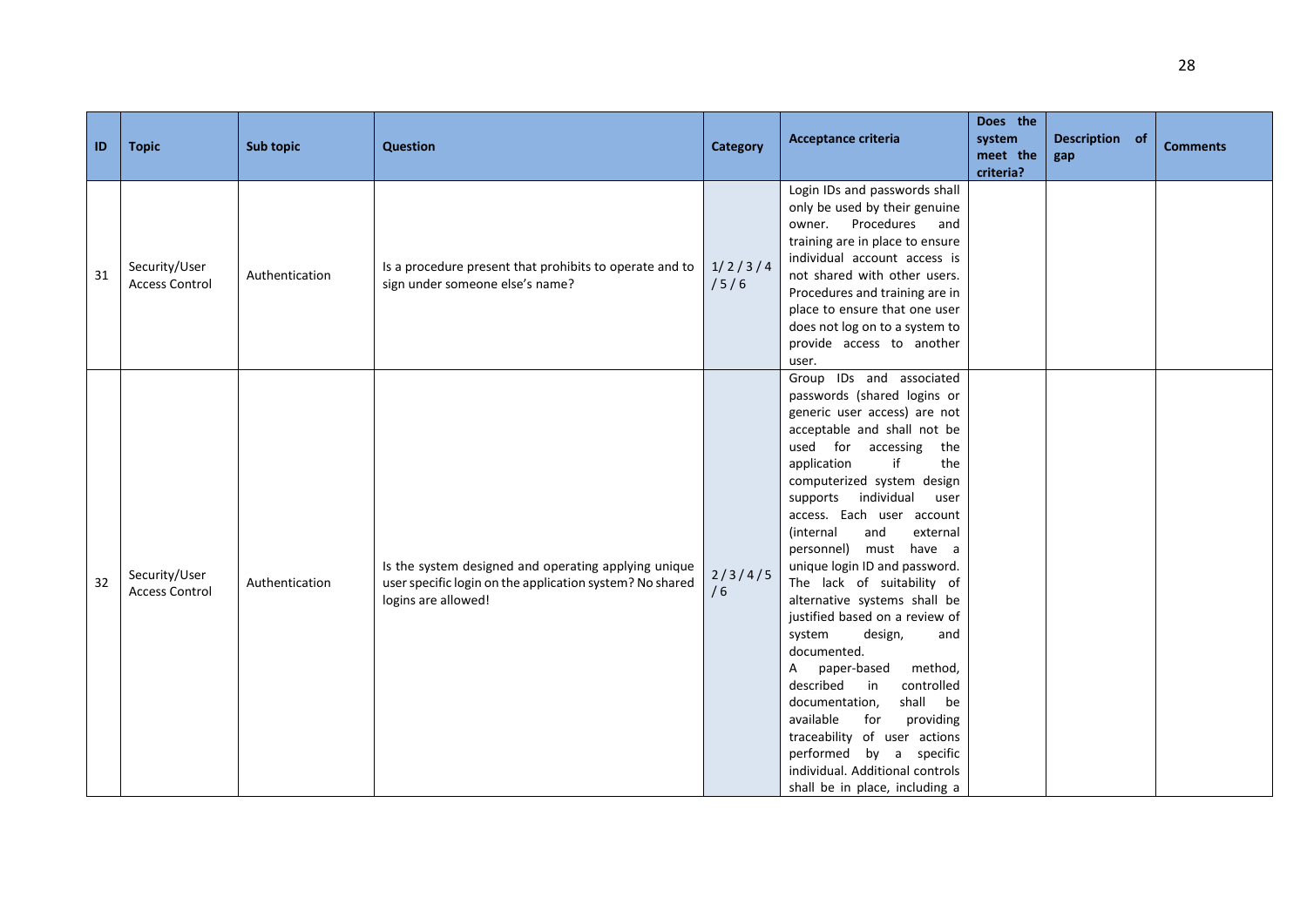| ID | <b>Topic</b>                           | Sub topic      | <b>Question</b>                                                                                                                                                        | Category        | <b>Acceptance criteria</b>                                                                                                                                                                                                                          | Does the<br>system<br>meet the<br>criteria? | Description of<br>gap | <b>Comments</b> |
|----|----------------------------------------|----------------|------------------------------------------------------------------------------------------------------------------------------------------------------------------------|-----------------|-----------------------------------------------------------------------------------------------------------------------------------------------------------------------------------------------------------------------------------------------------|---------------------------------------------|-----------------------|-----------------|
|    |                                        |                |                                                                                                                                                                        |                 | log to track who & when used<br>the generic account and what<br>was performed.                                                                                                                                                                      |                                             |                       |                 |
| 33 | Security/User<br><b>Access Control</b> | Authentication | Are login IDs and passwords safeguarded to prevent<br>unauthorized use?                                                                                                | 2/3/4/5<br>/6   | Login IDs and passwords shall<br>be safeguarded to prevent<br>unauthorized use. The system<br>shall only allow authorized<br>users access to the system.                                                                                            |                                             |                       |                 |
| 34 | Security/User<br><b>Access Control</b> | Authentication | Does the system require enforcing for password change<br>at a defined interval?                                                                                        | 2/3/4/5<br>/6   | The system must require<br>enforcing for a password<br>change at a defined interval.                                                                                                                                                                |                                             |                       |                 |
| 35 | Security/User<br><b>Access Control</b> | Authentication | Does the system block user accounts if they have<br>executed multiple unauthorized access attempts?                                                                    | 2/3/4/5<br>/6   | The system user accounts<br>shall be blocked if they have<br>executed<br>multiple<br>unauthorized<br>access<br>attempts.                                                                                                                            |                                             |                       |                 |
| 36 | Security/User<br><b>Access Control</b> | Authentication | Is an investigation started according to the local sites<br>event handling procedures in case that login credentials<br>have been compromised and potentially misused? | 2/3/4/5<br>/6   | A procedural control shall be<br>present describing that an<br>investigation shall be initiated<br>according to the companies<br>nonconformance<br>handling<br>procedures if login credentials<br>have been compromised and<br>potentially misused. |                                             |                       |                 |
| 37 | Security/User<br><b>Access Control</b> | Authentication | Does an inactive/unattended computer system go into<br>a non-accessible mode after a defined period of<br>inactivity?                                                  | 2/3/4/5<br>/6   | inactive/unattended<br>An<br>computer system shall go into<br>a non-accessible mode after a<br>defined period of inactivity.                                                                                                                        |                                             |                       |                 |
| 38 | Security/User<br><b>Access Control</b> | Authorization  | Are user roles and responsibilities pre-determined and<br>documented in controlled documentation?                                                                      | 1/2/3/4<br>/5/6 | of<br><b>Users</b><br>computerized<br>systems shall only have access<br>to functionality within the<br>system as required by their<br>job<br>role.<br>User roles and responsibilities<br>shall be pre-determined and                                |                                             |                       |                 |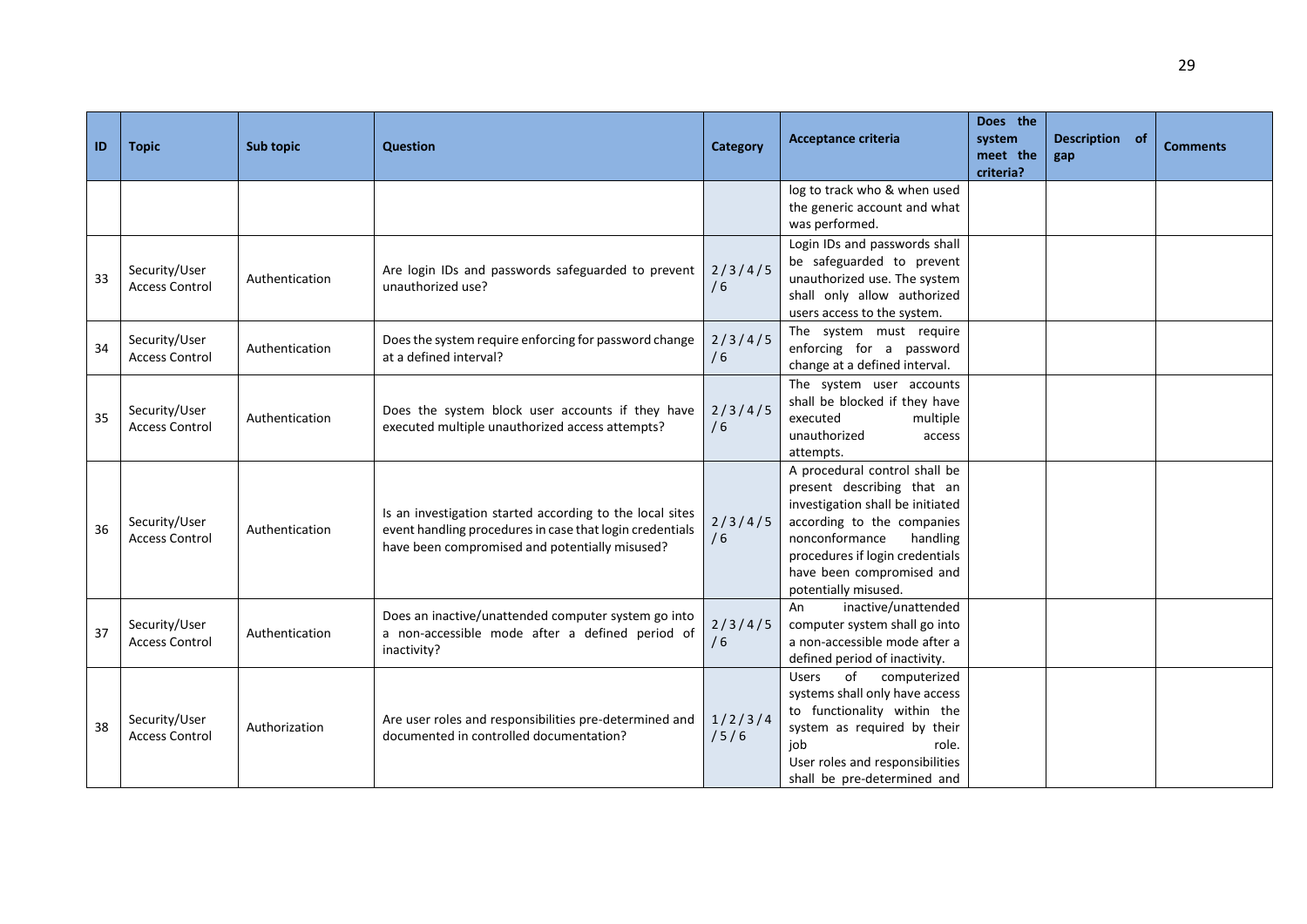| ID | <b>Topic</b>                           | <b>Sub topic</b>             | <b>Question</b>                                                                                                                                                                                                          | Category        | Acceptance criteria                                                                                                                                                                                                                                                                                                                                                                                                                                                                                                                                                                                                                                                                                                                                                                                                                                                                      | Does the<br>system<br>meet the<br>criteria? | Description of<br>gap | <b>Comments</b> |
|----|----------------------------------------|------------------------------|--------------------------------------------------------------------------------------------------------------------------------------------------------------------------------------------------------------------------|-----------------|------------------------------------------------------------------------------------------------------------------------------------------------------------------------------------------------------------------------------------------------------------------------------------------------------------------------------------------------------------------------------------------------------------------------------------------------------------------------------------------------------------------------------------------------------------------------------------------------------------------------------------------------------------------------------------------------------------------------------------------------------------------------------------------------------------------------------------------------------------------------------------------|---------------------------------------------|-----------------------|-----------------|
|    |                                        |                              |                                                                                                                                                                                                                          |                 | in controlled<br>documented<br>documentation                                                                                                                                                                                                                                                                                                                                                                                                                                                                                                                                                                                                                                                                                                                                                                                                                                             |                                             |                       |                 |
| 39 | Security/User<br><b>Access Control</b> | Periodic<br>Access<br>Review | Is a risk-based approach used to define the period for<br>access review and is a procedure in place describing<br>how and what to review (including a check for the<br>appropriate training expectations for each role)? | 1/2/3/4<br>/5/6 | A periodic review of access<br>shall be performed at a period<br>based on risk.                                                                                                                                                                                                                                                                                                                                                                                                                                                                                                                                                                                                                                                                                                                                                                                                          |                                             |                       |                 |
| 40 | <b>Time Stamps</b>                     | Synchronization              | Is the system synchronized with an approved managed<br>trusted time server (atomic clock)?                                                                                                                               | $3/4/$<br>5/6   | shall<br>be<br>The<br>system<br>synchronized with a managed<br>trusted time server (atomic<br>clock)<br>when<br>or<br>synchronization to a trusted<br>time source is not possible:<br>administrator<br>shall<br>the<br>periodically review the audit<br>log time source for accuracy<br>against a trusted time server<br>(atomic clock), with a<br>frequency defined by risk<br>assessment.<br>The<br>administrator shall correct<br>inaccuracies in system time<br>according to the company's<br>procedures. For server-based<br>systems, the date and time<br>shall be taken always from the<br>server, not from (one of) the<br>client components.<br>All<br>components producing time<br>shall<br>information<br>be<br>synchronized<br>automatically<br>with a managed trusted time<br>(atomic<br>clock).<br>server<br>Synchronization shall start at<br>the start up of the system. |                                             |                       |                 |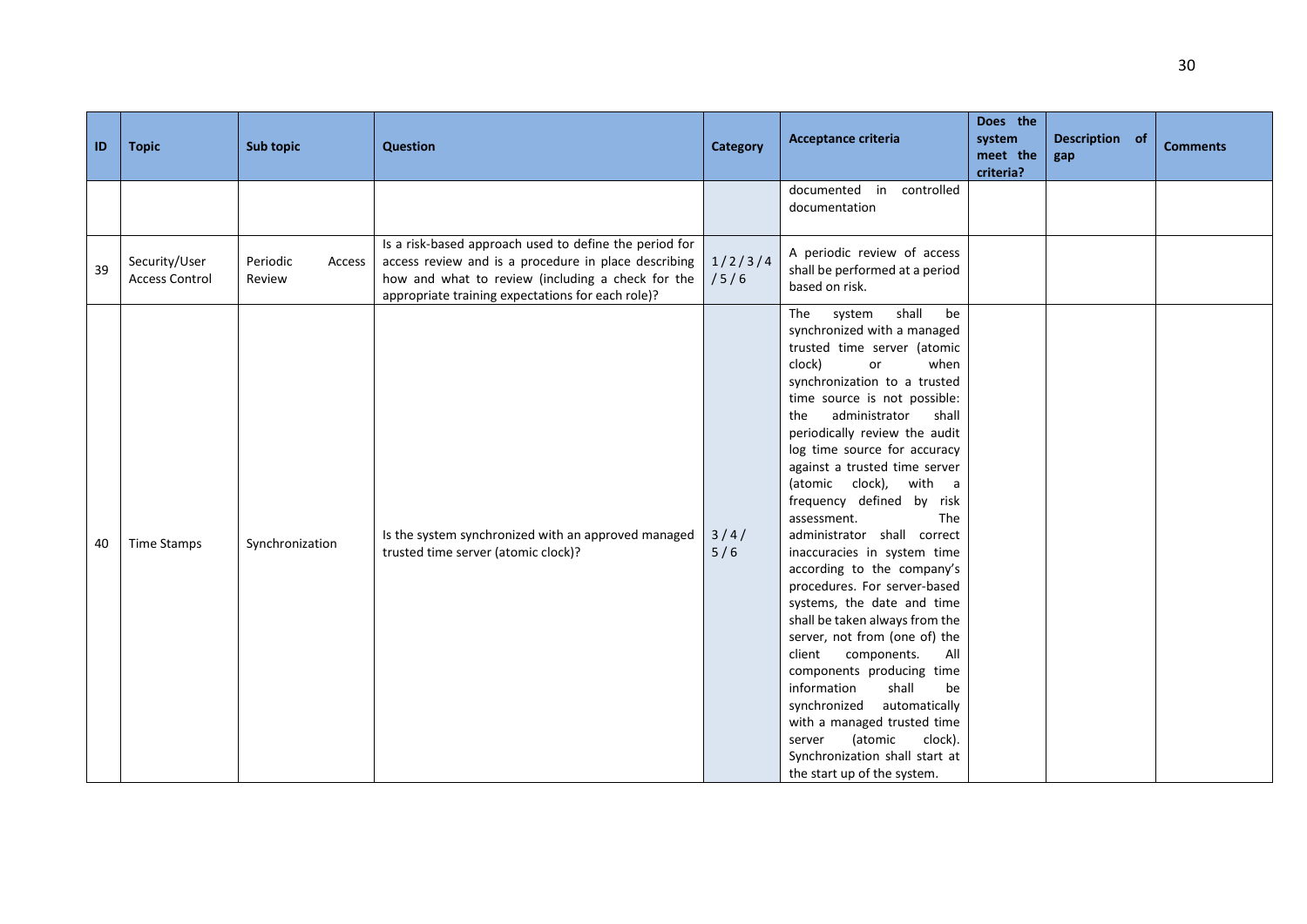| ID | <b>Topic</b>       | Sub topic                                   | <b>Question</b>                                                                                                       | <b>Category</b> | <b>Acceptance criteria</b>                                                                                                                                                                                                                                                                                                                                                                                                                                                                                                                                         | Does the<br>system<br>meet the<br>criteria? | Description of<br>gap | <b>Comments</b> |
|----|--------------------|---------------------------------------------|-----------------------------------------------------------------------------------------------------------------------|-----------------|--------------------------------------------------------------------------------------------------------------------------------------------------------------------------------------------------------------------------------------------------------------------------------------------------------------------------------------------------------------------------------------------------------------------------------------------------------------------------------------------------------------------------------------------------------------------|---------------------------------------------|-----------------------|-----------------|
| 41 | <b>Time Stamps</b> | Synchronization                             | For paper based manual observations: do the<br>procedures ensure to make use of an approved<br>managed trusted clock? | $\mathbf{1}$    | Procedures shall be in place to<br>ensure the usage of an<br>approved managed trusted<br>clock when recording date<br>and time notations on paper<br>records?                                                                                                                                                                                                                                                                                                                                                                                                      |                                             |                       |                 |
| 42 | <b>Time Stamps</b> | and<br>Time<br>date<br>format and precision | Are dates in a format that makes the day, month, and<br>year and time zone clearly discernible?                       | 1/2/3/4<br>/5/6 | Dates shall be in a format that<br>makes the day, month, and<br>year clearly discernible. If a<br>12-hour format is being used<br>to record time, "AM" or "PM"<br>must always be included in<br>the time recorded (e.g. 12:43<br>PM) for every entry. Any<br>format of AM or PM is<br>acceptable, e.g. AM/PM,<br>A.M./P.M., a.m./p.m., etc. if<br>the meaning is clear in<br>context. Calculations shall be<br>verified<br>for<br>conversion<br>between 24-hour and 12-hour<br>format. The time & date<br>format chosen shall be<br>defined and consistently used. |                                             |                       |                 |
| 43 | Time Stamps        | Daylight savings                            | Is the system capable of taking a daylight-saving time<br>switch to correct for summer or winter time?                | $3/4/$<br>5/6   | the system<br>When<br>is<br>technically not capable to take<br>daylight-saving time switch<br>into account automatically,<br>specific arrangements need to<br>be implemented and defined<br>in a procedure for that<br>system. These arrangements<br>shall make sure that no GxP<br>data are lost or overwritten.<br>Additional notation may be<br>required for clarity for those                                                                                                                                                                                  |                                             |                       |                 |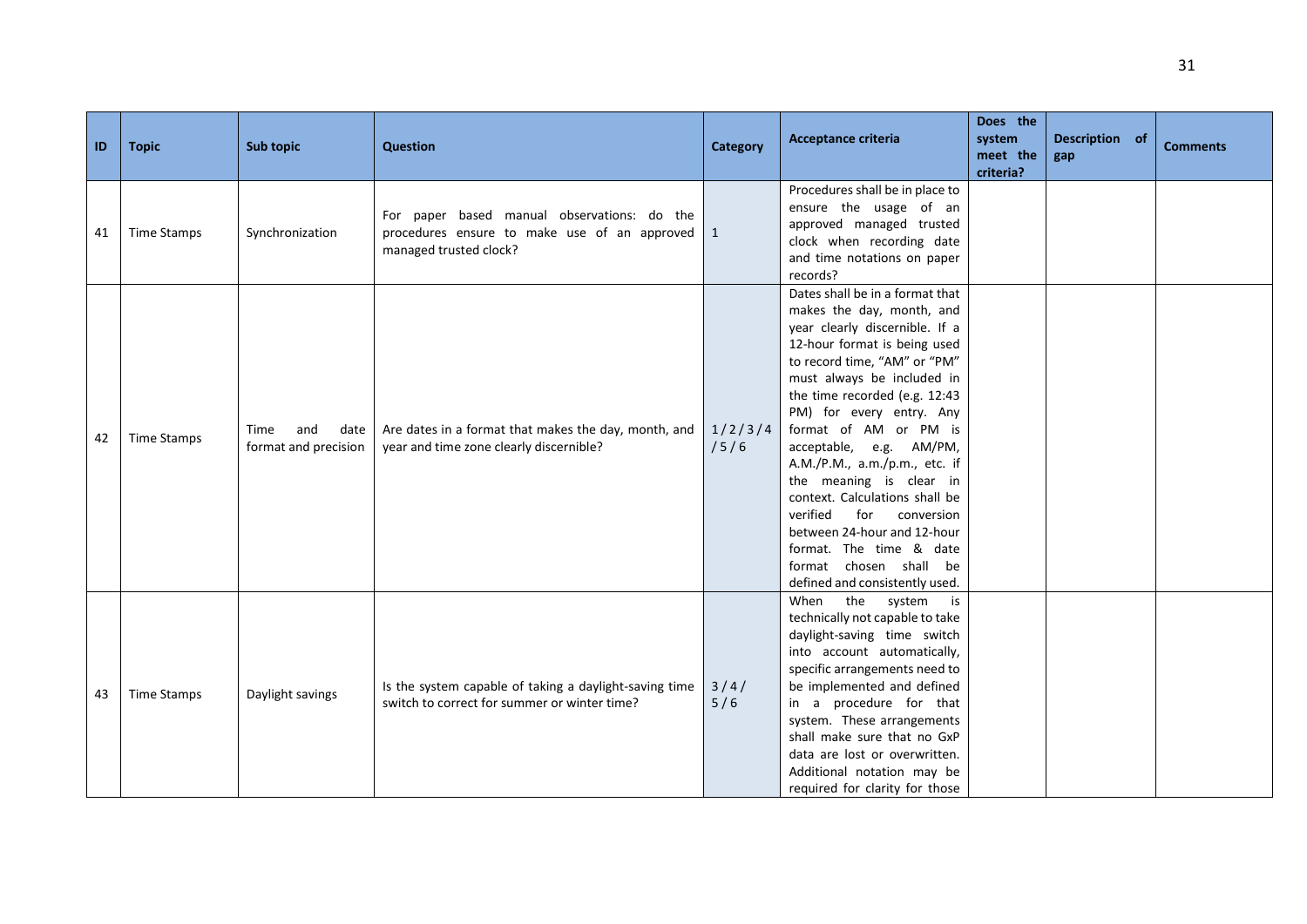| ID | <b>Topic</b> | Sub topic       | <b>Question</b>                                                                                         | Category    | Acceptance criteria                                                                                                                                                             | Does the<br>system<br>meet the<br>criteria? | Description of<br>gap | <b>Comments</b> |
|----|--------------|-----------------|---------------------------------------------------------------------------------------------------------|-------------|---------------------------------------------------------------------------------------------------------------------------------------------------------------------------------|---------------------------------------------|-----------------------|-----------------|
|    |              |                 |                                                                                                         |             | definitions<br>two-time<br>displayed<br>whenever<br>or<br>printed.                                                                                                              |                                             |                       |                 |
| 44 | Time Stamps  | Access security | Can non-IT administrator roles change systems date<br>and time settings (including time zone settings)? | 3/4/<br>5/6 | Only system administrators<br>shall have sufficient authority<br>to change systems date and<br>time<br>settings.<br>Non-<br>administrator roles shall have<br>read only access. |                                             |                       |                 |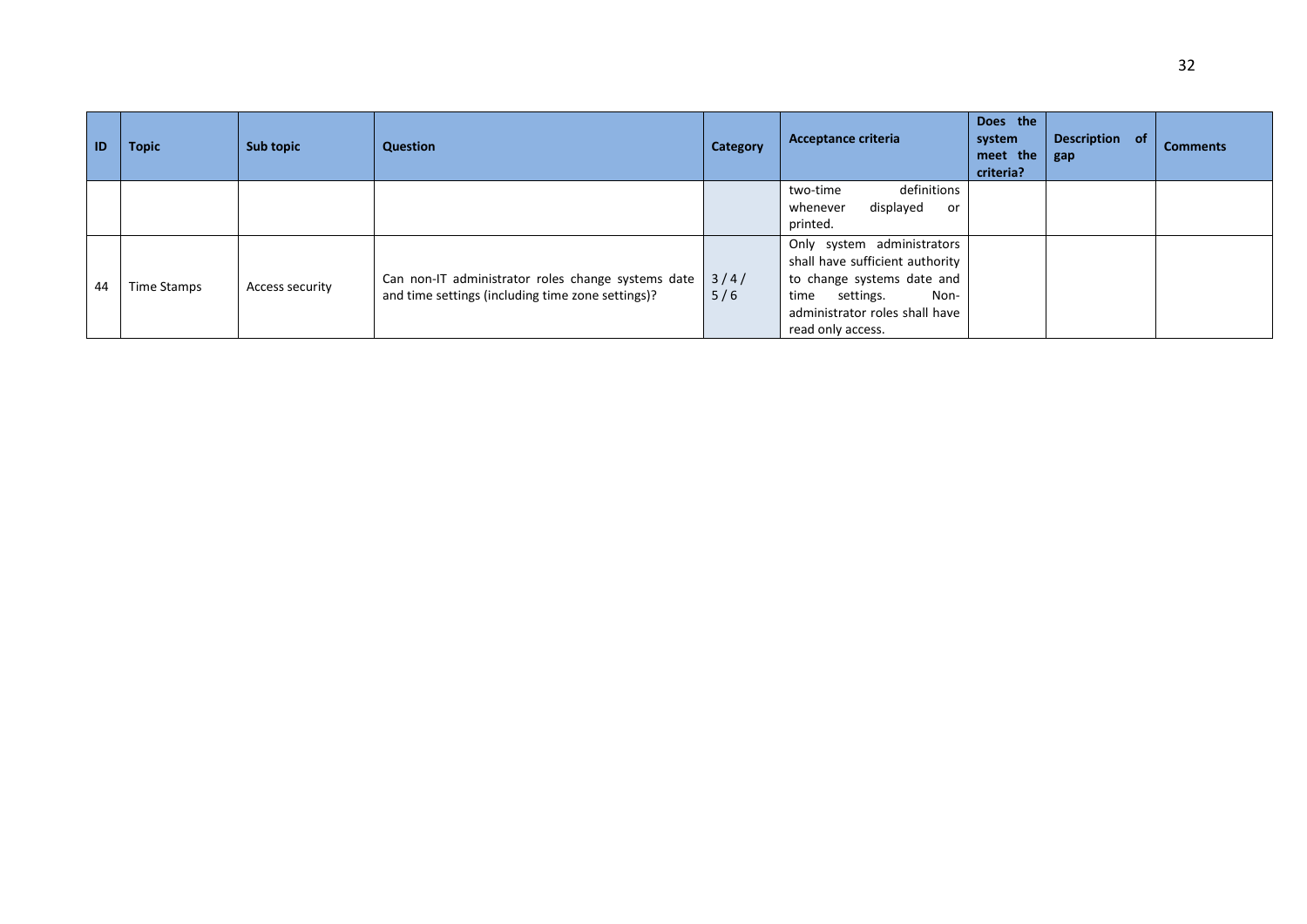# **5 Risk Assessment**

The gaps identified by applying the checklist from the previous section, will feed into a risk assessment.

It is essential that the Risk Assessment process involves a truly scientific examination of Data Integrity controls and is not solely used to justify existing practices.

The risk assessment methodology should include general rules for scoring, minimum attendance at the risk assessment sessions, how the outcomes from the risk assessment should be tracked, and how the resultant risk assessments should be approved and archived.

In the example, the FMEA methodology is applied and the following general stages are distinguished (alternative methodologies described in ICH Q9 are acceptable):

- A. Identification of Failure Modes: within the context of this guideline the failure modes are to be derived directly from the identified gaps in the previous section.
- <span id="page-32-0"></span>B. Assessment of Failure Modes using a structured formalized risk assessment.
- C. Evaluation of risks using a Risk Priority Number (RPN) defined as follows **RPN** = Severity X Occurrence X Detectability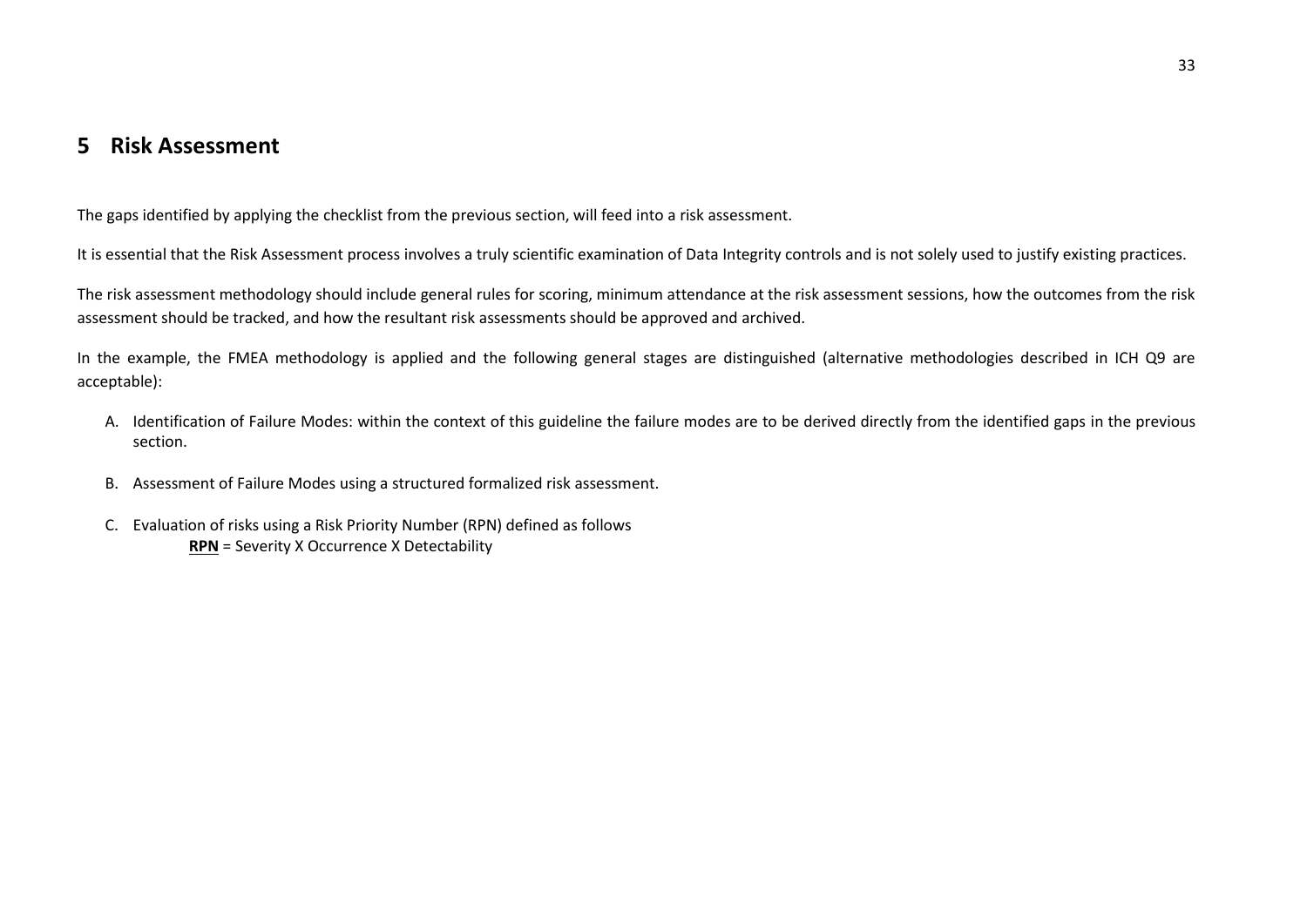#### *Figure 4 Risk Assessment example*

| Α                        | B                                |                              | D                                                |                                                                                                                    |                                                                                                                                           | G               | H.             |                      |                 |
|--------------------------|----------------------------------|------------------------------|--------------------------------------------------|--------------------------------------------------------------------------------------------------------------------|-------------------------------------------------------------------------------------------------------------------------------------------|-----------------|----------------|----------------------|-----------------|
| ID#                      | <b>Checklist ID</b>              | <b>Step</b>                  | <b>Function/Requirement or Data</b><br>flow Step | <b>Potential Failure Mode</b>                                                                                      | <b>Effect</b>                                                                                                                             | <b>Severity</b> | Occurrence     | <b>Detectability</b> | <b>RPN</b>      |
| 1                        | N/A (Data<br>process<br>mapping) | Software:<br>functionality   | Data review                                      | Users can run multiple analysis from the<br>same sample without recording the first<br>initial runs in the system  | Testing into compliance.                                                                                                                  | 4               |                |                      | 16              |
| $\overline{2}$           | <b>ID44</b>                      | <b>Time Stamps</b>           | <b>Access security</b>                           | A non-IT administrator role is able to<br>change systems date and time settings.                                   | Analyst can misrepresent times of<br>analysis to falsify on results.                                                                      | 4               | $\overline{2}$ |                      | 32 <sub>1</sub> |
| $\overline{3}$           | <b>ID26</b>                      | Audit trail                  | Audit trail review                               | Relevant audit trails are not being reviewed<br>since the system is not having a user<br>friendly report to do so. | Possible inccorrect data used in making<br>a batch release desicion, having possible<br>impact on product quality and patients<br>safety. | 4               | 3              | 3                    | 36              |
| $\boldsymbol{\varDelta}$ | <b>ID15</b>                      | Data lifecycle<br>management | Backup/restore                                   | Backup does not include all relevant GxP<br>metadata.                                                              | Permanent loss of GxP data                                                                                                                | 3               | $\overline{2}$ | 3                    | 18              |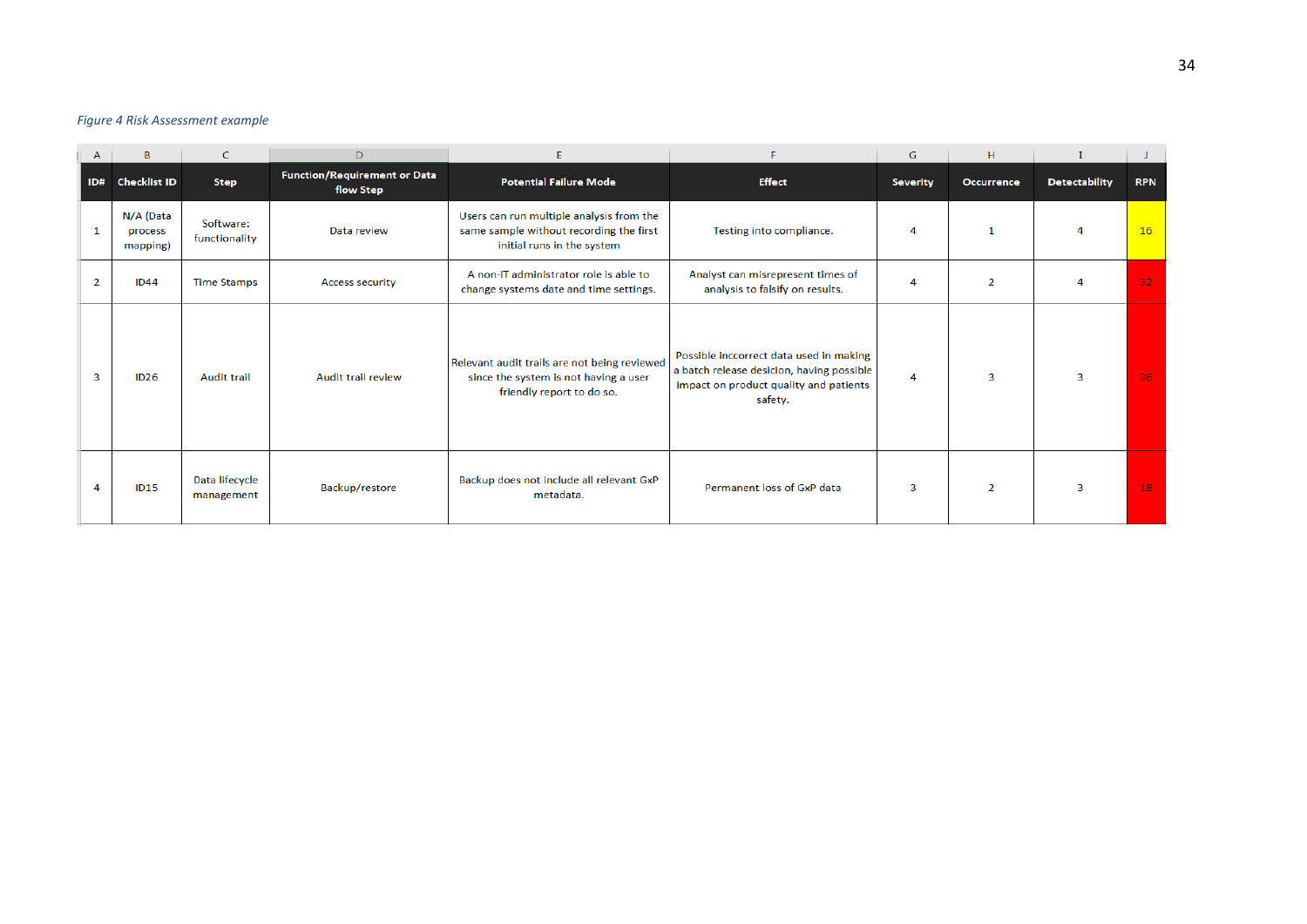To build the FMEA, the individual gaps in *'column A to E'* are resulting out of:

- the data process mapping (*sectio[n 0](#page-9-1)*)  $\rightarrow$  example: failure modes in manual transcribing GxP data from one system into the other
- the system assessment applying a checklist with some standard questions to be evaluated (*sectio[n 4.3](#page-16-0)*)
- **Severity** *'column G'***:** Considers the worst possible consequence of a failure classified by the degree of injury, property damage, system damage and mission loss that could occur.

#### *Table 3 example of severity scoring*

| 5  | Very high   |
|----|-------------|
|    | High        |
| 3  | Medium High |
| ົາ | Medium      |
|    | Low         |

Guidance with regard to assigning severity is given in section [4.1](#page-10-1)

• **Occurrence 'column H':** also called 'likelihood', is a numerical estimate of the likelihood that the failure mode will occur

This variable is to be evaluated system by system / process by process / data set by data set.

#### *Table 4 Example of occurrence scoring*

| $\overline{4}$ | The event is likely to occur / this event has occurred historically                       |
|----------------|-------------------------------------------------------------------------------------------|
| 3              | The event is possible to occur / events of this nature have been historically reported    |
|                | 2   Is unlikely to occur / events of this nature have not been historically reported      |
|                | 1   Is very unlikely to occur / events of this nature have not been historically reported |
|                | 0   Is technically not possible to occur / technically fail safe                          |

• **Detectability** *'column I'***:** also called 'effectiveness', is a numerical subjective estimate of the effectiveness of the controls to prevent or detect the cause or failure mode before the failure reaches the customer.

This variable is to be evaluated system by system / process by process / data set by data set.

#### *Table 5 Example of detectability scoring*

|   | l No detection mechanism exists                      |
|---|------------------------------------------------------|
| 3 | Is likely to be detected after lot release           |
|   | Is likely to be detected before lot release          |
|   | Will be detected before lot release on each occasion |

The evaluation of risk is attained in terms of RPN using the formula reported above. RPN are grouped in order to define three different levels of risk. The grouping is performed such that an equal number of combinations is present within each RPN group. With reference to the example above, the following RPN group thresholds apply: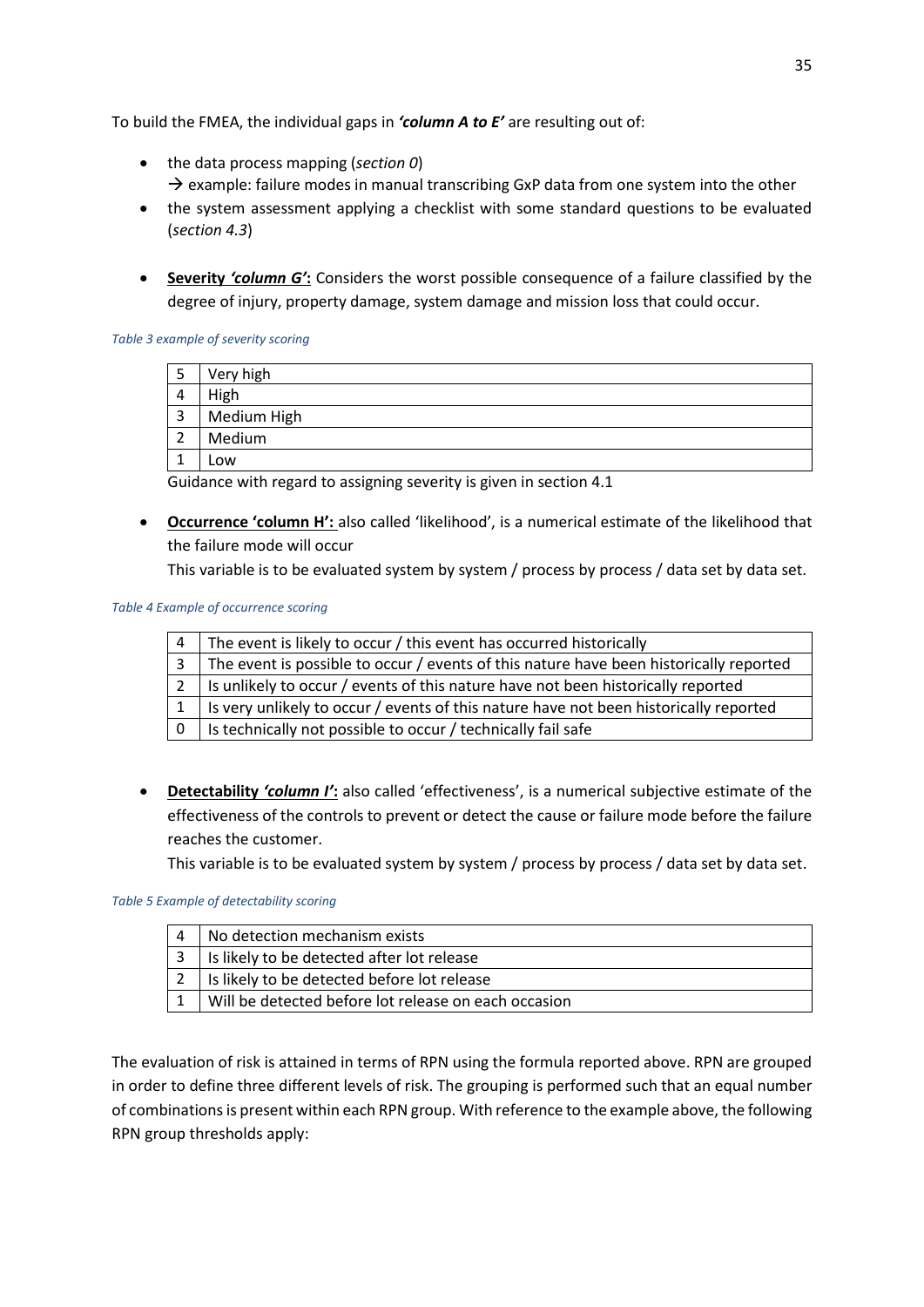*Table 6 example of RPN grouping*

| <b>RPN</b> | <b>Risk category</b>  |
|------------|-----------------------|
| $0 - 8$    | Low (green)           |
| $9 - 23$   | <b>Medium (amber)</b> |
| 24-80      | High (red)            |

# <span id="page-35-0"></span>**6 Risk Management**

Once the risk has been assessed, mitigation actions and priorities to address them should be defined.

According to the significance of the risk, short-term and long-term mitigation actions should be defined. These mitigations should lead to an increased control over process, GxP data or systems by acting on probability and/or detectability.

Some examples of short- and/or long-term remediation actions are reported later in the document (*sectio[n 8](#page-38-0)*).

After defining short-term and long-term mitigation actions, re-assessthe risks to confirm the expected residual risk is acceptable.

Typically, risks identified as low can be accepted without any further action. Certain medium risks can still be accepted on a temporary basis provided no further mitigation actions are possible at the time of evaluation (e.g. upgrade of software nor alternative solution available from vendor). Such type of remaining medium risks should be periodically re-evaluated.

Actions should be defined and tracked in alignment with the company's CAPA and risk management procedures.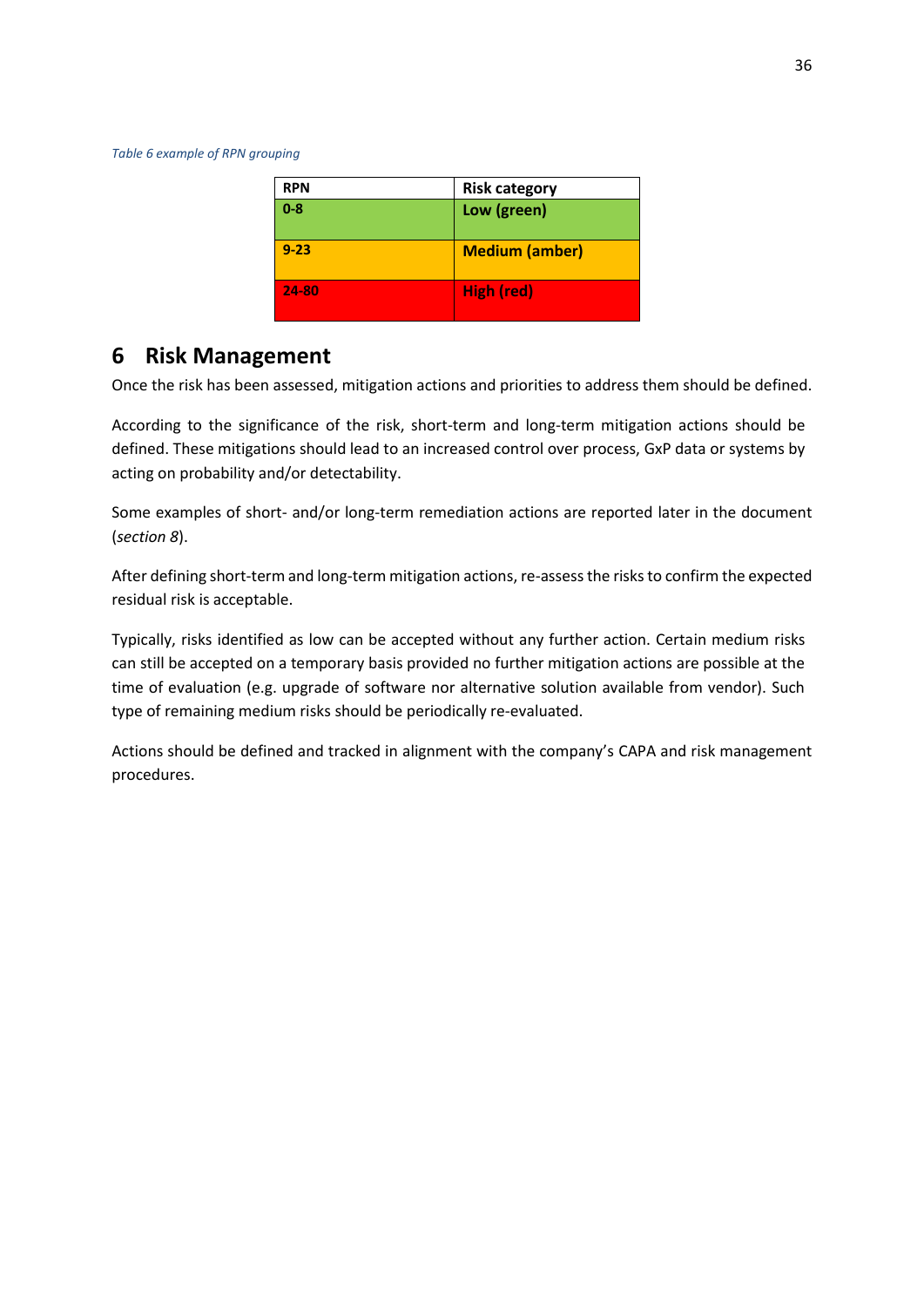| ID# | <b>Step</b>                  | <b>Potential Failure Mode</b>                                                                                      | <b>RPN</b>      | Intermediate Action Severity Occurrence Detectability RPN                                                                                      |   |   |                |              | Long term<br><b>Recommended Action</b>                                                                                                                                                      |   |   | Severity Occurrence Detectability | <b>RPN</b> |
|-----|------------------------------|--------------------------------------------------------------------------------------------------------------------|-----------------|------------------------------------------------------------------------------------------------------------------------------------------------|---|---|----------------|--------------|---------------------------------------------------------------------------------------------------------------------------------------------------------------------------------------------|---|---|-----------------------------------|------------|
|     | Software:<br>functionality   | Users can run multiple analysis from the<br>same sample without recording the first<br>initial runs in the system  | 16              | Introduce a log<br>book to be filled in<br>for each run they<br>start and run.                                                                 |   |   | 2              | $\mathbf{R}$ | Update the<br>software to go to<br>the version which is<br>storing all of the                                                                                                               | 4 |   |                                   |            |
| 2   | <b>Time Stamps</b>           | A non-IT administrator role is able to<br>change systems date and time settings.                                   | 32 <sub>1</sub> | Restrict the access<br>for that specific<br>role in the system.                                                                                | 4 | o | 4              | $\bf{0}$     | N/A (coverd by<br>intermadiate<br>action)                                                                                                                                                   | 4 | 0 | Δ                                 | $\Omega$   |
| з   | <b>Audit trail</b>           | Relevant audit trails are not being<br>reviewed since the system is not having<br>a user friendly report to do so. | 36 <sub>1</sub> | Implement some<br>validated queries<br>to pull by IT on a<br>frequent basis and<br>provide the data to<br>the end user for<br>review purposes. | 4 |   | $\overline{2}$ | 16           | Implement<br>validated reports<br>containing the<br>validated queries<br>giving the end user<br>the possibility to<br>pull and review the<br>data with a higher<br>frequency on its<br>own. | 4 |   |                                   |            |
| 4   | Data lifecycle<br>management | Backup does not include all relevant GxP<br>metadata.                                                              | 18              | Run seperate<br>backup runs for the<br>relevant GxP meta<br>data.                                                                              | з |   | 4              | 12           | Include the relevant<br>GxP meta data in<br>the backup process<br>of the related GxP<br>raw data.                                                                                           | з |   | 2                                 | 6          |

#### *Figure 5 example of risk mitigation actions*

In the specific example, as a result of implementation of remediation action, residual risk is reduced to low / medium level on short term and to low level on long term basis.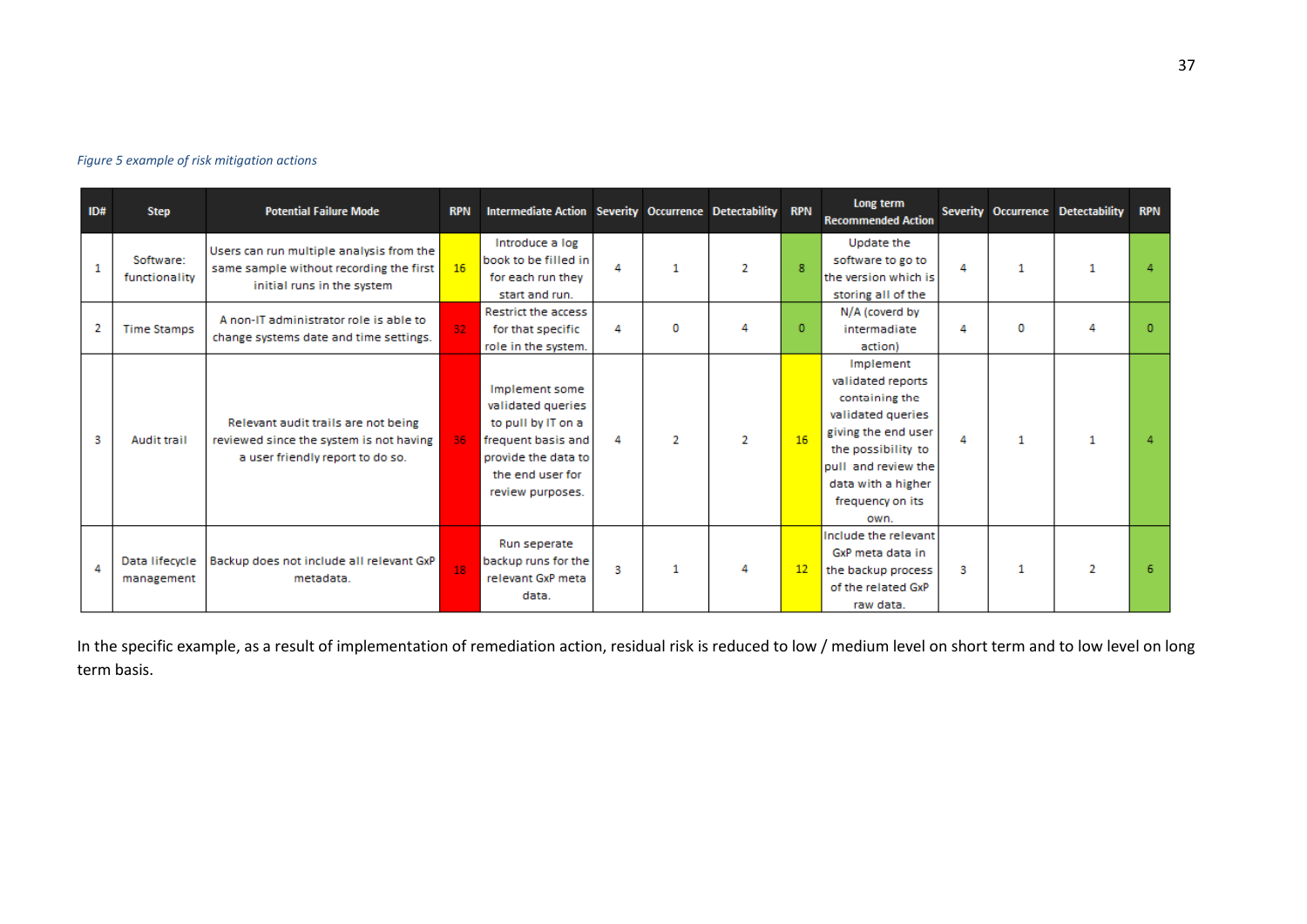# <span id="page-37-0"></span>**7 References**

ICH Q7 Good Manufacturing Practice for APIs

ICH Q9 Quality Risk Management

ICH international conference of harmonisation. (August 2009). *Q8(R2).*

MHRA. (March 2018). *'GxP' Data Integrity Guidance and Definitions'.*

PIC/S PHARMACEUTICAL INSPECTION CONVENTION. (Nov 2018). *GOOD PRACTICES FOR DATA MANAGEMENT AND INTEGRITY (PI 041-1 DRAFT 3).*

WHO. (September 2015). *GUIDANCE ON GOOD DATA AND RECORD MANAGEMENT.*

FDA, Data Integrity and Compliance with Drug CGMP - Questions & Answers - Guidance for industry, Dec 2018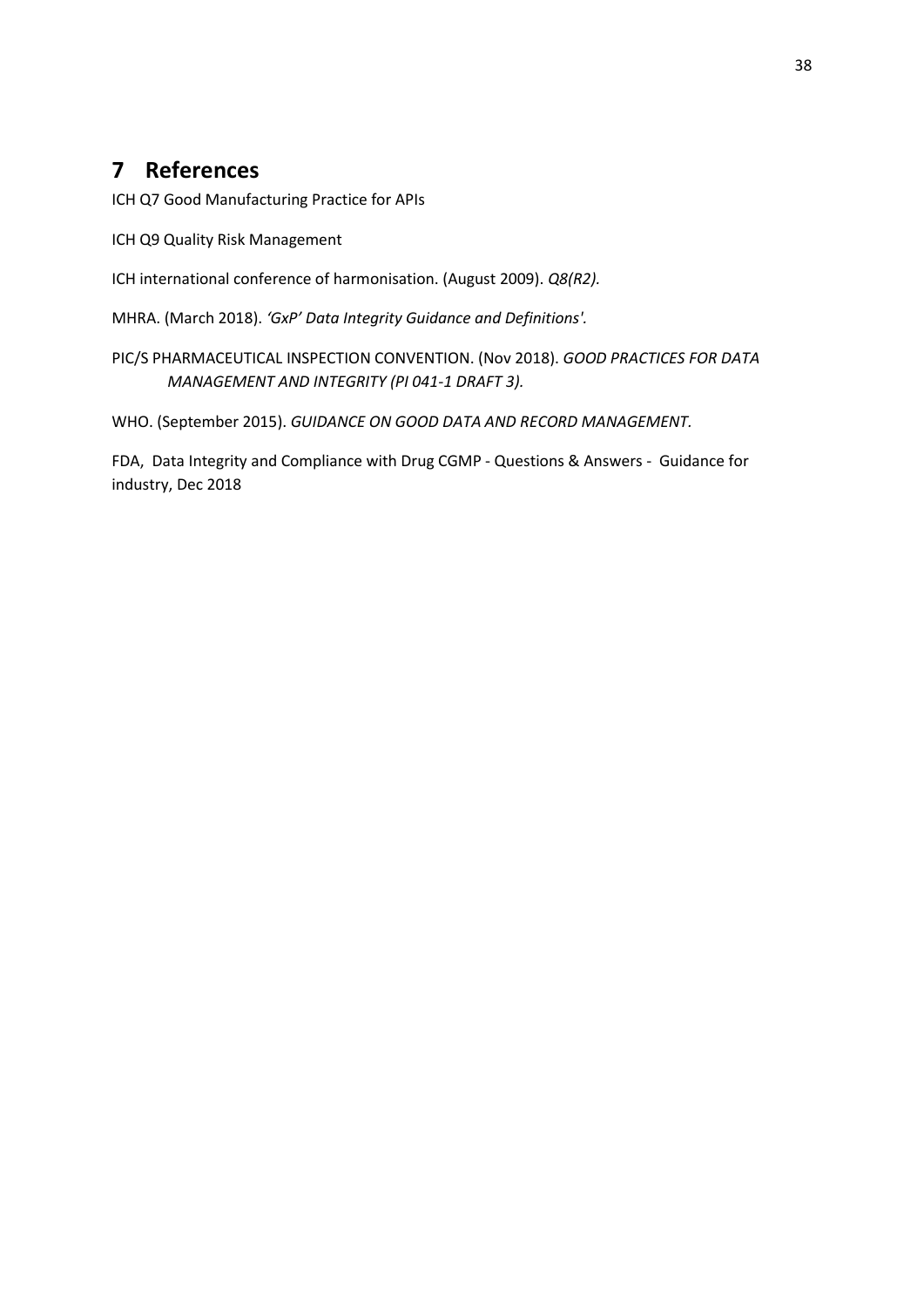# **8 Examples**

8.1 Production Systems and Process Risk Assessment

# 1) Scenario:

The MES system is an IT platform, having several modules for serving end to end manufacturing purposes. For this example, the focus is on the production execution module, in particular the 'Synthesis' process module. Material GxP data is available and approved. Equipment is calibrated, configured under change control and in a clean status. Raw materials are available and approved. Users are trained and assigned the correct role. The recipes have lifecycle management guaranteeing change control and are in an approved status.

Sample labels are all created from a prepopulated template.

### Remark:

<span id="page-38-1"></span><span id="page-38-0"></span>The analytical instruments are not taking into account for this example as this is already covered under the lab system example.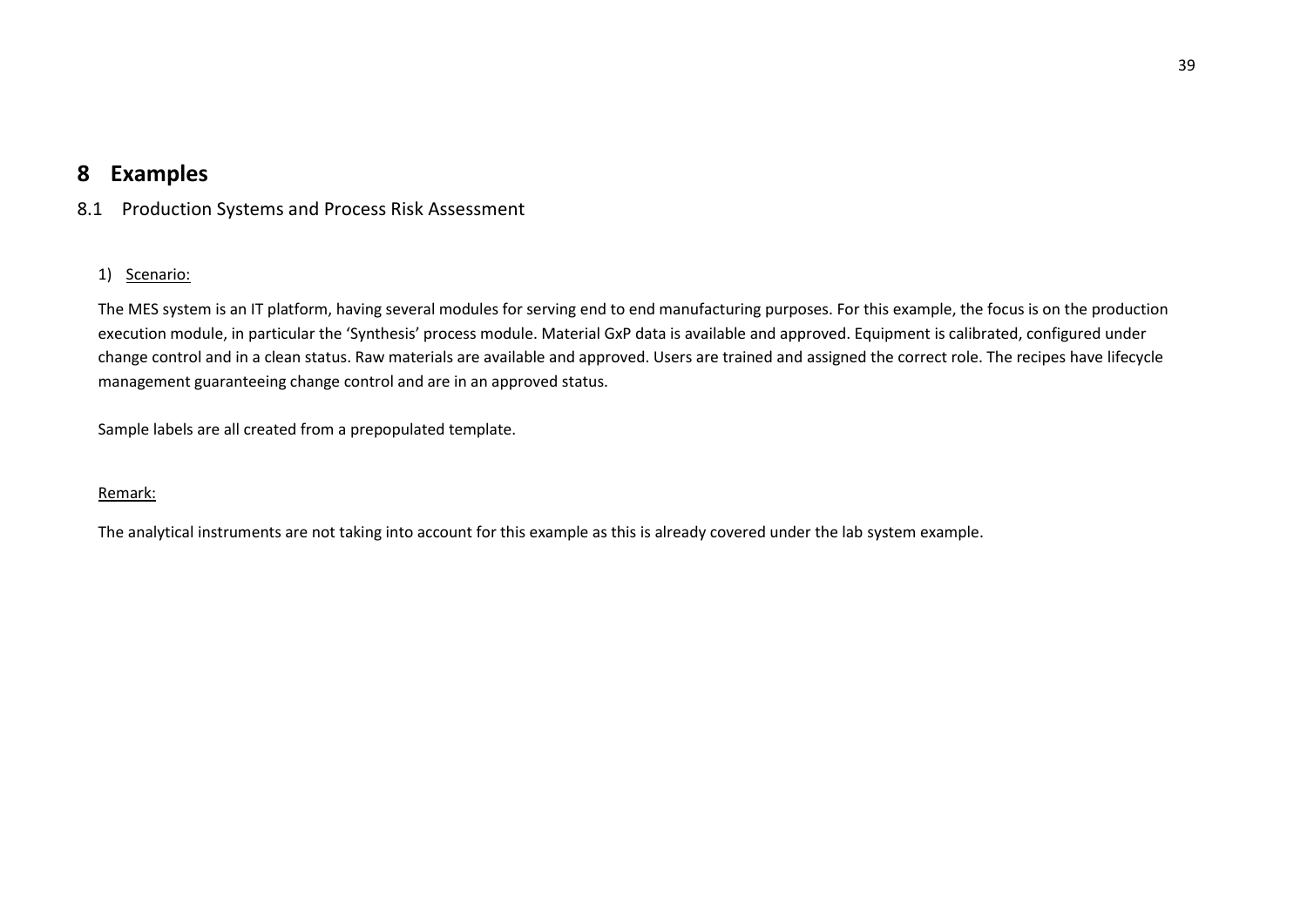### 2) Business process mapping

The business process mapping utilizes the 6 FDA systems and their subsystems

## → FDA Process: Production control system

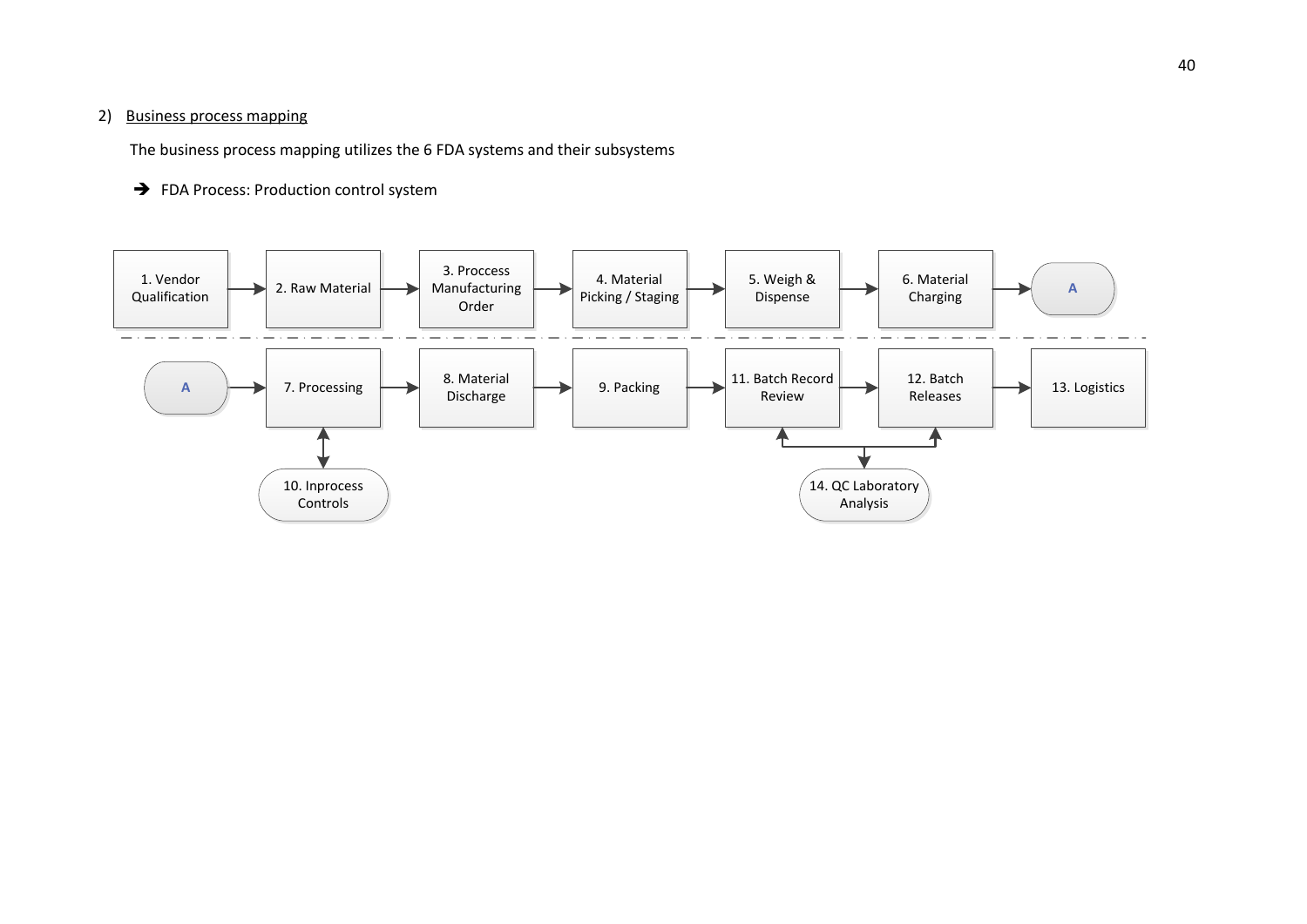# ➔ Sub Process: Processing (Synthesis)



# 2) Data (paper/electronic) and system identification

 $\ddot{\phantom{a}}$ 

a. System identification: (see section 3 step A)

|        | 7.1                | 7.2            | 7.3            | 7.4                     | 7.5             | 7.6             | 7.7          | 7.8            | 7.9            |
|--------|--------------------|----------------|----------------|-------------------------|-----------------|-----------------|--------------|----------------|----------------|
| Start  | <b>Dissolution</b> | Mixing         | Heating        | Sampling/               | Cooling         | Crystallization | Sampling/    | Isolation      | Washing &      |
|        |                    |                | & Steering     | Testing                 | (Stop reaction) |                 | Testing      |                | <b>Drying</b>  |
| GxP    | electronic         | electronic     | electronic     | paper/                  | electronic      | electronic      | paper/       | electronic     | electronic     |
| Data   |                    |                |                | electronic              |                 |                 | electronic   |                |                |
| System | <b>MES</b>         | <b>MES</b>     | <b>MES</b>     | <b>MES</b>              | <b>MES</b>      | <b>MES</b>      | <b>MES</b>   | <b>MES</b>     | <b>MES</b>     |
|        | PCS/DCS            | PCS/DCS        | PCS/DCS        | Analytical              | PCS/DCS         | PCS/DCS         | Sample label | PCS/DCS        | PCS/DCS        |
|        | Data Historian     | Data Historian | Data Historian | Instrument <sup>2</sup> | Data Historian  | Data Historian  | <b>LIMS</b>  | Data Historian | Data Historian |
|        |                    |                |                | Sample label            |                 |                 |              |                |                |
|        |                    |                |                | <b>LIMS</b>             |                 |                 |              |                |                |

 $^2$  Instrument with DI requirements is not further discussed in this example as this is already covered in the lab system example.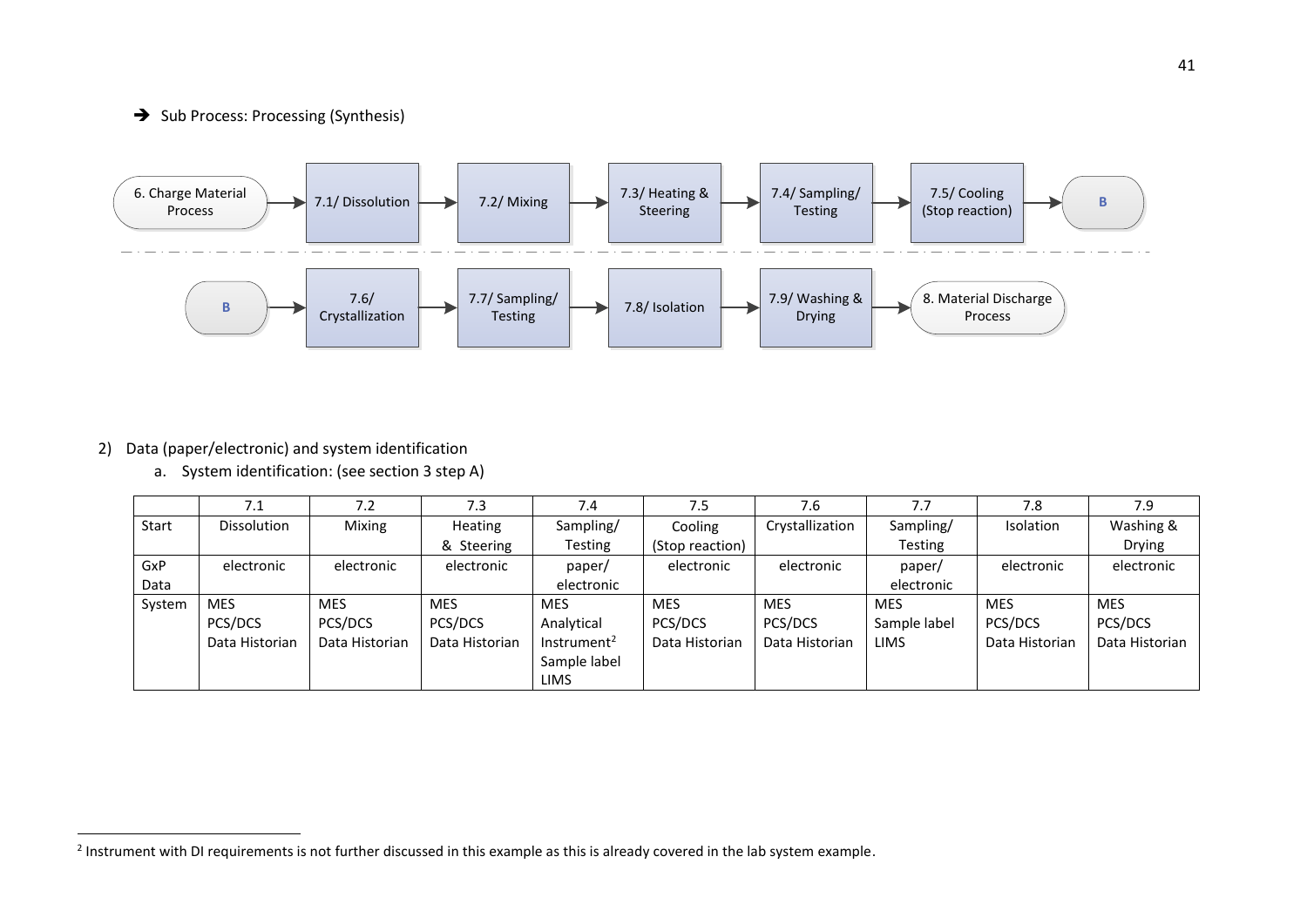# b. Data Identification: (see section 3 step B)

| <b>Step</b>          | 7.1 Dissolution                                                                                                                                                                            | 7.2 Mixing                                                                                                                               | 7.3 Heating                                                                                                                         | 7.4 Sampling/                                                                                                       | 7.6<br>7.5 Cooling                                                          |                                                                                                                                                                                              | 7.7 Sampling/                                                                          | 7.8 Isolation                                                                                                               | 7.9 Washing &                                                                            |
|----------------------|--------------------------------------------------------------------------------------------------------------------------------------------------------------------------------------------|------------------------------------------------------------------------------------------------------------------------------------------|-------------------------------------------------------------------------------------------------------------------------------------|---------------------------------------------------------------------------------------------------------------------|-----------------------------------------------------------------------------|----------------------------------------------------------------------------------------------------------------------------------------------------------------------------------------------|----------------------------------------------------------------------------------------|-----------------------------------------------------------------------------------------------------------------------------|------------------------------------------------------------------------------------------|
|                      |                                                                                                                                                                                            |                                                                                                                                          | & Steering                                                                                                                          | <b>Testing</b>                                                                                                      | (Stop reaction)                                                             | Crystallization                                                                                                                                                                              | <b>Testing</b>                                                                         |                                                                                                                             | <b>Drying</b>                                                                            |
|                      |                                                                                                                                                                                            |                                                                                                                                          | System 1: PCS/DCS $\rightarrow$ Transferring and controlling GxP data from the equipment towards the Data historian and MES systems |                                                                                                                     |                                                                             |                                                                                                                                                                                              |                                                                                        |                                                                                                                             |                                                                                          |
| elements<br>GxP Data | Speed of addition<br><b>Steering Speed</b><br>Vessel Temp<br>Sludge Temp<br>Pressure                                                                                                       | Agitation speed<br><b>Steering Speed</b><br>Temperature*                                                                                 | Temperature*<br>Pressure<br>Speed                                                                                                   |                                                                                                                     | Temperature*<br>Pressure<br>Speed                                           | Agitation speed<br>Temperature<br>Quantity added                                                                                                                                             |                                                                                        | Temperature*                                                                                                                | Temperature<br>Pressure                                                                  |
|                      |                                                                                                                                                                                            |                                                                                                                                          | System 2: Data Historian $\rightarrow$ Recording of the continuous pressure/temperature/speed (trend) data, for permanent storage   |                                                                                                                     |                                                                             |                                                                                                                                                                                              |                                                                                        |                                                                                                                             |                                                                                          |
| elements<br>GxP Data | Speed of addition<br><b>Steering Speed</b><br>Vessel Temp<br>Sludge Temp<br>Pressure                                                                                                       | Agitation speed<br><b>Steering Speed</b><br>Temperature                                                                                  | Temperature<br>Pressure<br>Speed                                                                                                    |                                                                                                                     | Temperature<br>Pressure<br>Speed                                            | Agitation speed<br>Temperature<br>Quantity added                                                                                                                                             |                                                                                        | Temperature                                                                                                                 | Temperature<br>Pressure                                                                  |
| System 3: MES        |                                                                                                                                                                                            |                                                                                                                                          |                                                                                                                                     |                                                                                                                     |                                                                             |                                                                                                                                                                                              |                                                                                        |                                                                                                                             |                                                                                          |
| elements<br>GxP Data | User ID<br>Start Date & Time<br>End Date & Time<br>Equipment ID<br>Ph<br>Dissolution confr.<br>Speed of addition<br><b>Steering Speed</b><br><b>Vessel Temp</b><br>Sludge Temp<br>Pressure | User ID<br>Start Date & Time<br>End Date & Time<br>Equipment ID<br>Duration*<br>Agitation speed<br><b>Steering Speed</b><br>Temperature* | User ID<br>Start Date & Time<br>End Date & Time<br>Equipment ID<br>Temperature*<br>Pressure<br>Speed                                | User ID<br>Start Date & Time<br>End Date & Time<br>Equipment ID<br>Batch<br>Material ID<br><b>Storage Condition</b> | User ID<br>Start Date & Time<br>End Date & Time<br>Equipment ID<br>Duration | User ID<br>User ID<br>Start Date & Time<br>Start Date & Time<br>End Date & Time<br>End Date & Time<br>Equipment ID<br>Equipment ID<br>Ph<br>Batch<br>Material ID<br><b>Storage Condition</b> |                                                                                        | User ID<br>Start Date & Time<br>End Date & Time<br><b>Equipment ID Loss</b><br>on drying<br>Visual check result<br>Duration | User ID<br>Start Date & Time<br>End Date & Time<br>Equipment ID<br>Quantity*<br>Duration |
|                      |                                                                                                                                                                                            |                                                                                                                                          |                                                                                                                                     |                                                                                                                     |                                                                             |                                                                                                                                                                                              |                                                                                        |                                                                                                                             |                                                                                          |
| elements<br>GxP Data | System 4: LIMS                                                                                                                                                                             |                                                                                                                                          |                                                                                                                                     | Sample ID<br>User ID<br>Date/Time<br>Quantity / Batch<br>Material ID<br>Sample result*                              |                                                                             |                                                                                                                                                                                              | Sample ID<br>User ID<br>Date/Time<br>Quantity / Batch<br>Material ID<br>Sample result* |                                                                                                                             |                                                                                          |
|                      | System 5: Sample Label                                                                                                                                                                     |                                                                                                                                          |                                                                                                                                     |                                                                                                                     |                                                                             |                                                                                                                                                                                              |                                                                                        |                                                                                                                             |                                                                                          |
| elements<br>GxP Data |                                                                                                                                                                                            |                                                                                                                                          | Sample ID<br>User ID<br>Date/Time<br>Quantity / Batch<br>Material ID<br><b>Storage Condition</b>                                    |                                                                                                                     |                                                                             | Sample ID<br>User ID<br>Date/Time<br>Quantity / Batch<br>Material ID<br><b>Storage Condition</b>                                                                                             |                                                                                        |                                                                                                                             |                                                                                          |

c. Highlight electronic GxP data that can be modified/deleted or re-processed after creation. (as indicated by an asterix in above table) (see section 3 step C)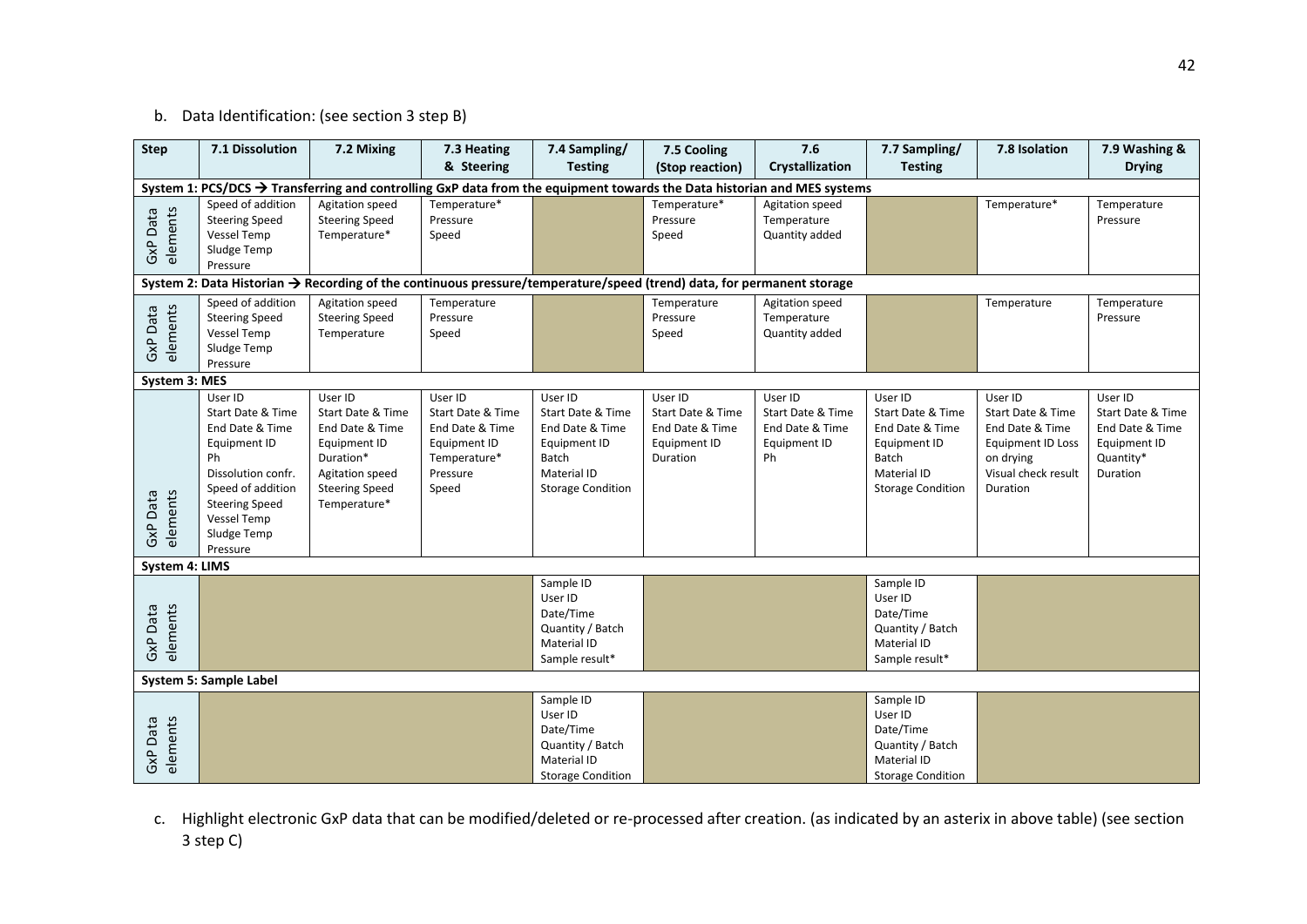### 3) Data and System categorisation

a. Data severity assessment (see section 4.1)

This example will focus on the MES system only. The PCS/DCS, Data Historian, Sample label and LIMS should be handled in a separate assessment.

The MES is used for intermediates and APIs manufacturing. According to the severity definitions, the API categorisation results in **very high severity data**.

b. System profiling (see section 4.2, decision tree figure 3)

System 1: PCS/DCS -> cat 6 System 2: Data Historian -> cat 5 **System 3: MES -> cat 6** System 4: LIMS -> cat 6 System 5: Sample label -> cat 1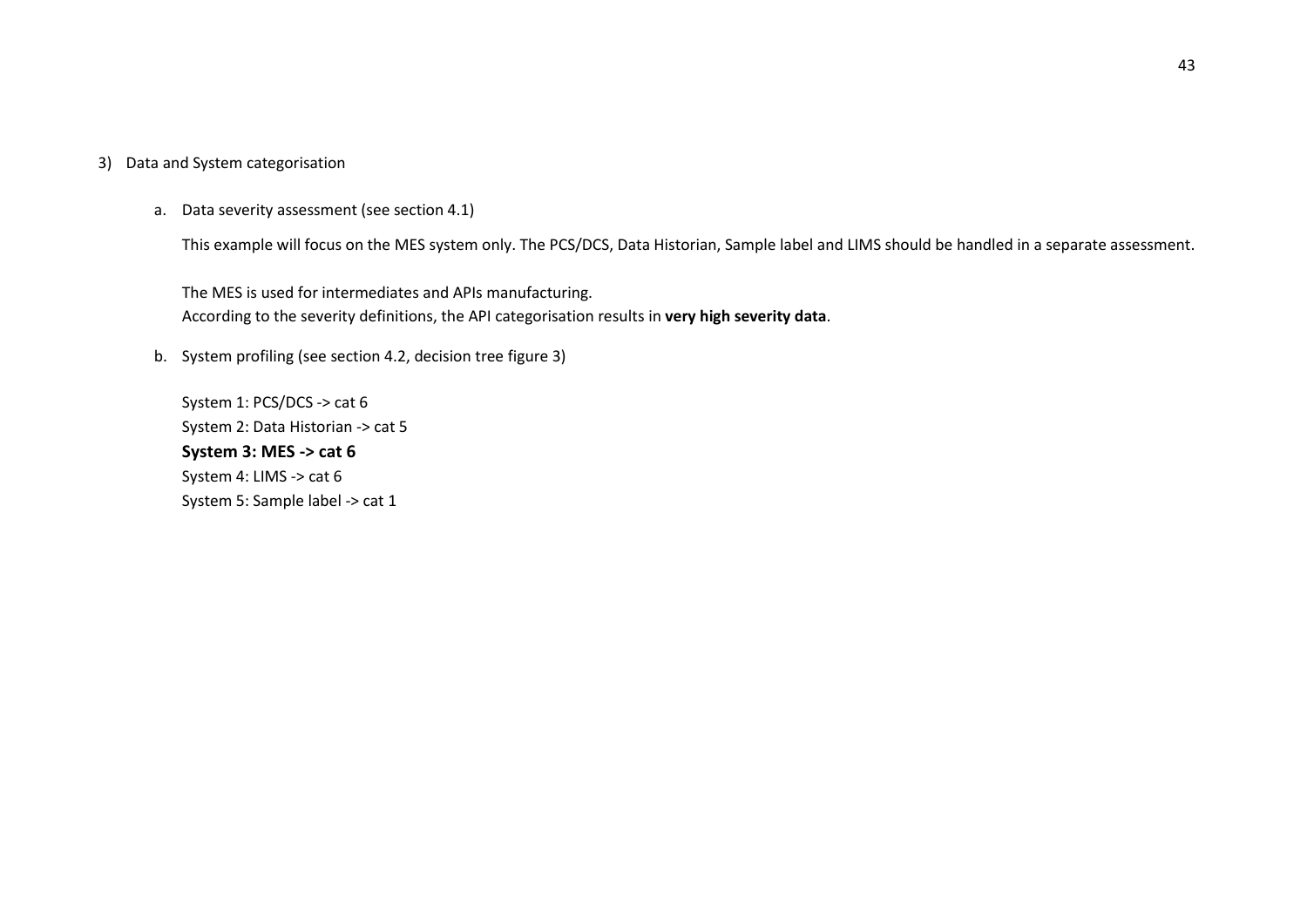c. System assessment: (according to checklist 4.3 table 2 ) Only the gaps are in below overview.

| <b>Topic</b>                 | Sub topic              | <b>Question</b><br>LT.                                                                                                                                                                                                      | Acceptance criteria                                                                                                                                                                                                                                                                                                                                                                    | Does the system<br>meet the criteria? $\sqrt{\phantom{a}}$ | Description of gap                                                                                                                                                                                                                                                                                 |
|------------------------------|------------------------|-----------------------------------------------------------------------------------------------------------------------------------------------------------------------------------------------------------------------------|----------------------------------------------------------------------------------------------------------------------------------------------------------------------------------------------------------------------------------------------------------------------------------------------------------------------------------------------------------------------------------------|------------------------------------------------------------|----------------------------------------------------------------------------------------------------------------------------------------------------------------------------------------------------------------------------------------------------------------------------------------------------|
| Data lifecycle management    | Retention              | Are all GxP data (Including meta data and audit<br>trail data) retained in accordance with the<br>companies Retention Schedule?                                                                                             | Data generated, including paper records, system records<br>and corresponding audit trail entries, shall be retained in<br>accordance with the companies retention schedule and<br>any applicable legal hold notices. GxP documents shall<br>be maintained in a secured storage location that is<br>reasonably accessible and readily available for review to<br>responsible personnel. | No                                                         | The units of measures are not part of the backup<br>and archiving data set. Since these is valuable<br>information in interpreting the time, pressure,<br>temperature notations they become GxP metal<br>data to be retained during the applicable<br>schedule and for disaster recovery purposes. |
| Audit trail                  | Audit trail review     | Are audit trails reviewed according to the<br>applicable procedures?                                                                                                                                                        | The companies requirements on audit trail review shall<br>be taken into account and should be supported by a risk<br>based approach to define the process and frequency for<br>execution.                                                                                                                                                                                              | <b>No</b>                                                  | For some steps, the entered duration,<br>temperature or quantity could be modified after<br>the data has been saved. No audit trail is<br>available.                                                                                                                                               |
| Security/User Access Control | Authentication         | Does an inactive/unattended computer system<br>go into a non-accessible mode after a defined<br>period of inactivity?                                                                                                       | An inactive/unattended computer system shall go into a<br>non-accessible mode after a defined period of inactivity.                                                                                                                                                                                                                                                                    | <b>No</b>                                                  | The MES user sessions are not being locked<br>automatically after a defined period of inactivity.                                                                                                                                                                                                  |
| Security/User Access Control | Periodic Access Review | Is a risk based approach used to define the<br>period for access review and is a procedure in<br>place describing how and what to review<br>(including a check for the appropriate training<br>expectations for each role)? | A periodic review of access shall be performed at a period<br>based on risk.                                                                                                                                                                                                                                                                                                           | <b>No</b>                                                  | Periodic access review is not being performed for<br>the administrator roles.                                                                                                                                                                                                                      |
| <b>Time Stamps</b>           | <b>Access security</b> | Can non-IT administrator roles change systems<br>date and time settings (including time zone<br>settings)?                                                                                                                  | Only system administrators shall have sufficient authority<br>to change systems date and time settings. Non-<br>administrator roles shall have read only access.                                                                                                                                                                                                                       | No                                                         | The client PCs are not protected for unintentional<br>changes towards the time and date settings. Since<br>for the sampling step the PC's time and data<br>notations are automatically being used, this is<br>critical to be locked for manipulation.                                              |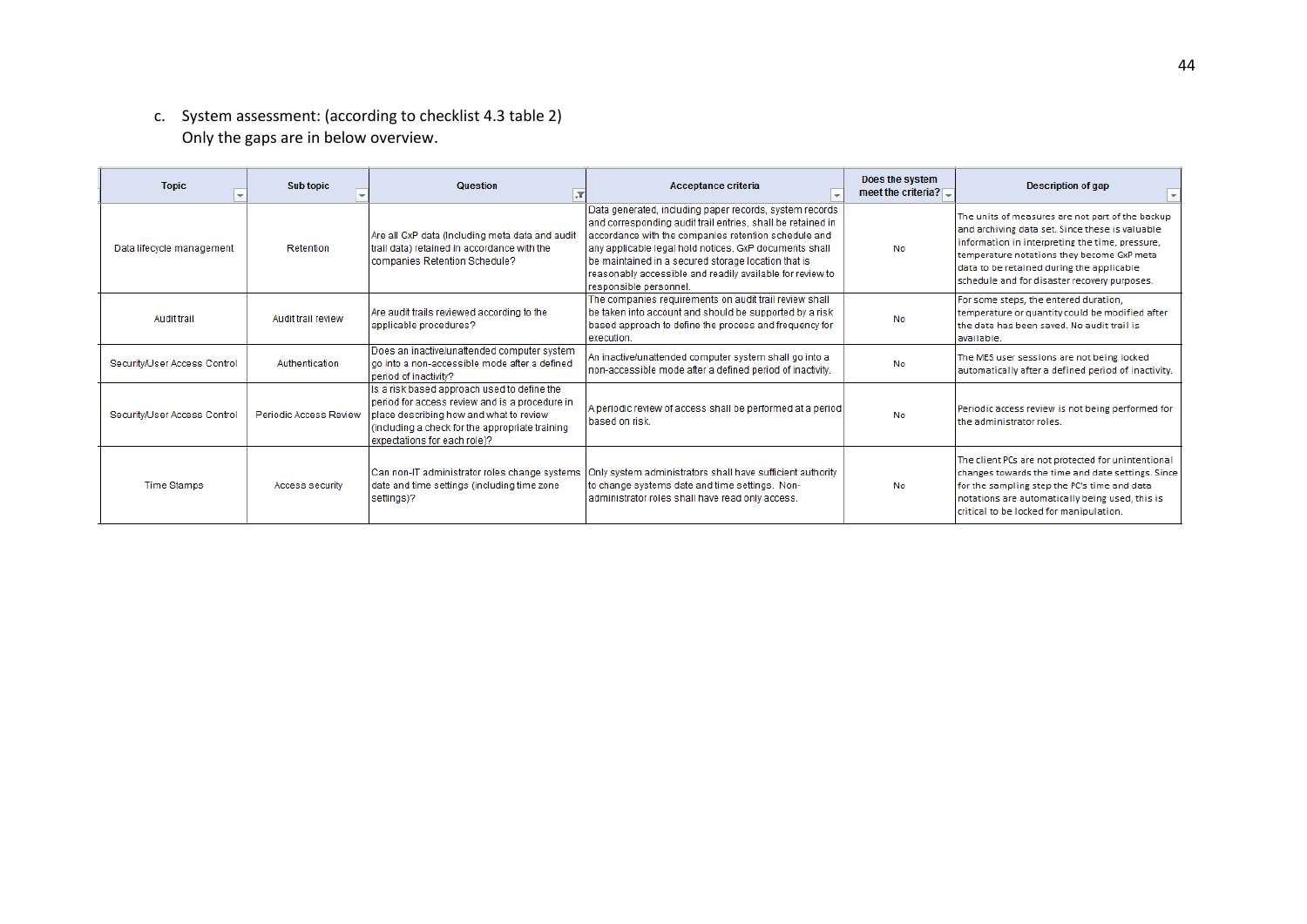# 4) Risk Assessment (FMEA to calculate the gaps and their current individual Risk Priority Numbers (RPN)) (see section 5)

| <b>ID#   Checklist ID</b> | <b>Step</b>            | <b>Function/Requirement or Data flow</b><br><b>Step</b>                                                                                                                                                                         | <b>Potential Failure Mode</b>                                                                                                                                                                                                                                                                       | <b>Effect</b>                                                                                                                                           |    |    | Severity   Occurrence   Detectability   RPN |    |
|---------------------------|------------------------|---------------------------------------------------------------------------------------------------------------------------------------------------------------------------------------------------------------------------------|-----------------------------------------------------------------------------------------------------------------------------------------------------------------------------------------------------------------------------------------------------------------------------------------------------|---------------------------------------------------------------------------------------------------------------------------------------------------------|----|----|---------------------------------------------|----|
| 8                         | <b>Retention</b>       | Are all GxP data (Including meta data and<br>audit trail data) retained in accordance.<br>with the companies Retention Schedule?                                                                                                | The units of measures are not part of the backup-<br>and archiving data set. Since these is valuable<br>information in interpreting the time, pressure,<br>temperature notations they become GxP meta-<br>data to be retained during the applicable<br>schedule and for disaster recovery purposes. | Data can be lost.                                                                                                                                       | 5  | 4  |                                             | 20 |
| 2<br>14                   | Audit trail review     | Are audit trails reviewed according to the l<br>applicable procedures?                                                                                                                                                          | For some steps, the entered duration,<br>temperature or quantity could be modified after<br>the data has been saved. No audit trail is .<br>available.                                                                                                                                              | Manipulation of data possible.                                                                                                                          | 5  | 3. |                                             | 60 |
| 3.<br>17                  | Authentication         | Does an inactive/unattended computer<br>system go into a non-accessible mode<br>after a defined period of inactivity?                                                                                                           | The MES user sessions are not being looked<br>automatically after a defined period of inactivity.                                                                                                                                                                                                   | Possible misabuse of someones session and<br>cridentials.                                                                                               | 5. | 3  |                                             | 60 |
| 23                        | Periodic Access Reviev | Is a risk based approach used to define<br>the period for access review and is a<br>procedure in place describing how and<br>what to review (including a check for the<br>appropriate training expectations for each<br>Irole1? | Periodic access review is not being performed for<br>the administrator roles.                                                                                                                                                                                                                       | Risk on administrators access rights being<br>misabused while people have moved position,<br>possibly leading to uncontrolled changes in<br>the system. | 5  | 3. | з.                                          | 45 |
| 5.<br>34                  | Access security        | l Can non-IT administrator roles change.<br>systems date and time settings (including<br>time zone settings)?                                                                                                                   | The client PCs are not protected for unintentional<br>changes towards the time and date settings.<br>Since for the sampling step the PC's time and<br>data notations are automatically being used, this<br>is critical to be locked for manipulation.                                               | Possible registration of incorrect/manipulated<br>time & date notations for some steps.                                                                 | 5. | 2  |                                             | 40 |

# 5) Risk management (see section 6)

The above table shows that 4 of the 5 gaps have a high RPN (Red). Actions have been defined to address these issues immediately. Additional actions have also been defined to mitigate the other gaps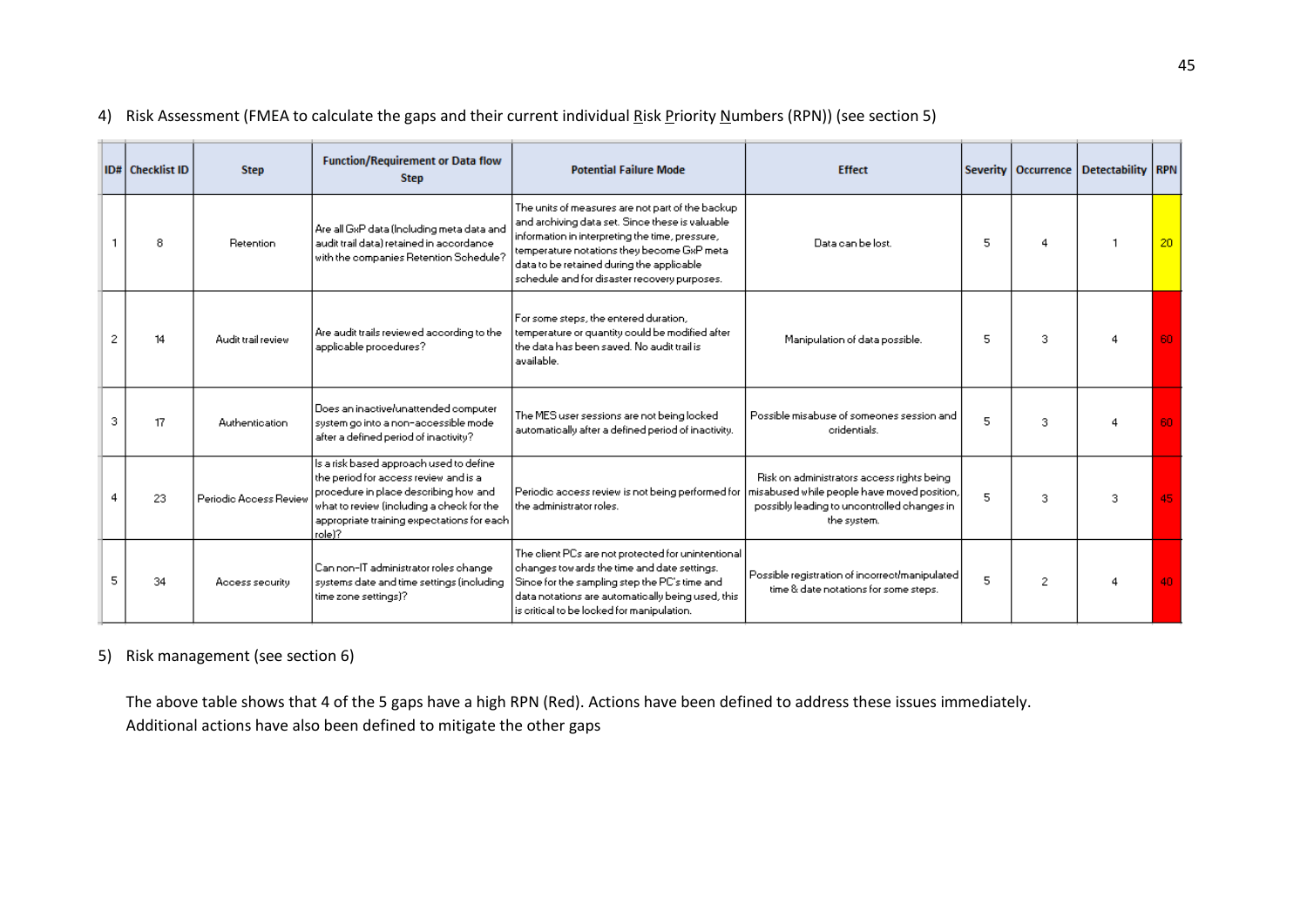In the next table the RPNs are recalculated after implementation of the defined actions.

| ID# | <b>Potential Failure Mode</b>                                                                                                                                                                                                                                                                      | <b>Effect</b>                                                                                                                                           |   |   |   |    | Severity   Occurrence   Detectability   RPN   Intermediate Action   Severity   Occurrence   Detectability   RPN |   |   |          |    | Long term<br><b>Recommended Action</b>                                                   |   |    | Severity   Occurrence   Detectability   RPN |   |
|-----|----------------------------------------------------------------------------------------------------------------------------------------------------------------------------------------------------------------------------------------------------------------------------------------------------|---------------------------------------------------------------------------------------------------------------------------------------------------------|---|---|---|----|-----------------------------------------------------------------------------------------------------------------|---|---|----------|----|------------------------------------------------------------------------------------------|---|----|---------------------------------------------|---|
|     | The units of measures are not part of the backup<br>and archiving data set. Since these is valuable<br>information in interpreting the time, pressure,<br>temperature notations they become GxP meta-<br>data to be retained during the applicable<br>schedule and for disaster recovery purposes. | Data can be lost.                                                                                                                                       | 5 |   |   | 20 | Assess and include the<br>relevant meta data in<br>the backup and<br>archiving data set.                        | 5 | 0 |          |    | N/A                                                                                      |   |    |                                             |   |
|     | For some steps, the entered duration,<br>temperature or quantity could be modified after<br>$\overline{2}$<br>the data has been saved. No audit trail is<br>available.                                                                                                                             | Manipulation of data possible.                                                                                                                          | 5 | 3 |   |    | Implement procedure<br>to prohibit users to<br>change regsitered<br>paramters after saving.                     | 5 |   |          | 20 | Upgrade the system to<br>enable the audit trail<br>functionality for these<br>paramters. | 5 |    |                                             | 5 |
|     | The MES user sessions are not being locked<br>зI<br>automatically after a defined period of inactivity.                                                                                                                                                                                            | Possible misabuse of someones session and<br>cridentials.                                                                                               | 5 | 3 |   |    | Configure the system<br>to go into a non-<br>accessible mode after<br>a defined period of<br>inactivity?        | 5 | n | 4        |    | N/A                                                                                      |   |    |                                             |   |
|     | Periodic access review is not being performed for<br>the administrator roles.                                                                                                                                                                                                                      | Risk on administrators access rights being<br>misabused while people have moved position,<br>possibly leading to uncontrolled changes in<br>the system. |   | 3 | з |    | Implement a process<br>and procedure to<br>execute the periodic<br>review of administrator<br>accounts.         | 5 |   |          |    | <b>N/A</b>                                                                               |   |    |                                             | n |
|     | The client PCs are not protected for unintentional<br>changes towards the time and date settings.<br>5 Since for the sampling step the PC's time and<br>data notations are automatically being used, this<br>is critical to be locked for manipulation.                                            | Possible registration of incorrect/manipulated<br>time & date notations for some steps.                                                                 | 5 | 2 |   |    | Implement a process to<br>prohebit for changing<br>the date and time<br>settings on the PC.                     | 5 |   | $\Delta$ | 20 | Look the date and time<br>setting on the PC.                                             | 5 | Ω. |                                             | n |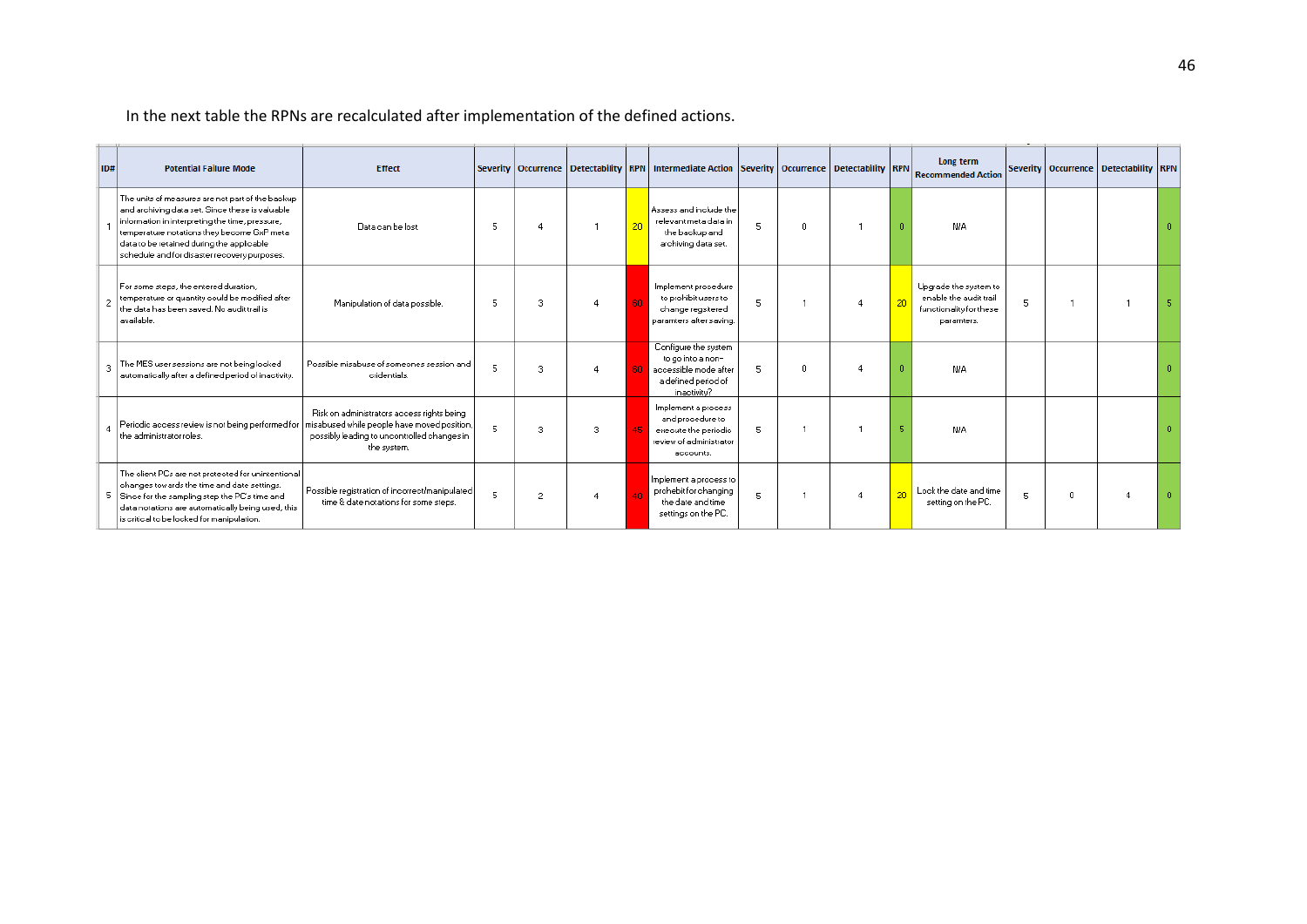To close out the risk in a documented and formal way, an additional column can describe the objective evidence that has been implemented to remediate the gaps.

| ID# | <b>Potential Failure Mode</b>                                                                                                                                                                                                                                                                      | <b>Effect</b>                                                                                                                                           | RPN   Intermediate Action   Severity   Occurrence   Detectability   RPN                                  |    |          |    |    | Long term<br><b>Recommended Action</b>                                                   |   |    | Severity   Occurrence   Detectability   RPN |                | <b>References</b>                                                                                                                                                                                 |
|-----|----------------------------------------------------------------------------------------------------------------------------------------------------------------------------------------------------------------------------------------------------------------------------------------------------|---------------------------------------------------------------------------------------------------------------------------------------------------------|----------------------------------------------------------------------------------------------------------|----|----------|----|----|------------------------------------------------------------------------------------------|---|----|---------------------------------------------|----------------|---------------------------------------------------------------------------------------------------------------------------------------------------------------------------------------------------|
|     | The units of measures are not part of the backup<br>and archiving data set. Since these is valuable<br>information in interpreting the time, pressure,<br>temperature notations they become GxP meta-<br>data to be retained during the applicable<br>schedule and for disaster recovery purposes. | Data can be lost                                                                                                                                        | Assess and include the<br>relevant meta data in<br>the backup and<br>archiving data set.                 | 5. | $\Omega$ |    |    | <b>N/A</b>                                                                               |   |    |                                             | $\overline{0}$ | 1) Inclusion of the relevant meta data<br>In the backup and archiving data set<br>under change control.                                                                                           |
|     | For some steps, the entered duration,<br>2   temperature or quantity could be modified after<br>the data has been saved. No audit trail is<br>available.                                                                                                                                           | Manipulation of data possible.                                                                                                                          | Implement procedure<br>to prohibit users to<br>change regsitered<br>paramters after saving.              | 5. |          | -4 | 20 | Upgrade the system to<br>enable the audit trail<br>functionality for these<br>paramters. | 5 |    |                                             |                | 1) Operational procedure<br>2) Change control for system upgrade<br>including audit trail functionality<br>3) Audit trail review procedure<br>adapted including the review of the<br>related data |
|     | The MES user sessions are not being looked<br>automatically after a defined period of inactivity.                                                                                                                                                                                                  | Possible misabuse of someones session and<br>cridentials.                                                                                               | Configure the system<br>to go into a non-<br>accessible mode after<br>a defined period of<br>inactivity? | 5. | $\Omega$ | 4  |    | <b>N/A</b>                                                                               |   |    |                                             |                | 1) Configuration of the system<br>sessions settings under change<br>control.                                                                                                                      |
|     | $_4$ Periodic access review is not being performed for<br>the administrator roles.                                                                                                                                                                                                                 | Risk on administrators access rights being<br>misabused while people have moved position,<br>possibly leading to uncontrolled changes in<br>the system. | Implement a process<br>and procedure to<br>execute the periodic<br>review of administrator<br>accounts.  | 5. |          |    |    | <b>N/A</b>                                                                               |   |    |                                             |                | 1) Procedure on periodic review of<br>administrator accounts.                                                                                                                                     |
|     | The client PCs are not protected for unintentional<br>changes towards the time and date settings.<br>5 Since for the sampling step the PC's time and<br>data notations are automatically being used, this<br>is critical to be locked for manipulation.                                            | Possible registration of incorrect/manipulated<br>time & date notations for some steps.                                                                 | Implement a process to<br>prohebit for changing<br>the date and time<br>settings on the PC.              | 5. |          | 4  | 20 | Look the date and time<br>setting on the PC.                                             | 5 | 0. | 4                                           |                | 1) Operational procedure to prohebit<br>for changing date and time settings.<br>2) Change control for locking the date<br>and time settings on the PC's.                                          |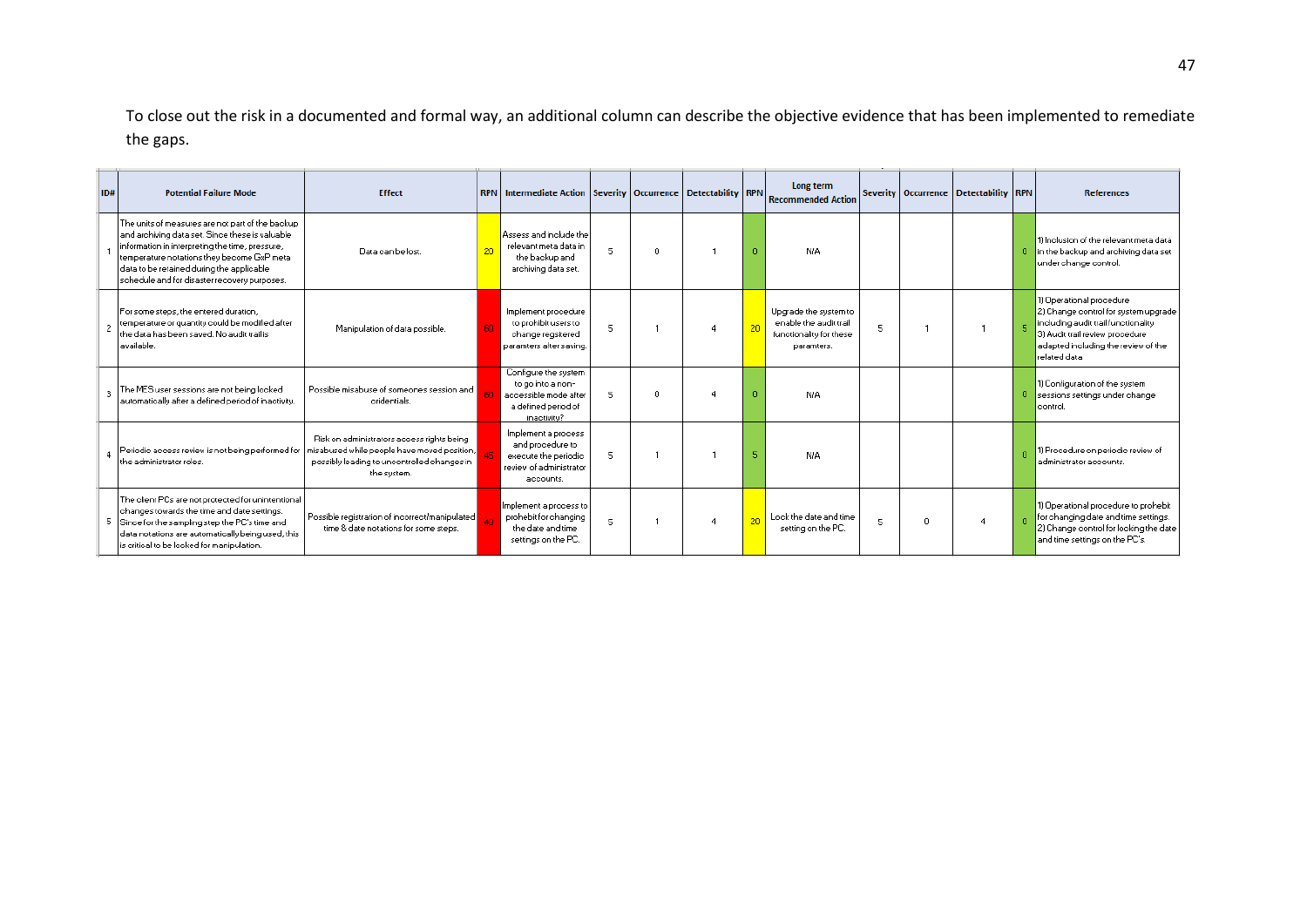# 8.2 Laboratory Systems and Process Risk Assessment

### 1) Scenario:

The UV device is a stand-alone instrument, not connected to a network. This device is delivered with a standard desktop computer with Windows 7 as the operating system. The weighing activities are completed using balances that are connected to a printer. These balances are calibrated, and calibration status is controlled and verified through procedure. The balance configuration is locked. The access to the balance is segregated from lab personal. Prepared analytical worksheets are available for the UV-assay test and these sheets are part of the documentation control process.

### 2) Business process mapping

For this example, the business process mapping is done through the 6 FDA systems and their subsystems.

→ Laboratory control system -> Sample Analysis -> UV-Assay

The sub-process is as follows:

<span id="page-47-0"></span>

# 2) Data (paper/electronic) and system identification

a. System identification (see section 3 step A)

| Start  | Preparation sample/Ref | Instrument Prep  | Measurements  | Result process | Result reviewing | Result reporting |
|--------|------------------------|------------------|---------------|----------------|------------------|------------------|
| GxP    | Paper                  | paper/electronic | electronic    | paper          | paper/electronic | electronic       |
| Data   |                        |                  |               |                |                  |                  |
| System | Raw data sheet (RDS)   | <b>RDS</b>       | UV instrument | <b>RDS</b>     | <b>RDS</b>       | <b>LIMS</b>      |
|        | balance                | UV instrument    |               |                | UV instrument    |                  |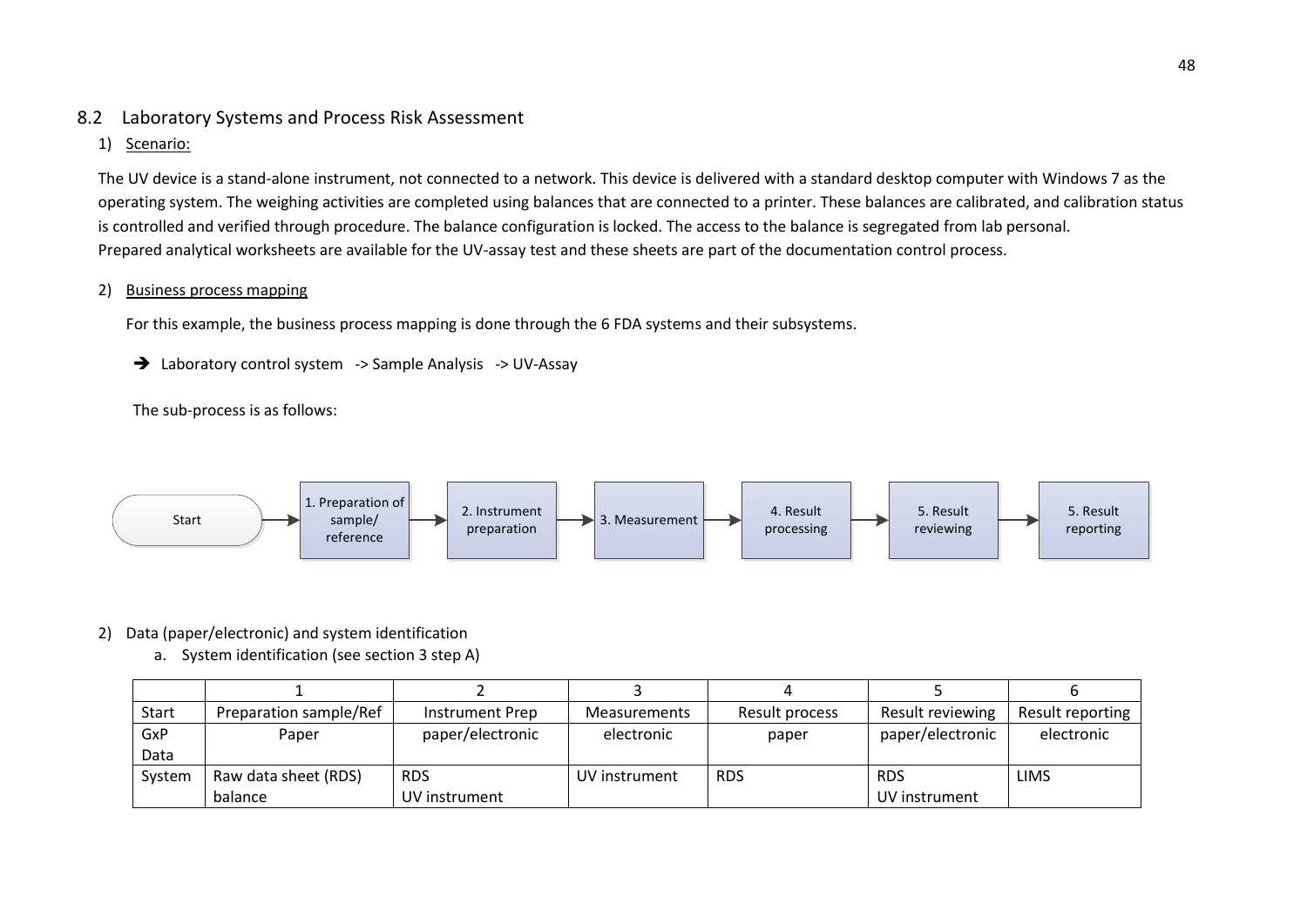# a) Data Identification (see section 3 step B)

| <b>Step</b>             | 1. Preparation<br>sample/Ref                                                                                                         | 2. Instrument<br>Prep                                                                    | 4. Result process<br>3. Measurements                                                           |                                                                      | 5. Result reviewing                                                                           | 6. Result<br>reporting                                    |
|-------------------------|--------------------------------------------------------------------------------------------------------------------------------------|------------------------------------------------------------------------------------------|------------------------------------------------------------------------------------------------|----------------------------------------------------------------------|-----------------------------------------------------------------------------------------------|-----------------------------------------------------------|
| System 1: RDS           |                                                                                                                                      |                                                                                          |                                                                                                |                                                                      |                                                                                               |                                                           |
| elements<br>GxP Data    | Method ID<br>Sample ID<br>Ref-sample ID<br>Analyst<br>Date and time<br><b>Balance ID</b><br>Weights (ticket)<br>Solvents/Reagents ID | Method ID<br>Sample ID<br>Ref-sample ID<br>Analyst<br>Date and time<br>UV ID<br>SST data |                                                                                                | Run ID<br>UV absorbances (print<br>or manual)<br>Calculated assay(s) | <b>Reviewer ID</b><br>Date and time<br>Comments<br><b>Documentation Audit</b><br>trail review |                                                           |
|                         | System 2: Balance                                                                                                                    |                                                                                          |                                                                                                |                                                                      |                                                                                               |                                                           |
| elements<br>GxP Data    | Date/Time*<br>Configuration                                                                                                          |                                                                                          |                                                                                                |                                                                      |                                                                                               |                                                           |
| System 3: UV            |                                                                                                                                      |                                                                                          |                                                                                                |                                                                      |                                                                                               |                                                           |
| elements<br>Data<br>GXP |                                                                                                                                      | Date/Time*<br>Configuration*<br>Analyst<br>Method ID<br>SST data                         | UV absorbances*<br>Meta data* (run ID,<br>analyst, time and<br>date, sequence,<br>sample ID, ) |                                                                      | Raw data<br>Audit trail data                                                                  |                                                           |
| System 4: LIMS          |                                                                                                                                      |                                                                                          |                                                                                                |                                                                      |                                                                                               |                                                           |
| elements<br>GxP Data    |                                                                                                                                      |                                                                                          |                                                                                                |                                                                      |                                                                                               | Sample ID<br>Analyst ID<br>Date and time<br>Sample result |

b. Highlight electronic GxP data that can be modified/deleted or re-processed after creation. (asterix in above table) (see section 3 step C)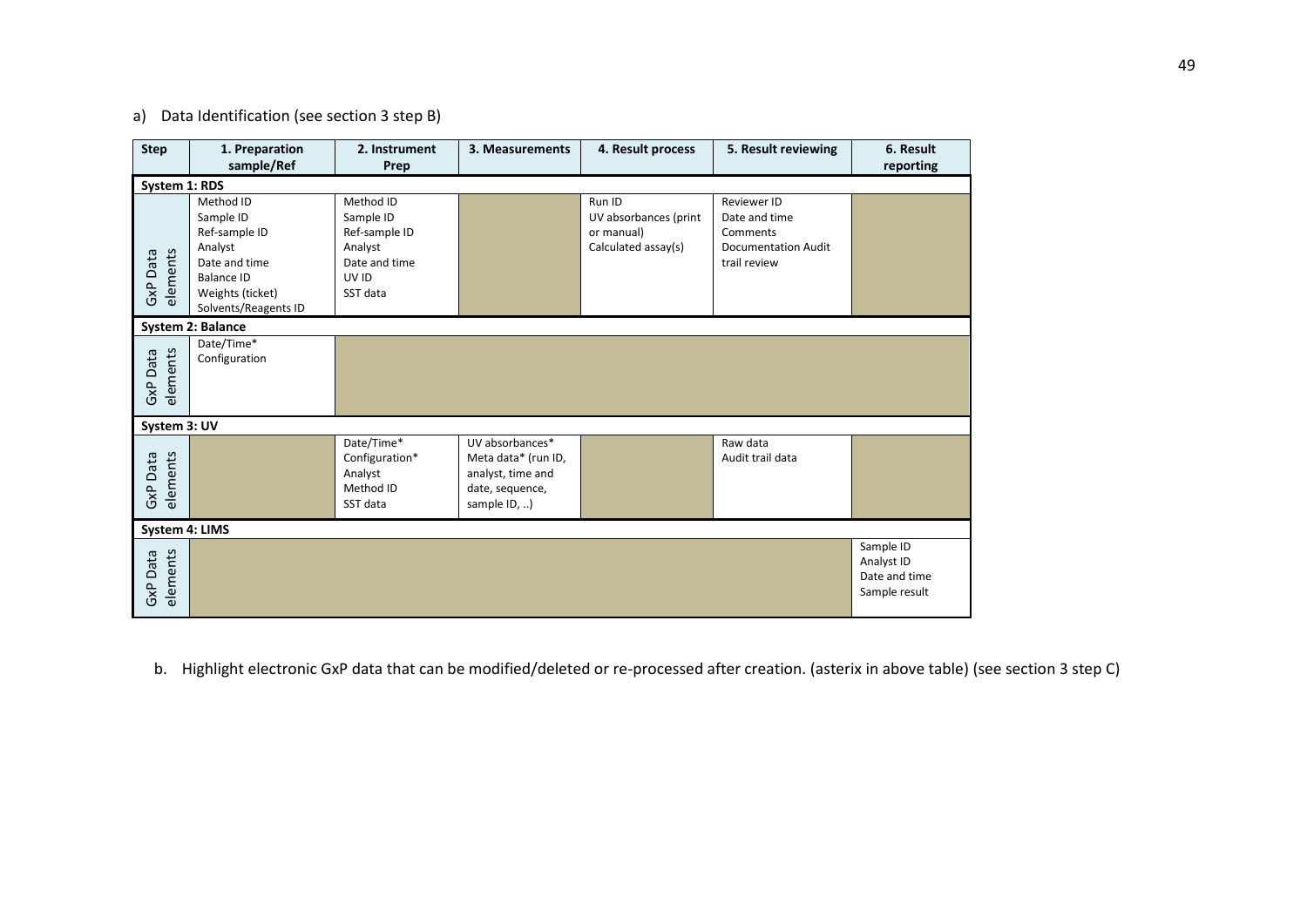#### 3) Data and System categorisation

a. Data severity assessment: (see section 4.1)

For this exercise we only continue with the UV-instrument. The raw GxP data sheets (RDS), the balances and LIMS are out of the scope. These systems should be handled in a separate assessment*.*

The UV-instrument is used for RM, intermediates and APIs. According to the severity definitions, we will apply the API categorisation which will result in very high severity.

b. System profiling: (see section 4.2, decision tree figure 3)

System 1: RDS -> cat 1 System 2: Balance -> cat 3 **System 3: UV-instrument -> cat 6** System 4: LIMS -> cat 6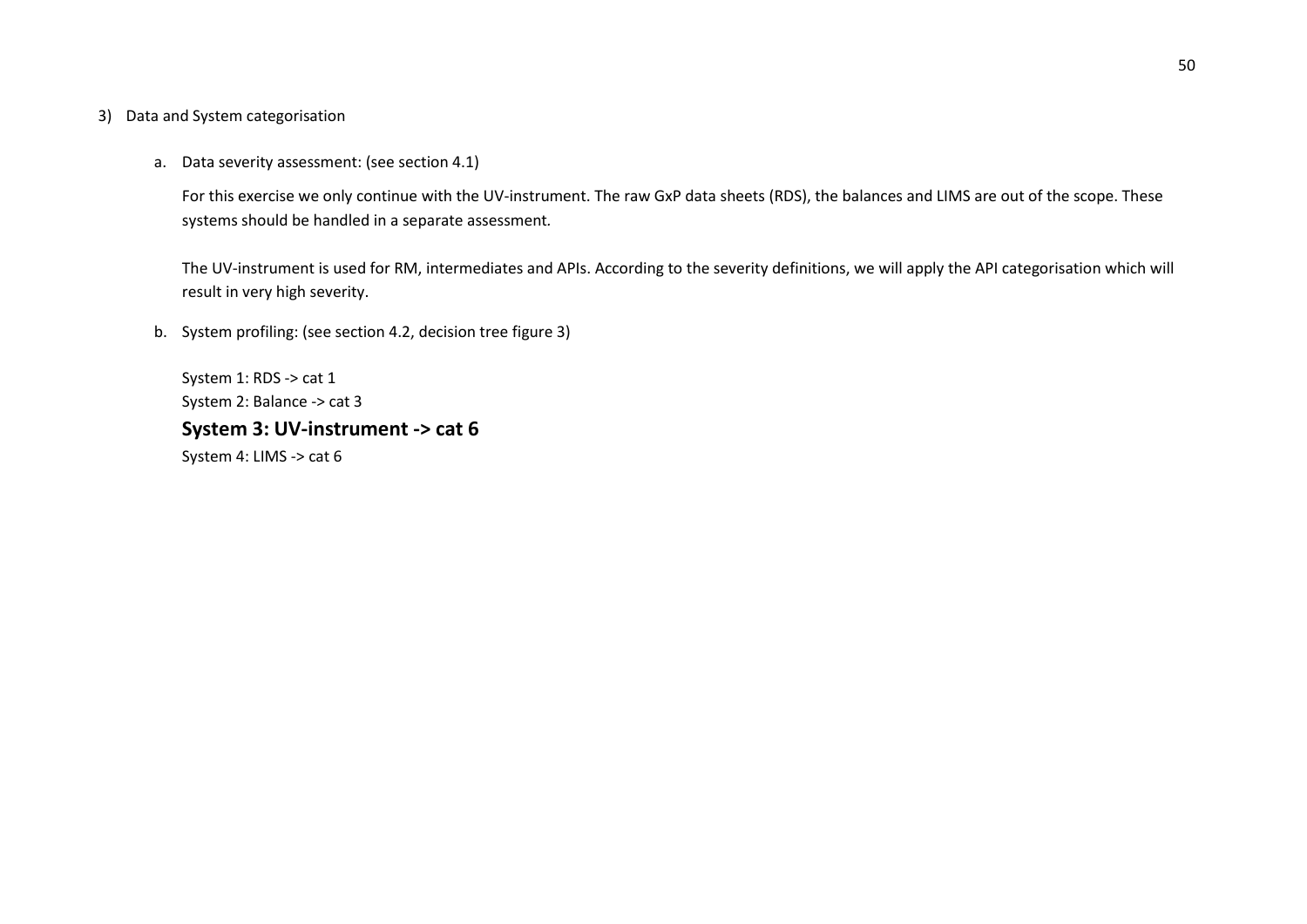c. System assessment: (according to checklist 4.3 table 2) Only the gaps are in below overview.

| <b>Topic</b>                 | Sub topic          | Question                                                                                                                                                        | Acceptance criteria                                                                                                                                                                                                                                                                                                                                             | Does the<br>criteria? $T$ | system meet the Description of gan                                                                                                                    |
|------------------------------|--------------------|-----------------------------------------------------------------------------------------------------------------------------------------------------------------|-----------------------------------------------------------------------------------------------------------------------------------------------------------------------------------------------------------------------------------------------------------------------------------------------------------------------------------------------------------------|---------------------------|-------------------------------------------------------------------------------------------------------------------------------------------------------|
| Data lifecycle management    | Data capture/entry | Does the system enforces saving at the moment of<br>GxP data entry?                                                                                             | The system should enforce saving immediately after critical<br>data entry. Data entry prior to saving to permanent memory<br>with audit trail (server, database) is considered to be temporary No<br>memory. The length of time that data is held in temporary<br>memory should be minimized.                                                                   |                           | It is possible that data<br>is not saved at the<br>end of the<br>measurement. The<br>system is asking if<br>data need to be saved<br>or not.          |
| Data lifecycle management    | Backup/restore     | Is a scheduling system maintained for manual data<br>backups and are manual backup processes<br>traceable throughout the process of performing the<br>activity? | For manual Data Backup, a scheduling system shall be<br>maintained. The scheduling system shall track and notify the<br>appropriate personnel when backup is required. Manual backup No<br>processes shall be traceable throughout the process of<br>performing the activity.                                                                                   |                           | There is no system in<br>place for back-up and<br>storage of standalone<br>systems. (not<br>connected to a<br>network) There is no<br>fixed schedule. |
| Data lifecycle management    | Backup/restore     | Do changes to the Data Backups process follow a<br>formal change control process?                                                                               | Any changes to scheduled Data Backups shall follow the<br>formal change management process.                                                                                                                                                                                                                                                                     | N٥                        | See question 14                                                                                                                                       |
| Audit trail                  | Functionality      | Is there an audit trail in place for user management<br>and system settings?                                                                                    | Where computerized systems are used to capture, process,<br>report or store raw data electronically, the data shall include<br>user management- and system settings. The items included in<br>audit trail should be those of relevance to permit reconstruction<br>of the generation, modification and deletion of the user<br>management- and system settings. |                           | No user management<br>audit trail available                                                                                                           |
| Security/User Access Control | Authentication     | Does the system require enforcing for password<br>change at a defined interval?                                                                                 | The system must require enforcing for a passwords change at<br>a defined interval.                                                                                                                                                                                                                                                                              |                           | The system doesn't<br>rquire periodic<br>password change.                                                                                             |
| <b>Time Stamps</b>           | Access security    | Can non-IT administrator roles change systems date<br>and time settings (including time zone settings)?                                                         | Only system administrators shall have sufficient authority to<br>change systems date and time settings. Non-administrator<br>roles shall have read only access.                                                                                                                                                                                                 | No                        | All users can change<br>date and time.<br>(including time zone)                                                                                       |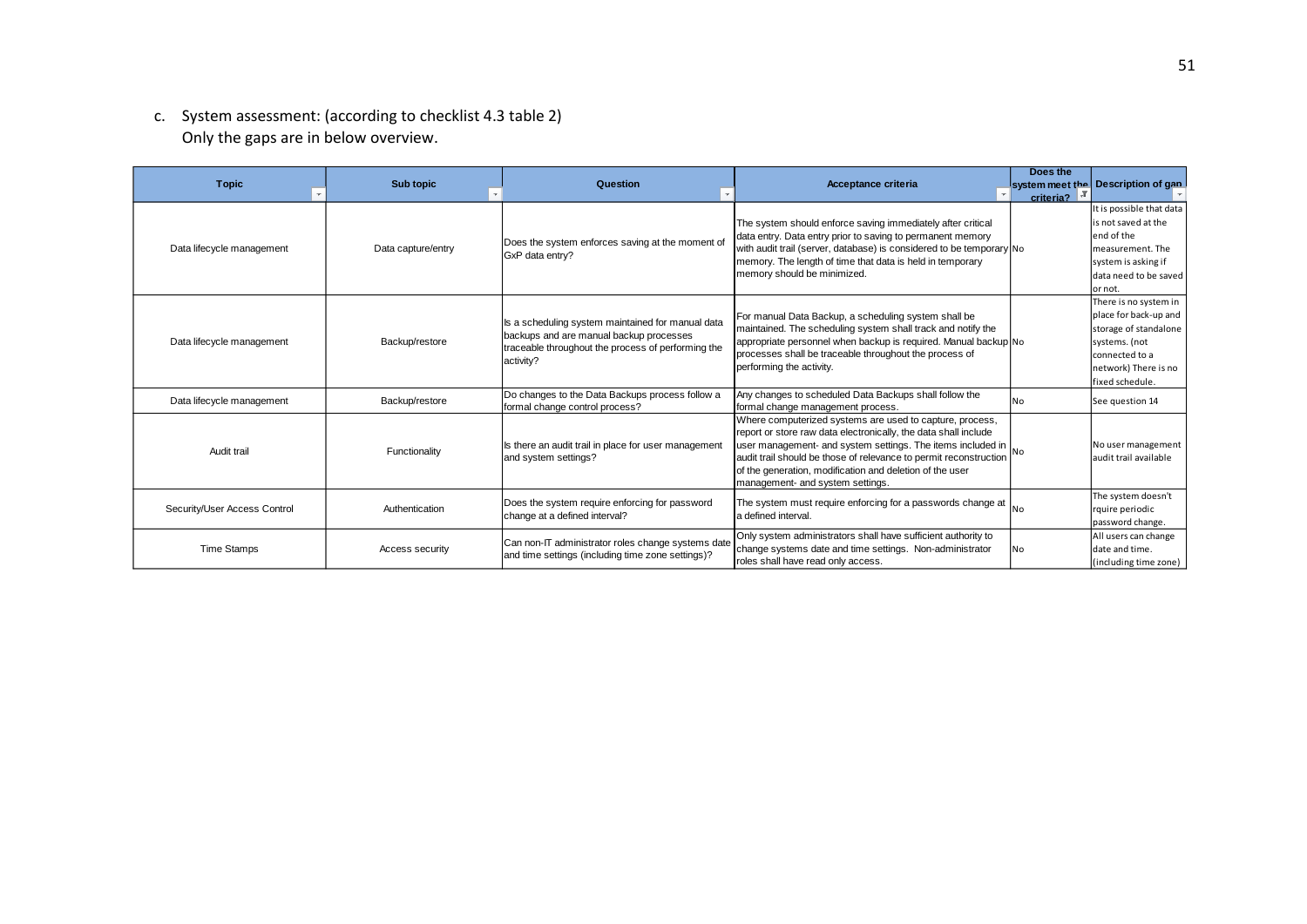| <b>Checklist ID</b> | Step               | <b>Function/Requirement or Data flow</b><br><b>Step</b>                                                                                                         | <b>Potential Failure Mode</b>                                                                                                              | <b>Effect</b>                                                             | Severity | <b>Occurrence</b> | <b>Detectability</b> | <b>RPN</b> |
|---------------------|--------------------|-----------------------------------------------------------------------------------------------------------------------------------------------------------------|--------------------------------------------------------------------------------------------------------------------------------------------|---------------------------------------------------------------------------|----------|-------------------|----------------------|------------|
| 8                   | Data capture/entry | Does the system enforces saving at the<br>moment of GxP data entry?                                                                                             | It is possible that data is not saved at the end of the<br>measurement. The system is asking if data need to be<br>saved or not.           | Data can be lost.                                                         | 5        | 3                 | 4                    | 60         |
| 14                  | Backup/restore     | Is a scheduling system maintained for<br>manual data backups and are manual<br>backup processes traceable throughout<br>the process of performing the activity? | There is no system in place for back-up and storage of<br>stand alone systems. (not connected to a network)<br>There is no fixed schedule. | Data can be lost.                                                         | 5        | 4                 | $\overline{2}$       | 40         |
| 17                  | Backup/restore     | Do changes to the Data Backups process<br>follow a formal change control process?                                                                               | see question 14                                                                                                                            | see question 14                                                           | 5        | 4                 | $\overline{2}$       | 40         |
| 23                  | Functionality      | Is there an audit trail in place for user<br>management and system settings?                                                                                    | No user management audit trail available                                                                                                   | User levels can be changed. (e.g. an analist<br>can receive admin rights) | 5        | 3                 | 4                    | 60         |
| 34                  | Authentication     | Does the system require enforcing for<br>password change at a defined interval?                                                                                 | The UV systems doesn't require periodic pasword<br>change.                                                                                 | Possible misabuse of someones password                                    | 5        | $\mathbf{1}$      | Δ                    | 20         |
| 44                  | Access security    | Can non-IT administrator roles change<br>systems date and time settings (including<br>time zone settings)?                                                      | Date and time settings (including time zones) are<br>accessable by all users.                                                              | Time of creating data can be adulterated.                                 | 5        | 2                 | Δ                    | 40         |

# 4) Risk Assessment (FMEA to calculate the gaps and their current individual Risk Priority Numbers (RPN)) (see section 5)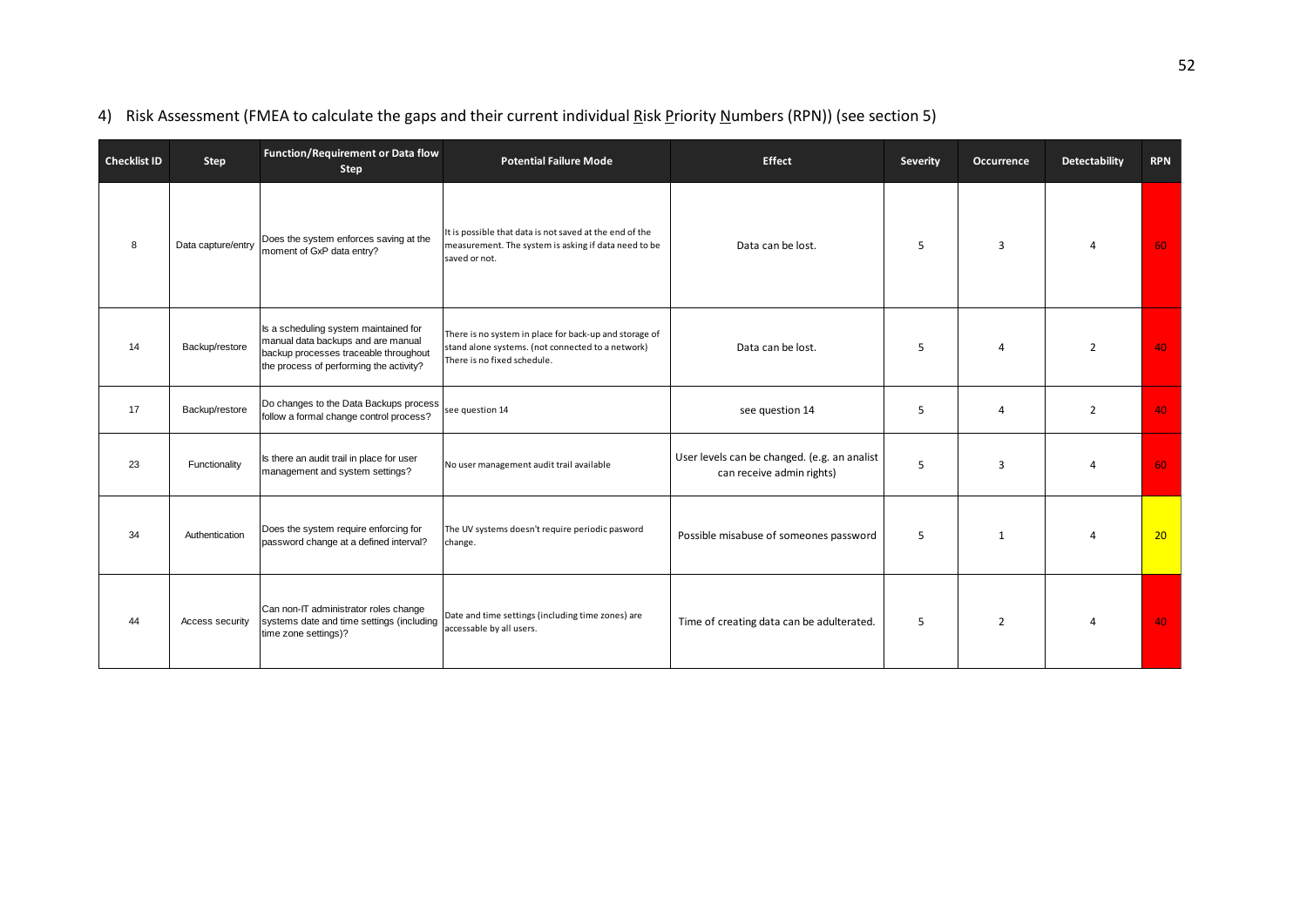### 5) Risk management (see section 6)

The above table shows that 5 of the 6 gaps have a high RPN (Red). Actions have been defined to address these issues immediately. Additional actions have also been defined to mitigate the other gaps

In the next table the RPNs are recalculated after implementation of the defined actions.

| Checklist ID | Step            | <b>Potential Failure Mode</b>                                                                                                                       | Effect                                                                    |    | RPN Intermediate Action Severity Occurrence Detectability RPN                                                                                   |   |                |                |    | Long term<br><b>Recommended Action</b>                                                                       |   |                | Severity Occurrence Detectability RPN |                 |
|--------------|-----------------|-----------------------------------------------------------------------------------------------------------------------------------------------------|---------------------------------------------------------------------------|----|-------------------------------------------------------------------------------------------------------------------------------------------------|---|----------------|----------------|----|--------------------------------------------------------------------------------------------------------------|---|----------------|---------------------------------------|-----------------|
| 8            |                 | It is possible that data is not saved at the end of the<br>Data capture/entry measurement. The system is asking if data need to be<br>saved or not. | Data can be lost.                                                         | 60 | Introduce a<br>procedure to describe<br>the different steps for<br>the user during UV<br>analysis, including a<br>review process at the<br>end. | 5 | $\overline{2}$ | $\overline{2}$ | 20 | Update the software<br>to go to the version<br>which is storing<br>automatically all of the<br>runs.         | 5 | $\mathbf{1}$   | 1                                     | -5              |
| 14           | Backup/restore  | There is no system in place for back-up and storage of<br>stand alone systems. (not connected to a network)<br>There is no fixed schedule.          | Data can be lost.                                                         | 40 | Introduce a manual<br>back-up process                                                                                                           | 5 | $\overline{2}$ | $\overline{2}$ | 20 | Install a full automated<br>back-up system with a<br>defined customized<br>interval                          | 5 | $\mathbf{1}$   | $\mathbf{1}$                          | 5               |
| 17           | Backup/restore  | see question 14                                                                                                                                     | see question 14                                                           | 40 | See question 14                                                                                                                                 | 5 | $\mathbf{1}$   | 1              | 5  | NA since short term<br>inmplementation is<br>sufficient                                                      |   |                |                                       | $\overline{0}$  |
| 23           | Functionality   | No user management audit trail available                                                                                                            | User levels can be changed. (e.g. an analist<br>can receive admin rights) | 60 | Install a logbook and<br>periodic user/access<br>review                                                                                         | 5 | $\overline{2}$ | $\overline{2}$ | 20 | Even the new software<br>doesn't have the audit<br>trail function for user<br>management                     | 5 | $\overline{2}$ | $\overline{2}$                        | 20 <sup>2</sup> |
| 34           | Authentication  | The UV systems doesn't require periodic pasword<br>change.                                                                                          | Possible misabuse of someones password                                    | 20 | Implement a<br>procedure to<br>regularly change of<br>passwords                                                                                 | 5 | $\mathbf{1}$   | $\overline{2}$ | 10 | Implement automatic<br>password rules in<br>system. (or update<br>software)                                  | 5 | $\Omega$       | $\mathbf{1}$                          | $\overline{0}$  |
| 44           | Access security | Date and time settings (including time zones) are<br>accessable by all users.                                                                       | Time of creating data can be adulterated.                                 | 40 | Include a procedure<br>to define R&R<br>towards time and<br>date settings and<br>include check in the<br>periodic review.                       | 5 | $\mathbf{1}$   | $\overline{a}$ | 20 | Update the software<br>to include user level<br>access on date and<br>time settings (including<br>time zone) | 5 | $\Omega$       | $\mathbf{1}$                          | $\overline{0}$  |